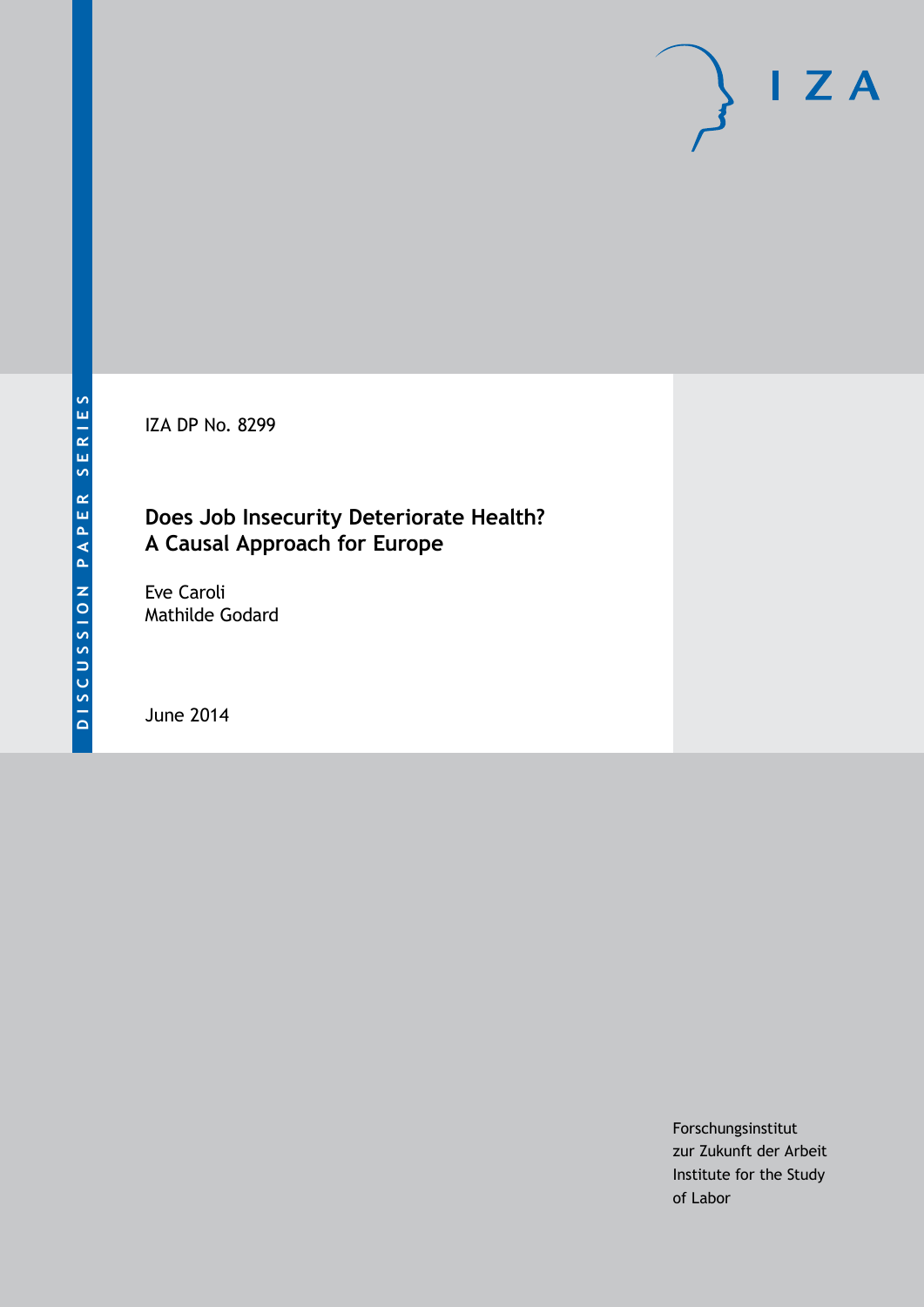# **Does Job Insecurity Deteriorate Health? A Causal Approach for Europe**

### **Eve Caroli**

*University Paris-Dauphine, LEDa-LEGOS, Paris School of Economics and IZA*

### **Mathilde Godard**

*CREST and University Paris-Dauphine, LEDa-LEGOS*

Discussion Paper No. 8299 June 2014

IZA

P.O. Box 7240 53072 Bonn Germany

Phone: +49-228-3894-0 Fax: +49-228-3894-180 E-mail: [iza@iza.org](mailto:iza@iza.org)

Any opinions expressed here are those of the author(s) and not those of IZA. Research published in this series may include views on policy, but the institute itself takes no institutional policy positions. The IZA research network is committed to the IZA Guiding Principles of Research Integrity.

The Institute for the Study of Labor (IZA) in Bonn is a local and virtual international research center and a place of communication between science, politics and business. IZA is an independent nonprofit organization supported by Deutsche Post Foundation. The center is associated with the University of Bonn and offers a stimulating research environment through its international network, workshops and conferences, data service, project support, research visits and doctoral program. IZA engages in (i) original and internationally competitive research in all fields of labor economics, (ii) development of policy concepts, and (iii) dissemination of research results and concepts to the interested public.

<span id="page-1-0"></span>IZA Discussion Papers often represent preliminary work and are circulated to encourage discussion. Citation of such a paper should account for its provisional character. A revised version may be available directly from the author.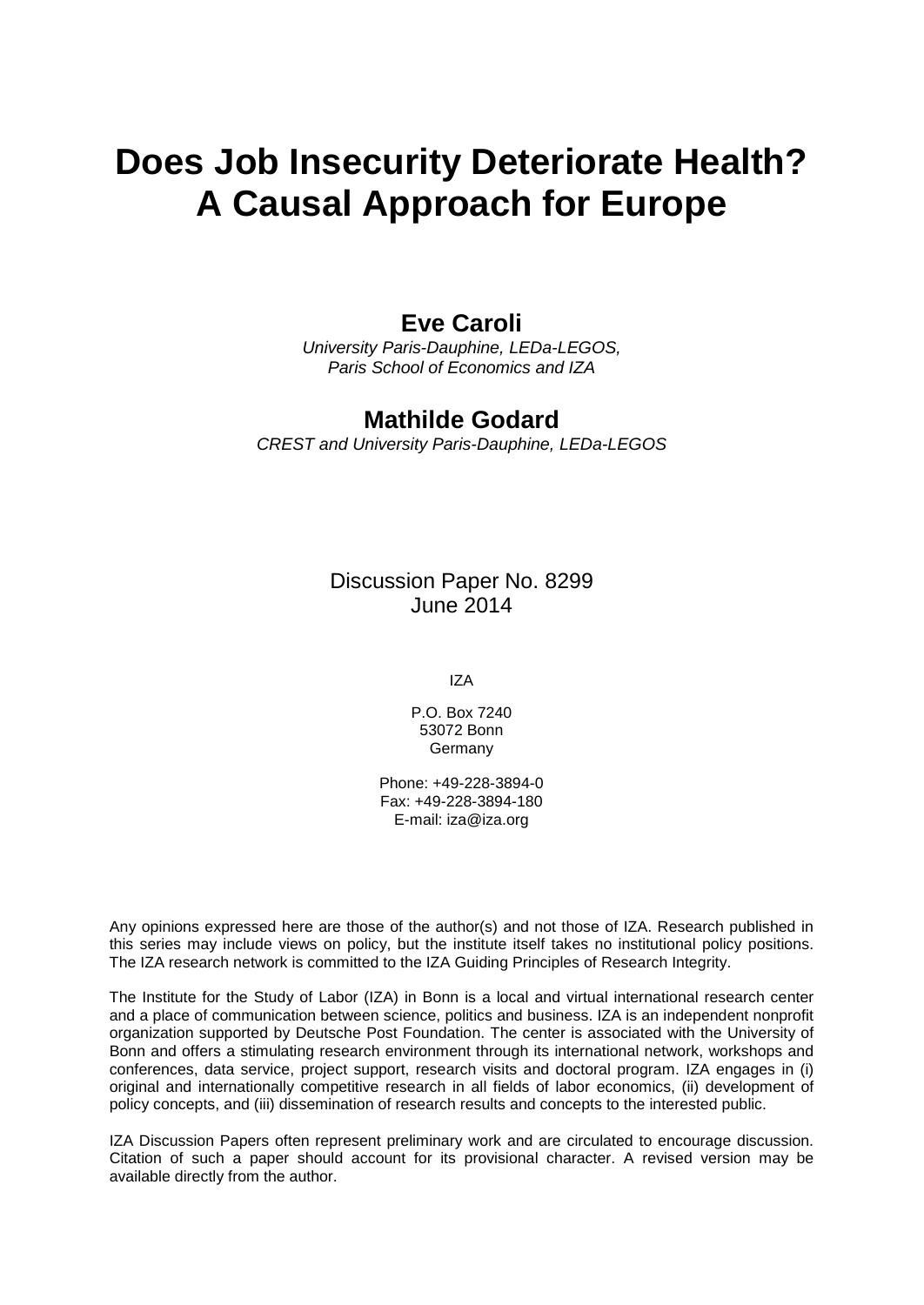IZA Discussion Paper No. 8299 June 2014

# **ABSTRACT**

# **Does Job Insecurity Deteriorate Health? A Causal Approach for Europe[\\*](#page-1-0)**

This paper estimates the causal effect of perceived job insecurity  $-$  i.e. the fear of involuntary job loss – on health in a sample of men from 22 European countries. We rely on an original instrumental variable approach based on the idea that workers perceive greater job security in countries where employment is strongly protected by the law, and relatively more so if employed in industries where employment protection legislation is more binding, i.e. in industries with a higher natural rate of dismissals. Using cross-country data from the 2010 European Working Conditions Survey, we show that when the potential endogeneity of job insecurity is not accounted for, the latter appears to deteriorate almost all health outcomes. When tackling the endogeneity issue by estimating an IV model and dealing with potential weak-instrument issues, the health-damaging effect of job insecurity is confirmed for a limited subgroup of health outcomes, namely suffering from headaches or eyestrain and skin problems. As for other health variables, the impact of job insecurity appears to be insignificant at conventional levels.

JEL Classification: I19, J63

Keywords: job insecurity, health, instrumental variables

Corresponding author:

Eve Caroli Université Paris Dauphine LEDa-LEGOS Place du Maréchal de Lattre de Tassigny 75775 Paris Cedex 16 France E-mail: [eve.caroli@dauphine.fr](mailto:eve.caroli@dauphine.fr)

We are grateful to Andrea Bassanini, Sylvie Blasco, Isabelle Chort, Andrew Clark, Clémentine Garrouste, Florence Jusot, Maarten Lindeboom, Mathilde Peron, Roland Rathelot, Nigel Rice, Luigi Siciliani and participants to the Hotelling ADIS-Cachan, PSE Applied Economics Lunch seminars, the Health Econometrics and Data Group seminar in York as well as to the TEPP Public Policy Evaluation Winter School and the TEPP conference on "Research in Health and Labour Economics" for useful comments and suggestions. The authors acknowledge financial support of Health Chair – a joint initiative by PSL, Université Paris-Dauphine, ENSAE and MGEN under the aegis of the Fondation du Risque (FDR). EWCS data was kindly provided by the European Foundation for the Improvement of Living and Working Conditions.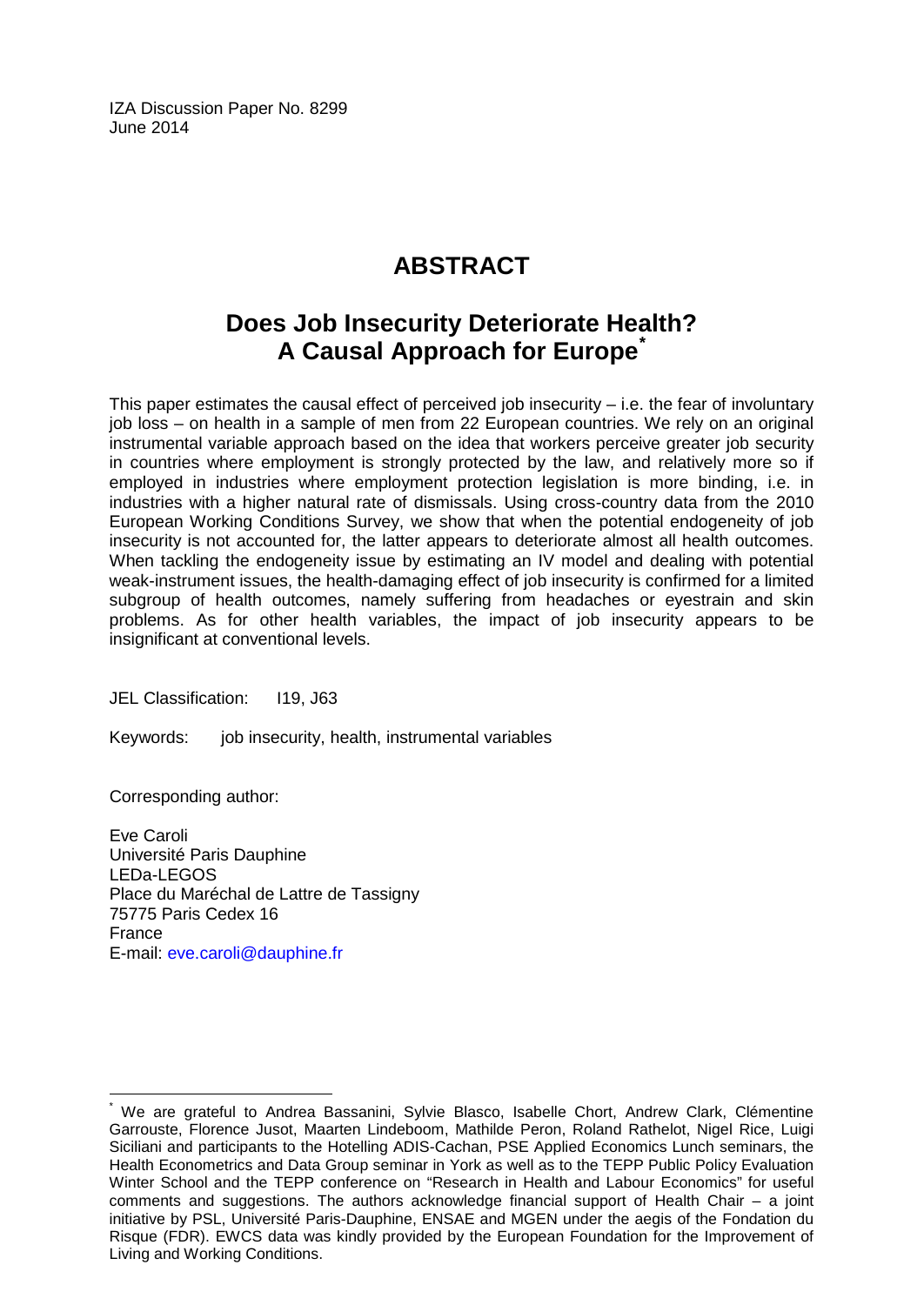# 1 Introduction

There is evidence in the recent literature that losing one's job has health-damaging effects<sup>[1](#page--1-0)</sup> which may go as far as inducing a higher risk of mortality.<sup>[2](#page--1-0)</sup> Although job loss is a highly traumatizing event, it is fortunately not very frequent. In contrast, the fear of involuntary job loss, i.e. perceived job insecurity, is likely to be much more widespread and one may wonder whether its health impact is as negative as that of actual job loss.

This is an important question from a policy point of view since perceived job insecurity has increased in a large number of industrialised countries over the past twenty years. Following several downsizing episodes in the USA and in Europe, a widely shared view has developed according to which employment relationships have become more unstable than they used to be. Internal labour markets characterised by long careers within firms [\(Doeringer](#page-26-0) [and Piore](#page-26-0) [\(1971\)](#page-26-0)) have been undermined. Long-term employer-employee relationships have declined [\(Cappelli](#page-25-0) [\(1999\)](#page-25-0); [Givord and Maurin](#page-27-0) [\(2004\)](#page-27-0)) and the labour market seems to have been increasingly working like a spot market [\(Atkinson](#page-25-1) [\(2001\)](#page-25-1)). Correspondingly, the perception of job insecurity has increased in most OECD countries since the 1990s [\(OECD](#page-28-0)  $(2004)$ ).

The importance of job insecurity for workers' well-being has been underlined in the literature. Böckerman et al.  $(2011)$  provide evidence of a strong negative impact of job insecurity on job satisfaction. This impact is actually much stronger than that of the actual type of work contract held by workers – permanent vs. temporary – [\(Bardasi and Francesconi](#page-25-3) [\(2004\)](#page-25-3); [Chadi and Hetschko](#page-26-1) [\(2013\)](#page-26-1)). In a recent paper, [Origo and Pagani](#page-28-1) [\(2009\)](#page-28-1) have shown that the level of job satisfaction of workers who do not experience job insecurity<sup>[3](#page--1-0)</sup> is not statistically different whether they have a permanent or a temporary contract. In contrast, workers who feel that their job is insecure are significantly less satisfied than workers who do not, whatever their type of work contract. This suggests that perceived job insecurity is at least as important as the type of work contract in determining workers' job satisfaction.

<sup>1</sup>See [Eliason and Storrie](#page-26-2) [\(2009b\)](#page-26-2), [Eliason and Storrie](#page-26-3) [\(2009a\)](#page-26-3) and [Deb et al.](#page-26-4) [\(2011\)](#page-26-4).

<sup>2</sup>See [Sullivan and Von Wachter](#page-29-0) [\(2009\)](#page-29-0) and [Browning and Heinesen](#page-25-4) [\(2012\)](#page-25-4).

<sup>&</sup>lt;sup>3</sup>Workers are considered as *not* experiencing job insecurity if they report that it is not very likely or not at all likely that they lose their job in the next 12 months.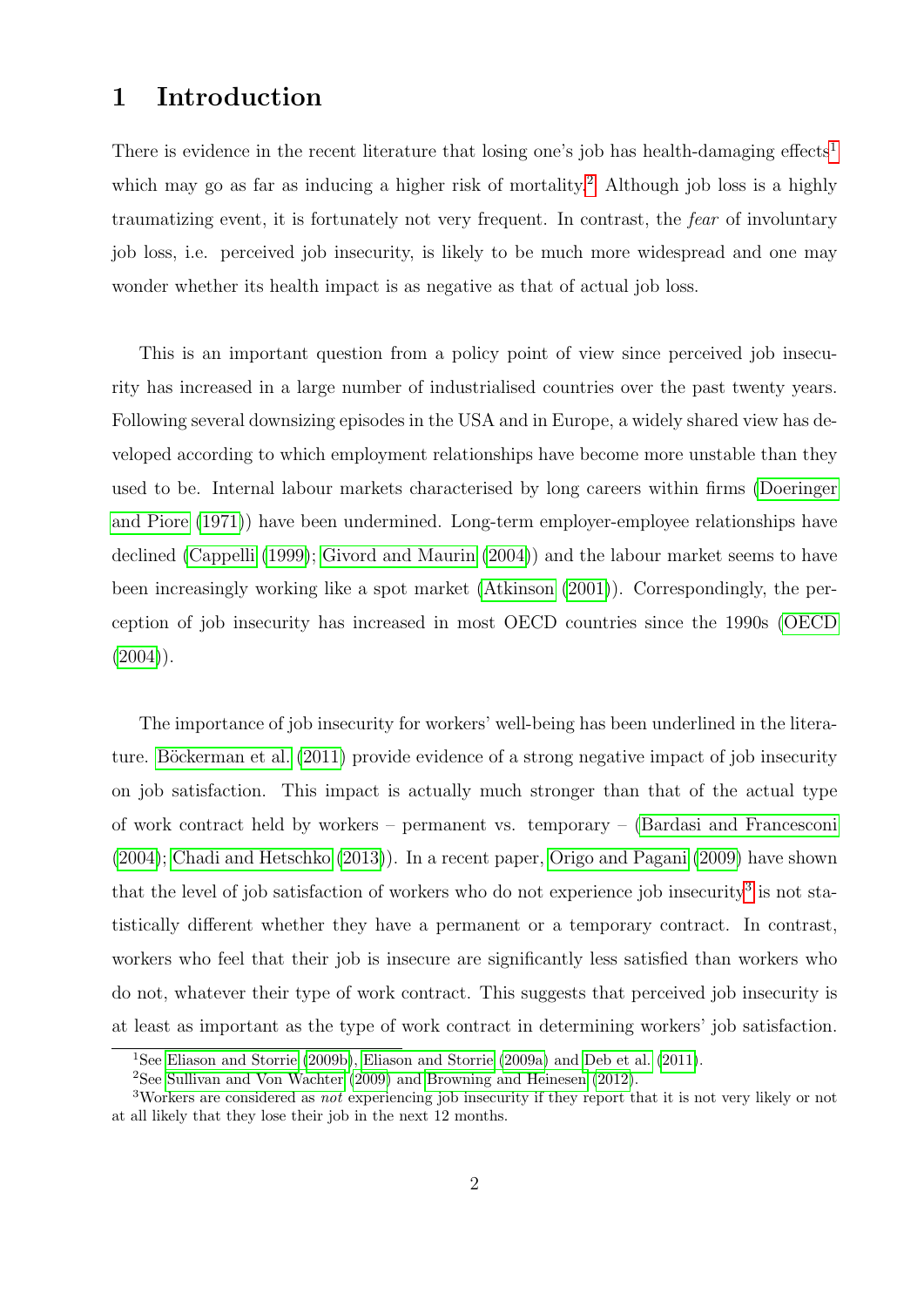Since the latter has been shown to impact individual health (see [Fischer and Sousa-Poza](#page-27-1) [\(2009\)](#page-27-1)), perceived job insecurity is also likely to be a key determinant of the health status – potentially even more important than the actual type of work contract.

The literature in epidemiology, occupational psychology and public health has indeed long suggested that job insecurity may be harmful to health because it increases stress [\(Sverke and Hellgren](#page-29-1) [\(2002\)](#page-29-1)). Psychologists have shown that the anticipation of a stressful event represents an equally important or even greater source of anxiety than the event itself [\(Lazarus and Folkman](#page-28-2) [\(1984\)](#page-28-2)). Consistently, job insecurity appears to raise self-reported general and psychological morbidity but also sickness absence and health service use – see the review of the literature by [Ferrie](#page-26-5) [\(2001\)](#page-26-5). In particular, it is strongly associated with specific symptoms such as eyestrain, skin and ear problems, stomach and sleep disorders [\(Cheng et al.](#page-26-6) [\(2005\)](#page-26-6)). It is also negatively correlated with mental health, as measured by a 30-item psychiatric morbidity scale and a subscale for depressive factors [\(Ferrie et al.](#page-27-2) [\(2005\)](#page-27-2)).

However, evaluating the causal impact of job insecurity on health raises a challenge which requires an adequate identification strategy. Perceived job insecurity is indeed likely to be endogenous. If pessimistic individuals perceive higher job insecurity and, at the same time, report a lower health status, results are likely to be biased. Reverse causality is also likely to be a concern if unhealthy individuals are more likely to be employed in insecure (or, on the contrary, more secure) jobs or if negative health shocks make individuals more likely to fear that they could be fired. In all cases, standard OLS or probit estimates will be biased and will only capture the mere correlation between health and job insecurity.

In this paper, we implement an original identification strategy based on an instrumental variable approach in order to estimate the causal effect of job insecurity on health in a sample of men from 22 European countries. We consider that workers are likely to feel more secure with respect to their job if living in a country where employment is strongly protected by the law, and relatively more so if employed in sectors where employment protection legislation (EPL) is more binding. We thus instrument perceived job insecurity by the stringency of the employment protection legislation in the country where the individual lives interacted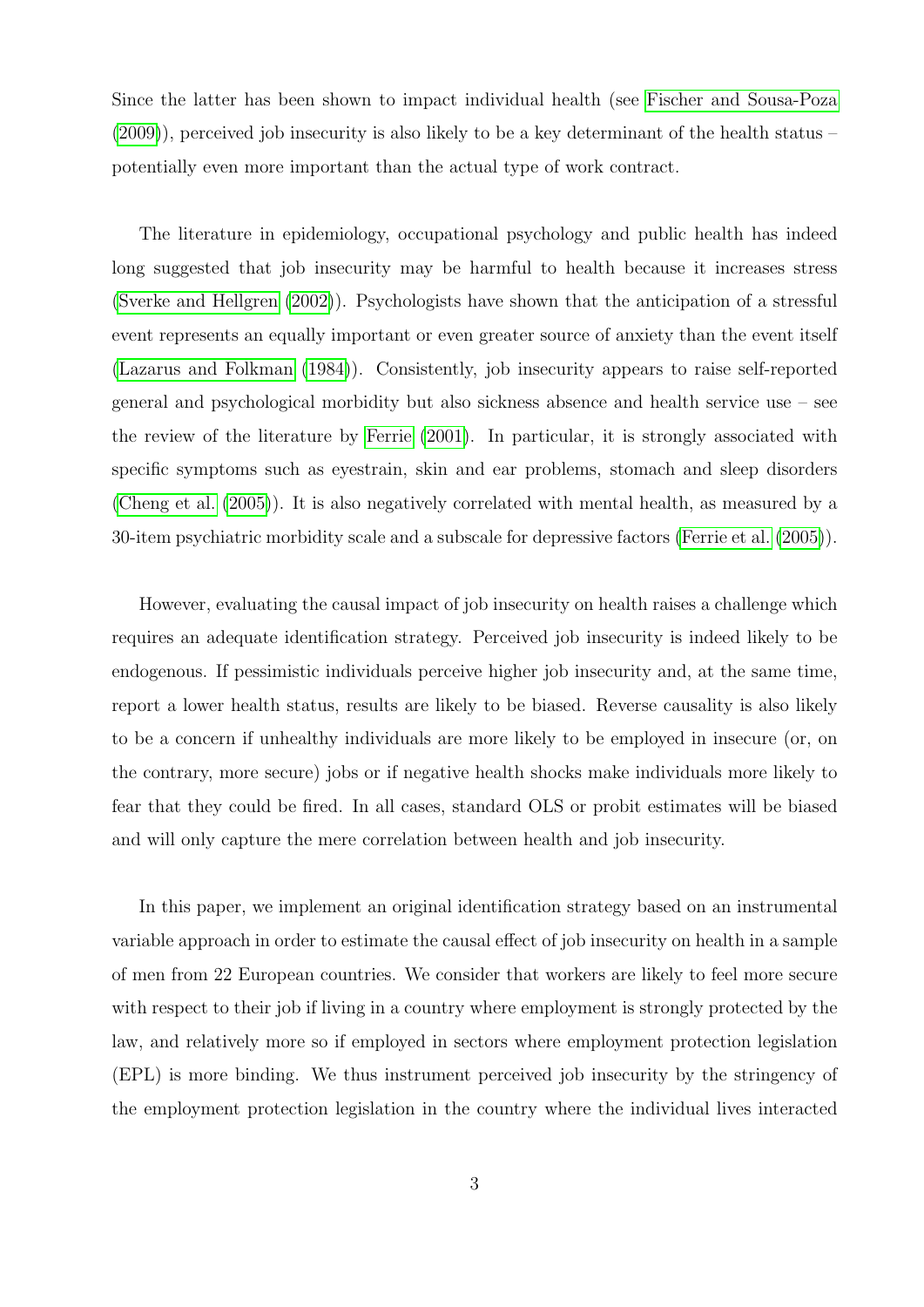with the natural rate of dismissals in the sector where she is employed. This instrument is valid if workers do not self-select into sectors-by-country on the basis of characteristics correlated with their health. We show that this condition holds so that our instrument is truly exogenous. Using cross-country data from the 2010 European Working Conditions Survey [\(European Foundation for the Improvement of Living and Working Conditions](#page-26-7) [\(2012\)](#page-26-7)), we show that when the potential endogeneity of job insecurity is not accounted for, the latter appears to deteriorate almost all health outcomes (self-rated health, suffering from back problems, muscular pain, headaches or eyestrain, stomach ache, depression or anxiety, overall fatigue and insomnia). When tackling the endogeneity issue by estimating an IV model and dealing with potential weak-instrument issues, the health-damaging effect of job insecurity is confirmed for a limited subgroup of health outcomes, namely suffering from headaches or eyestrain and skin problems. As for other health variables, the impact of job insecurity appears to be insignificant at conventional levels.

Our paper contributes to the existing literature in several ways. To our knowledge, we are the first to provide a causal estimate of the impact of perceived job insecurity on health. Most of the literature on this topic estimates mere correlations. Part of it focuses on "attributed" job insecurity as captured by atypical employment (i.e. temporary rather than permanent work contracts) and finds no association between temporary work and general health, but a positive correlation with ill mental health [\(Bardasi and Francesconi](#page-25-3) [\(2004\)](#page-25-3)). The largest strand in this literature deals with perceived job insecurity, as we do. A metaanalysis conducted by [Sverke et al.](#page-29-2) [\(2002\)](#page-29-2) on 72 papers shows that both physical and mental health are found to decrease as perceived job insecurity increases. However, the magnitude of the effects appears to be ambiguous. On Taiwanese data, [Cheng et al.](#page-26-6) [\(2005\)](#page-26-6) find that job insecurity is associated with poor self-rated health, with the coefficient being larger for men than for women and, among women, for those employed in managerial and professional occu-pations. Using a cross-national survey, László et al. [\(2010\)](#page-28-3) find differences across countries : job insecurity is associated with poor health in the Czech Republic, Denmark, Germany, Hungary, the Netherlands and Poland while the correlation is insignificant in countries such as Austria, France, Greece, Italy, Spain and Switzerland. In all cases, these papers estimate multivariate linear or logistic models disregarding the possibility that job insecurity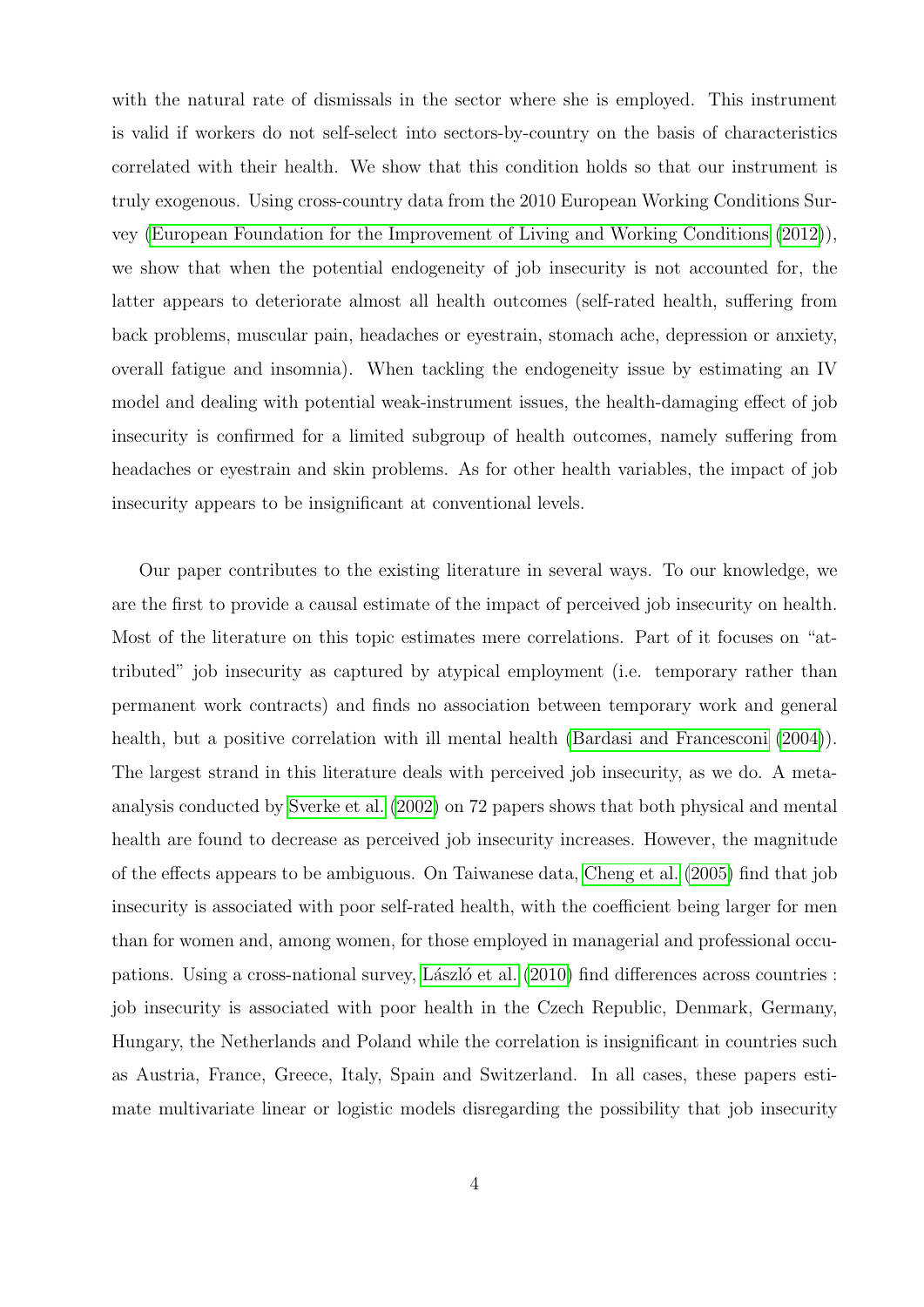be endogenous. [Mandal et al.](#page-28-4) [\(2011\)](#page-28-4) use a different approach : they estimate a randomeffect model and use a lagged measure of job insecurity, arguing that this measure is not endogeneous in their data. They find that subjective expectation of job loss is a significant predictor of depression among older workers aged 55 to 65 years old. A few papers take into account the fact that time-invariant omitted variables may bias their results and estimate fixed-effect models. Using such an approach on Australian data, [Green](#page-27-3) [\(2011\)](#page-27-3) finds that perceived job insecurity negatively affects mental health. On German data, [Reichert and](#page-28-5) [Tauchmann](#page-28-5) [\(2012\)](#page-28-5) try to tackle endogeneity issues by instrumenting job insecurity by recent staff reductions in the company where the worker is employed. Thus doing, they show that employees who are concerned about losing their jobs are less psychologically healthy than those in secure jobs. One may wonder, however, whether staff reductions in the company are really uncorrelated with psychological health conditional on job insecurity, which is a necessary condition for their instrument to be exogeneous.

Another attempt to deal with endogeneity issues is made by [Ferrie et al.](#page-26-8) [\(1995\)](#page-26-8) in a study considering the health impact of in-firm changes potentially incurring job insecurity. The authors use the British Whitehall II sample and exploit the foreseen privatisation of the Property Services Agency, which used to be part of the London-based civil service. More specifically, they use a difference-in-difference approach and compare the health outcomes of those workers who knew they would be affected by privatisation and a control group of civil servants who knew they would not, before and after privatisation was announced. This set-up allows them to estimate the effect of an exogenous shock on firm ownership and organisation on health. The authors find major negative effects on a large range of health outcomes for men, whereas health-damaging effects appear to be milder for women. They interpret these results as providing evidence that job insecurity damages health since expected privatisation must have been associated by civil servants to an increased risk of involuntary job loss. However, [Ferrie et al.](#page-27-4) [\(1998\)](#page-27-4) show that this very episode of privatisation was associated with major organisational changes. More recent work by [Rathelot and Romanello](#page-28-6) [\(2012\)](#page-28-6) considers the effect of an episode of major in-firm restructuration in French energy utilities. They find that these restructurations have a strong negative effect on the mental health conditions of the civil servants employed in these companies. As a consequence, using anticipated privatisation as an exogenous shock does not permit to identify the effect of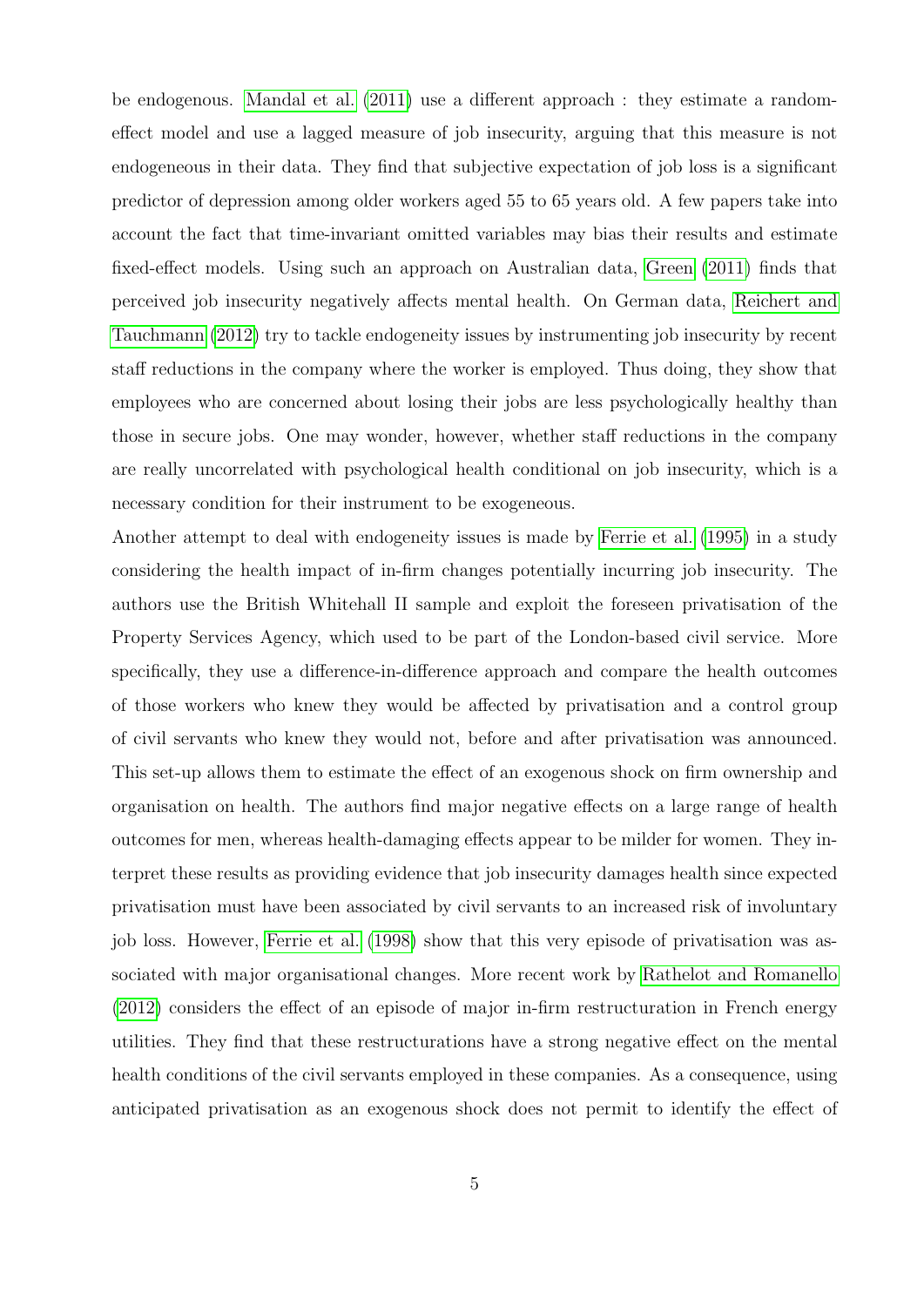rising job insecurity – as opposed to anticipated organisational changes – on health.

We improve with respect to this literature in two respects. First, using an IV strategy allows us to control for both time-invariant and time-varying omitted variables and/or reverse causality. Second, we are able to identify the causal impact of perceived job insecurity as opposed to any organisational change since our instrument is strongly correlated with the former while it has no reason to vary with firm organisation.

The rest of the paper is organised as follows. Section 2 presents our empirical strategy. Section 3 describes the data that we use. Section 4 reports our results and Section 5 concludes.

# <span id="page-7-2"></span>2 Empirical Specification

We investigate the impact of perceived job insecurity on health. As a first step, we estimate the following model by a standard probit<sup>[4](#page--1-0)</sup>:

<span id="page-7-1"></span>
$$
Health_{ijs}^{*} = \alpha + \gamma JobIns_{ijs} + X_{ijs}\beta + D_j + D_s + u_{ijs}
$$
\n<sup>(1)</sup>

where  $Health_{ijs}^*$  denotes the latent health status of individual i in country j and industry s and is only observed as:

<span id="page-7-0"></span>
$$
Health_{ijs} = 1_{\{Health_{ijs}^{*} > 0\}} \tag{2}
$$

 $JobIns<sub>ijs</sub>$  denotes the perceived job insecurity of individual i in country j and industry s.  $X_{ijs}$  is a vector of individual and firm characteristics.  $D_j$  and  $D_s$  are respectively country and industry dummies and  $u_{ijs}$  is an error term.

In some specifications we control for working conditions and psychosocial environment characteristics. The former capture adverse physical working conditions. The latter include indicators of job strain (job pressure, decision latitude and skill discretion) consistent with the Job Demand Control Model proposed by [Karasek](#page-27-5) [\(1979\)](#page-27-5) as well as a measure of Effort-Reward Imbalance which may be an additional source of job strain according to [Siegrist](#page-28-7) [\(1996\)](#page-28-7). Both working conditions  $WorkCond_{ijs}$  and psychosocial work environment  $PsychoSoc_{ijs}$ 

<sup>&</sup>lt;sup>4</sup>All health outcomes are binary variables. Further details are available in the data section.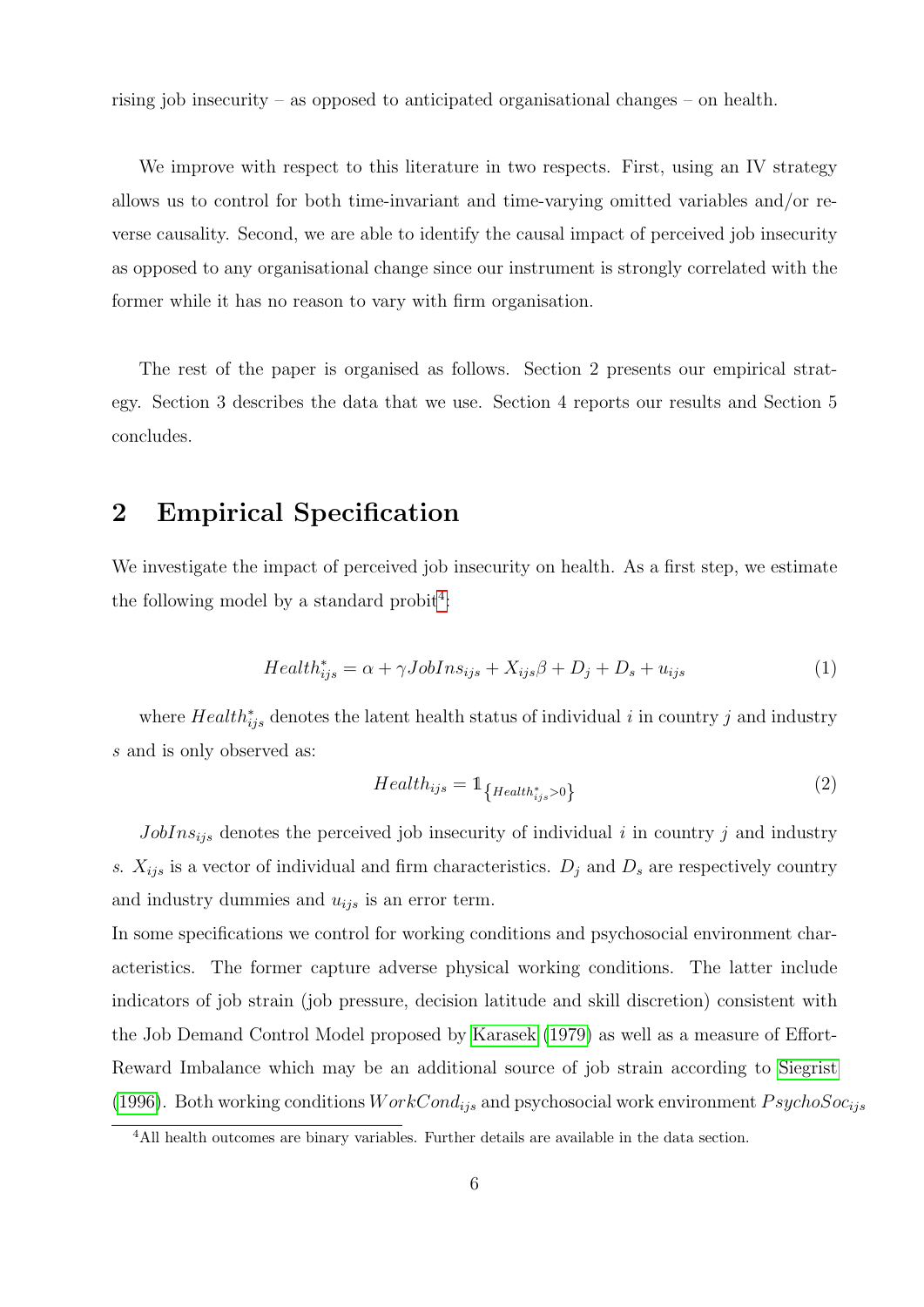are indeed likely to be correlated with health and perceived job insecurity. If jobs which are insecure are simply lousy jobs, they may also be characterised by bad working conditions and high job strain. In that case, omitting the latter two variables generates an upward bias in the estimate of  $\gamma$ . In order to control for both physical working conditions and psychosocial work environment, we estimate the following equation :

<span id="page-8-2"></span>
$$
Health_{ijs}^{*} = \alpha + \gamma JobIns_{ijs} + X_{ijs}\beta + \mu WorkCond_{ijs} + PsychoSoc_{ijs}\xi + D_j + D_s + v_{ijs} \tag{3}
$$

However, perceived job insecurity  $JobIns_{ijs}$  is likely to be endogeneous in which case the probit estimate of  $\gamma$  is inconsistent. Endogeneity may arise either from omitted variable bias or reverse causality. As job insecurity and health variables are both self-declared, our estimates are biased if pessimistic individuals systematically tend to report higher job insecurity and lower health status (and the reverse holds for optimistic individuals). Reverse causality is another potential source of bias if unhealthy individuals are more likely to be employed in more insecure (or more secure) jobs. This is also a concern if negative health shocks make individuals fear that they could be fired.

In order to overcome potential endogeneity problems, we jointly estimate the following IV system of 2 equations by conditional maximum likelihood:

<span id="page-8-1"></span><span id="page-8-0"></span>
$$
Health_{ijs}^{*} = \alpha + \gamma JobIns_{ijs} + X_{ijs}\beta + D_j + D_s + u_{ijs}
$$
\n<sup>(4)</sup>

$$
JobIns_{ijs} = \delta EPRC_j * DR_{s,USA} + X_{ijs}\zeta + D_j + D_s + \eta_{ijs}
$$
\n
$$
\tag{5}
$$

where  $Health_{ijs}^*$  is the latent health status and is only observed as a dichotomous variable (see equation [2\)](#page-7-0),  $JobIns<sub>ijs</sub>$  is assumed to be continuous<sup>[5](#page--1-0)</sup>,  $DR<sub>s,USA</sub>$  is the dismissal rate in industry s in the USA and  $EPRC_i$  denotes the employment protection legislation for regular contracts and collective dismissals in country *j*. Equation  $(4)$  is the same as  $(1)$  and equation

<sup>5</sup>Our results are robust to dichotomising job insecurity – by opposing those who either disagree or strongly disagreee with the idea that they may lose their job in the next six months and those who neither agree nor disagree, agree and strongly agree with this statement – and running a 2SLS estimation of equation [\(4\)](#page-8-0) where dichotomised job insecurity is instrumented by  $EPRC_i * DR_{s, USA}$ .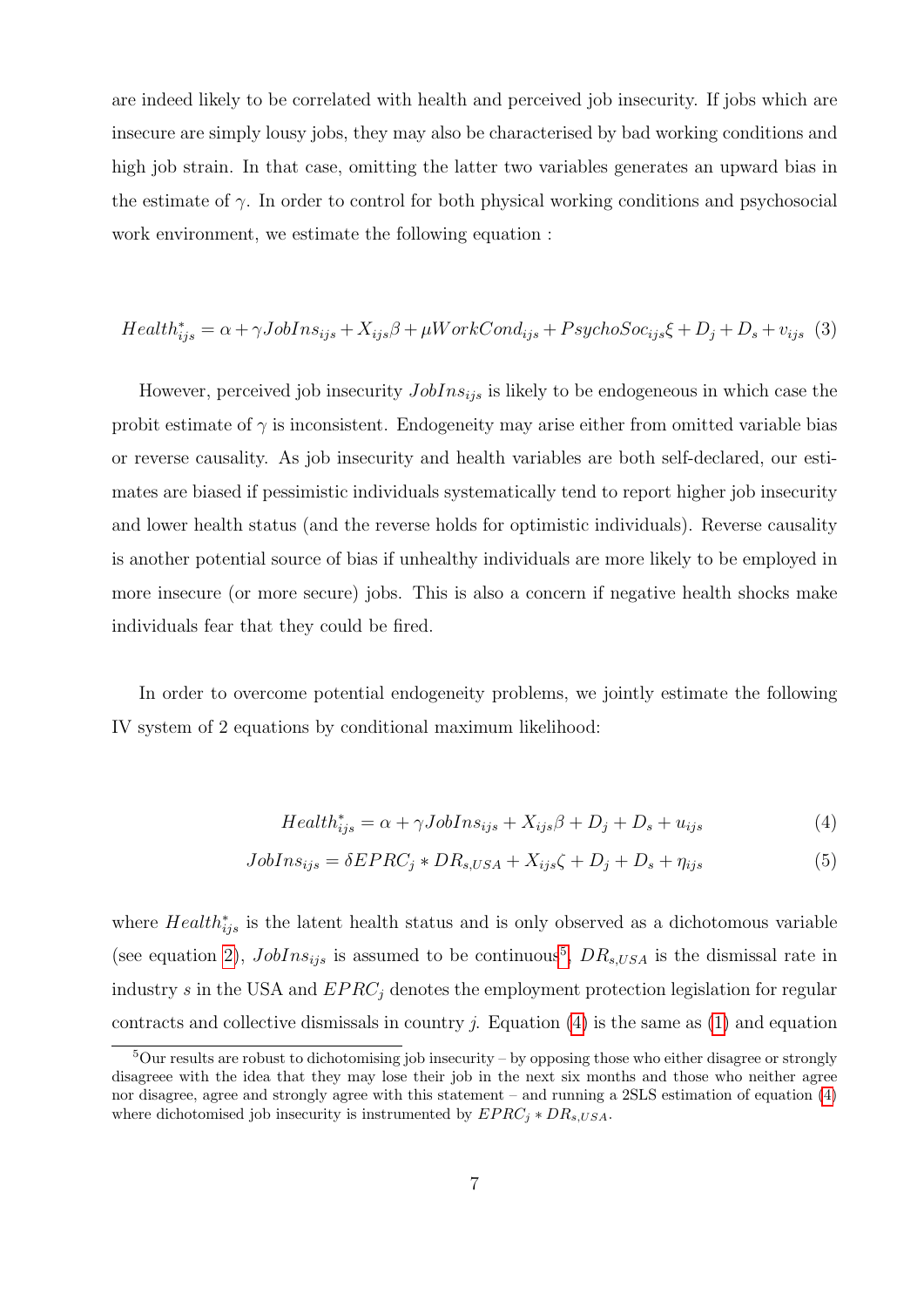[\(5\)](#page-8-1) is a linear regression with  $EPRC_i * DR_{s,USA}$  as the instrument.

The intuition behind the choice of the instrument is the following. Perceived job insecurity  $JobIns<sub>ijs</sub>$  is likely to be higher in countries where employment protection legislation  $EPRC_j$  is less stringent.<sup>[6](#page--1-0)</sup> The index for employment protection legislation is provided by the OECD – see [Venn](#page-29-3) [\(2009\)](#page-29-3) – and refers to the legislation regarding individual and collective dismissals of workers on regular labour contracts. An additional component of overall employment protection legislation has to do with regulations of temporary work contracts. We do not include it in our EPL index (and restrict our sample accordingly to permanent workers) because it is not clear whether the rules restricting the use of temporary contracts actually protect temporary workers or rather permanent ones, by making temporary work either more costly or less convenient to use [\(OECD](#page-28-8) [\(2014\)](#page-28-8)).

Of course, the stringency of employment protection legislation cannot be used, per se, as an instrument since its variability would be very low and it would capture all heterogeneity existing across countries. This is why we instrument job insecurity by the stringency of employment protection legislation  $EPRC_j$  in the country where the individual lives interacted with the extent to which EPL is binding in the sector where the individual is employed. As is classical in the job and worker flow literature – see [Bassanini et al.](#page-25-5) [\(2009\)](#page-25-5) and [Haltiwanger](#page-27-6) [et al.](#page-27-6) [\(2014\)](#page-27-6) – we consider that EPL is particularly binding in sectors where the natural rate of dismissal is high. We proxy the latter by the industry-level dismissal rate in the USA. The reason for choosing this country as a benchmark is that EPL is almost nonexistent in the USA – see [Venn](#page-29-3) [\(2009\)](#page-29-3) – so that the observed dismissal rates may be considered as capturing the natural dismissal propensity in the corresponding industries.

Overall, the assumption underlying our instrument is that workers living in countries with a strong employment protection legislation will feel comparatively more secure, as far as their job is concerned, when employed in industries with a high natural rate of dismissal because this is where the stringency of EPL makes more difference. Our instrument is valid if workers do not self-select into sectors-by-country on the basis of characteristics which may be

<sup>&</sup>lt;sup>6</sup>In contrast, [Clark and Postel-Vinay](#page-26-9) [\(2009\)](#page-26-9) suggest that employment protection legislation is negatively correlated with the satisfaction with job security. According to them this negative correlation is due to the fact that their satisfaction variable captures two components of job security : the probability of job loss and the cost of it. The former decreases with EPL – which is consistent with our assumption – but the latter strongly rises with EPL since finding a new job is quite harder in countries where employment is strongly regulated.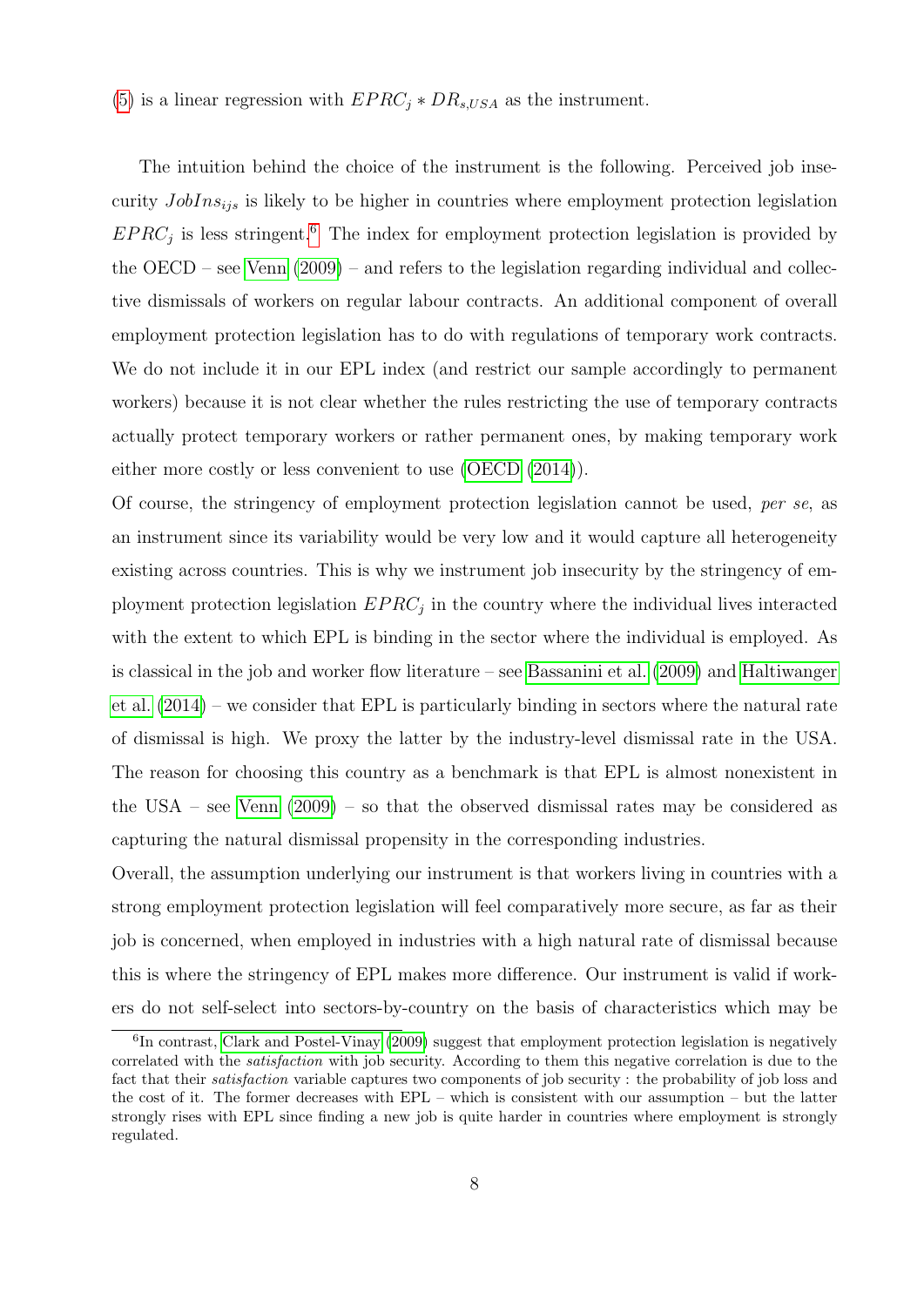correlated with their health. We will provide evidence that this is not the case in Section [4.3.](#page-20-0)

Note that our instrument captures the risk of being dismissed which is likely to be a good predictor of the perceived risk of losing one's job, i.e. our job insecurity indicator. Finding a good instrument would have been more complicated should our variable of interest have been the individual's satisfaction with her job security. The latter is indeed likely to be determined not only by the risk of losing one's job, but also by the expected level of unemployment benefit and the probability of re-employment if dismissed. In the present case, our job insecurity variable captures the perceived risk of dismissal which is easier to predict since it does not depend on expectations about future well-being but only on the actual risk of dismissal faced by the individual.

#### 3 Data

#### 3.1 Presentation of the sample

We use the fifth wave of the European Working Conditions Survey (EWCS). Since its launch in 1990, the EWCS measures and monitors trends and changes in working conditions in Europe. It has been conducted every five years on a random sample of workers (salaried employees and self-employed) in a growing number of European countries (from 12 in 1990 to 34 in 2010).

The European Foundation for the Improvement of Living and Working Conditions commissioned the fifth wave of the EWCS to be carried out in winter-spring 2010. Face-to-face interviews were conducted with persons in employment in the 28 member states as well as in Norway, Macedonia, Turkey, Albania, Kosovo and Montenegro. The questionnaire covers issues such as employment status and the general job context : working time, work organisation, earnings and financial security, job insecurity, psychosocial work environment, work-life imbalance and access to training. It also covers several aspects of health, well-being and psychological conditions as well as demographic and socio-economic characteristics. Response rates vary substantially across countries from 31.3% in Spain to 73.5% in Latvia with an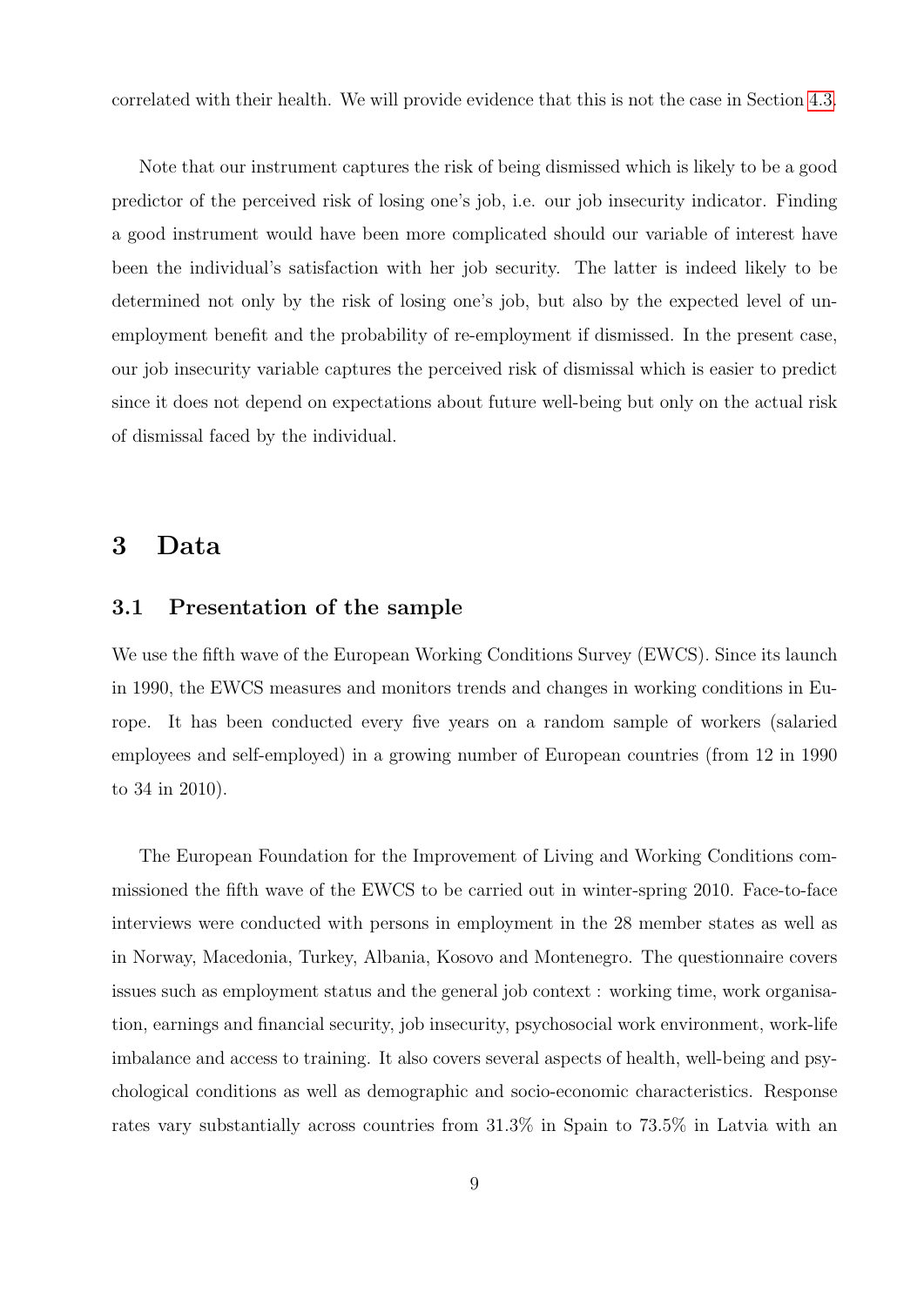average response rate of 44.2% across all countries – see the Fifth EWCS Technical Report (2010). As underlined in the technical report, "EWCS had lower-than-desired response rates particularly in countries reporting low response rates in similar random face-to-face social surveys : Poland, Slovenia, the United-Kingdom, France, Belgium and the Netherlands". In the 2010 wave almost 44,000 workers were interviewed. The original sample included all persons aged 15 and above who were resident in the country that was being surveyed and who were in employment<sup>[7](#page--1-0)</sup> during the reference week.

Our empirical strategy uses the employment protection legislation index for individual and collective dismissals of workers on regular work contracts (EPRC). This index is available for only 22 countries (out of  $34$ ).<sup>[8](#page--1-0)</sup> Moreover, as it is defined only for individuals employed with a regular contract in the business sector, we exclude from the sample self-employed individuals, individuals working in non-business sectors<sup>[9](#page--1-0)</sup>, as well as individuals who did not have a regular work contract at the time of the survey. As is standard in the literature – see [OECD](#page-28-9) [\(2010\)](#page-28-9) – we also exclude individuals working very short hours (less than 15 hours during the reference week). We further restrict our sample to men only since in our data women are overrepresented in very small establishments (less than 5 employees)<sup>[10](#page--1-0)</sup> for which the scope of employment protection legislation is reduced in most countries. Overall, our final sample consists of 5,541 men across 22 countries. Once conditioning on having no missing value on any dependent variable and/or covariate, our sample goes down to 4,749 observations for all health outcomes.

#### 3.2 Variables

Perceived job insecurity is assessed by asking workers their opinion about the following statement : "I might lose my job in the next 6 months". Five answers are available ranging from

<sup>&</sup>lt;sup>7</sup>Being in employment was defined as having done any work for pay or profit during the reference week for at least one hour.

<sup>8</sup>The EPRC index is available for the following countries : Austria, Belgium, the Czech Republic, Germany, Denmark, Spain, Finland, France, the United-Kingdom, Greece, Hungary, Ireland, Italy, the Netherlands, Norway, Poland, Portugal, the Slovak Republic, Sweden, Turkey, Slovenia and Estonia.

<sup>&</sup>lt;sup>9</sup>Agriculture, mining and fuel are excluded too because of problems of data reliability, so that the sectors included in our study correspond to sectors 15 to 74 in the NACE Rev. 1 classification.

<sup>&</sup>lt;sup>10</sup>They have a  $60\%$  higher probability than men to be employed in very small establishments.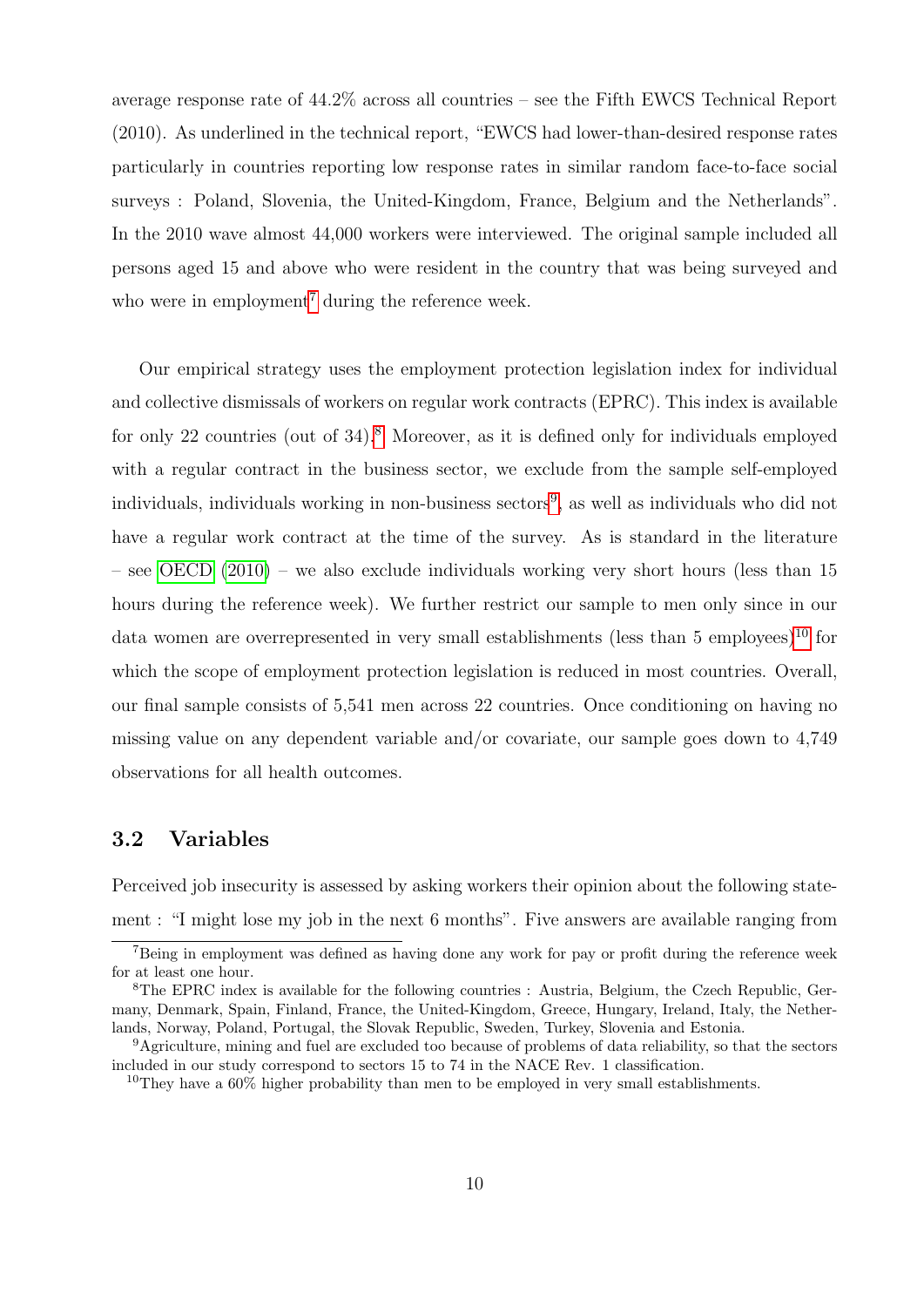"strongly agree" to "strongly disagree".<sup>[11](#page--1-0)</sup> We standardise job insecurity to mean 0 and 1 standard deviation.

Measuring health using survey data is always a challenge. The EWCS questionnaire includes a question on self-rated health where respondents are asked to rate their health on a 5-point scale : very good, good, fair, bad or very bad. We dichotomise the responses into good (very good and good) and bad health (fair, bad or very bad). There is evidence in the literature that self-rated health is a good indicator of individual overall health [\(Ferrie et al.](#page-26-8) [\(1995\)](#page-26-8)). It has been found to be a good predictor of mortality even after controlling for more objective measures of health [\(Idler and Kasl](#page-27-7) [\(1991\)](#page-27-7); [Idler and Benyamini](#page-27-8) [\(1997\)](#page-27-8); [Bath](#page-25-6) [\(2003\)](#page-25-6)). However, the probability of reporting good or bad health may suffer from individual reporting heterogeneity (Etilé and Milcent  $(2006)$ ; [Tubeuf et al.](#page-29-4)  $(2008)$ ). This is why we also use more objective measures of health capturing specific diseases or symptoms. In the EWCS database, respondents are asked whether they have suffered over the last 12 months from either backache, skin problems, muscular pain in shoulders, neck and/or upper limbs, muscular pain in lower limbs, headache or eyestrain, stomach ache, cardiovascular diseases, depression or anxiety, overall fatigue, or insomnia or general sleep difficulties. For each above-mentioned health disorder, we build a corresponding dummy variable taking value 1 if the individual suffered from it, 0 otherwise.

We also use some information on individuals' well-being. We build a dummy variable equal to 1 if the individual answers "All the time", "Most of the time" or "More than half of the time" to at least one of the following assertions : "[Over the past two weeks] I have felt cheerful and in good spirits"; "I have felt calm and relaxed"; "I woke up feeling fresh and rested"; "My daily life has been filled with things that interest me". Our well-being dummy indicator is equal to 0 otherwise.

Our baseline specification includes a set of covariates capturing individual and firm characteristics. Some specifications also control for working conditions and psychosocial work environment.

Individual and firm characteristics include age (entered as a continuous variable), the pres-

<sup>&</sup>lt;sup>11</sup>This is a standard way to measure perceived job insecurity in the literature. For example, in the Karasek's Job Content Questionnaire (JCQ), job insecurity is measured on a 4-point scale by the proposition "My job is secure", where response categories range from "strongly agree" to "strongly disagree" [\(Karasek et al.](#page-27-9) [\(1998\)](#page-27-9)).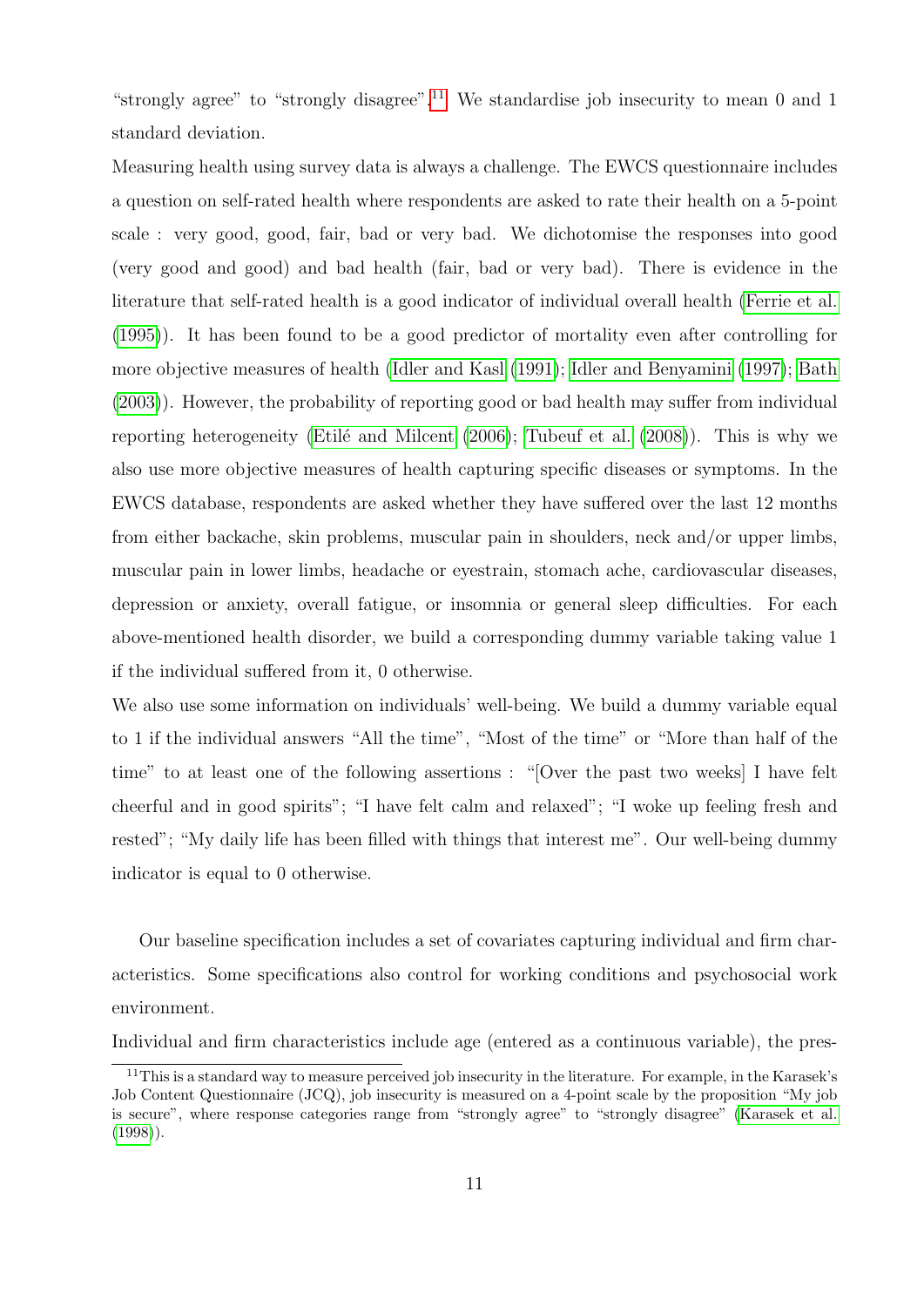ence of a spouse or partner in the household, occupation<sup>[12](#page--1-0)</sup> (managers and professionals, technicians and supervisors, white collars, blue collars) and education<sup>[13](#page--1-0)</sup> (higher education, secondary education, below secondary). As the income variable in the EWCS has many missing values and is not quite reliable, we use a question on the "household's ability to make ends meet given its total monthly income". We build a dummy variable equal to 1 if individuals report that their household makes ends meet "with some difficulty", "with difficulty" or "with great difficulty", and equal to 0 otherwise. We interpret this indicator as a measure of households' deprivation. We also use a question reporting whether the individual was unemployed immediatly before this job (dummy variable equal to 1 if so, 0 otherwise), information on establishment size (five classes) and the presence of an employee representative at the workplace (dummy variable equal to 1 if so, 0 otherwise).

Working conditions are captured by an index taking values 0 to 10, where 10 denotes adverse working conditions. It is the normalised sum of 15 dummy variables taking value 1 if the individual is exposed half of the time or more to a given working condition, and 0 otherwise. The 15 working-condition components are : being exposed to vibrations from hard tools or machinery; to noise so loud that one would have to raise one's voice to talk to people; high temperatures which make one perspire even when not working; low temperatures whether indoors or outdoors; breathing in smoke, fumes, powder or dust; in vapors such as solvents and thinners; handling or being in skin contact with chemical products or substances; breathing tobacco smoke from other people; handling or being in direct contact with materials which can be infectious, such as waste, bodily fluids, laboratory materials; having a job that involves tiring or painful positions; lifting or moving people; carrying or moving heavy loads; standing; performing repetitive hand or arm movements; handling angry clients or patients. As for psychosocial work environment characteristics, they are measured through a series of indicators adapted from the Job Content Instrument of Karasek [\(Karasek](#page-27-5) [\(1979\)](#page-27-5)) and the Effort-Reward Imbalance Questionnaire [\(Siegrist](#page-28-7) [\(1996\)](#page-28-7)). These indicators include job pressure, decision latitude, skill discretion and reward, and are measured as follows. Job pressure is built out of three components : not having enough time to get the job done (measured on a 5-point scale where response categories range from "always" to "never"), working at high speed (7-point scale ranging from "all the time" to "never"), and working to tight deadlines

<sup>12</sup>Based on the 1988 International Standard Classification of Occupations (ISCO 88).

<sup>13</sup>Based on the International Standard Classification of Education (ISCED).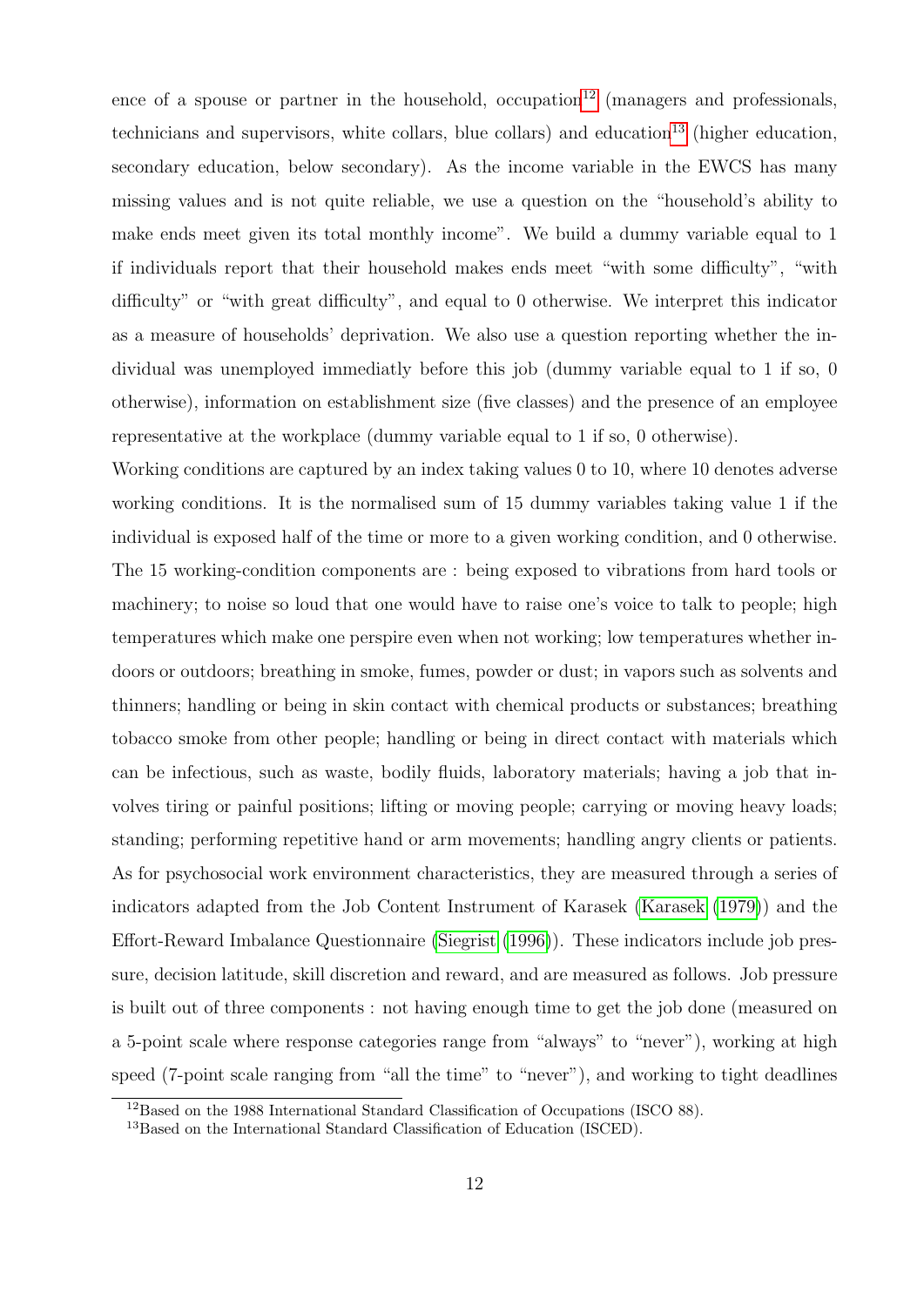(7-point scale ranging from "all the time" to "never"). We combine the responses into a summary scale and normalise it to  $[0,10]$ , where 10 denotes high job pressure. We then divide the scale into tertiles, i.e low job pressure, moderate job pressure and high job pressure. A measure of decision latitude is obtained using three dummy variables : the ability to choose or change the order of tasks, the methods of work and the speed or rate of work (all variables taking value 1 if the individual has control over the corresponding decision, 0 otherwise). We combine the responses into a summary scale, normalise it to  $[0;10]$ , where 10 denotes high decision latitude, and divide it into tertiles. Skill discretion is measured by a single question asking whether one's job involves learning new things (dummy variable equal to 1 if so, 0 otherwise). Finally, workers' reward is assessed by two questions : being well paid to do one's work (measured on a 5-point scale where response categories range from "strongly disagree" to "strongly agree"); having a job that offers good prospects for career advancements (5-point scale ranging from "strongly disagree" to "strongly agree"). Responses are summed into a summary scale that is normalised to [0;10] and divided into tertiles.

#### 3.3 Instrument

We instrument perceived job insecurity by the stringency of employment protection legislation EPRC in the country where the worker lives interacted with the US rate of dismissals in the industry where he is employed. We borrow US dismissal rates from [Bassanini and](#page-25-7) [Garnero](#page-25-7) [\(2013\)](#page-25-7). Their database contains dismissal rates over 1996-2006 and uses an industry classification that can be matched, at a sufficiently disaggregated level, to the Nace Rev. 1 classification used in the EWCS. To capture the natural dismissal propensity at the industry level, we compute a quantitative indicator equal to the average US industry dismissal rate be-tween 2000 and 2006.<sup>[14](#page--1-0)</sup> Overall, we have information on 23 industry-level US dismissal rates.

Data on employment protection legislation are provided by the OECD. The EPRC index that we use refers to the legislation regarding individual and collective dismissals of workers on regular labour contracts and varies at the country level. As regards individual dismissals, it is built out of information on notification procedures, delays before the notice period can

<sup>&</sup>lt;sup>14</sup>Following the evidence provided by [Bassanini et al.](#page-25-5)  $(2009)$ , we assume that the natural dismissal propensity in the USA is stable over time and we average it over a complete cycle, 2000-2006.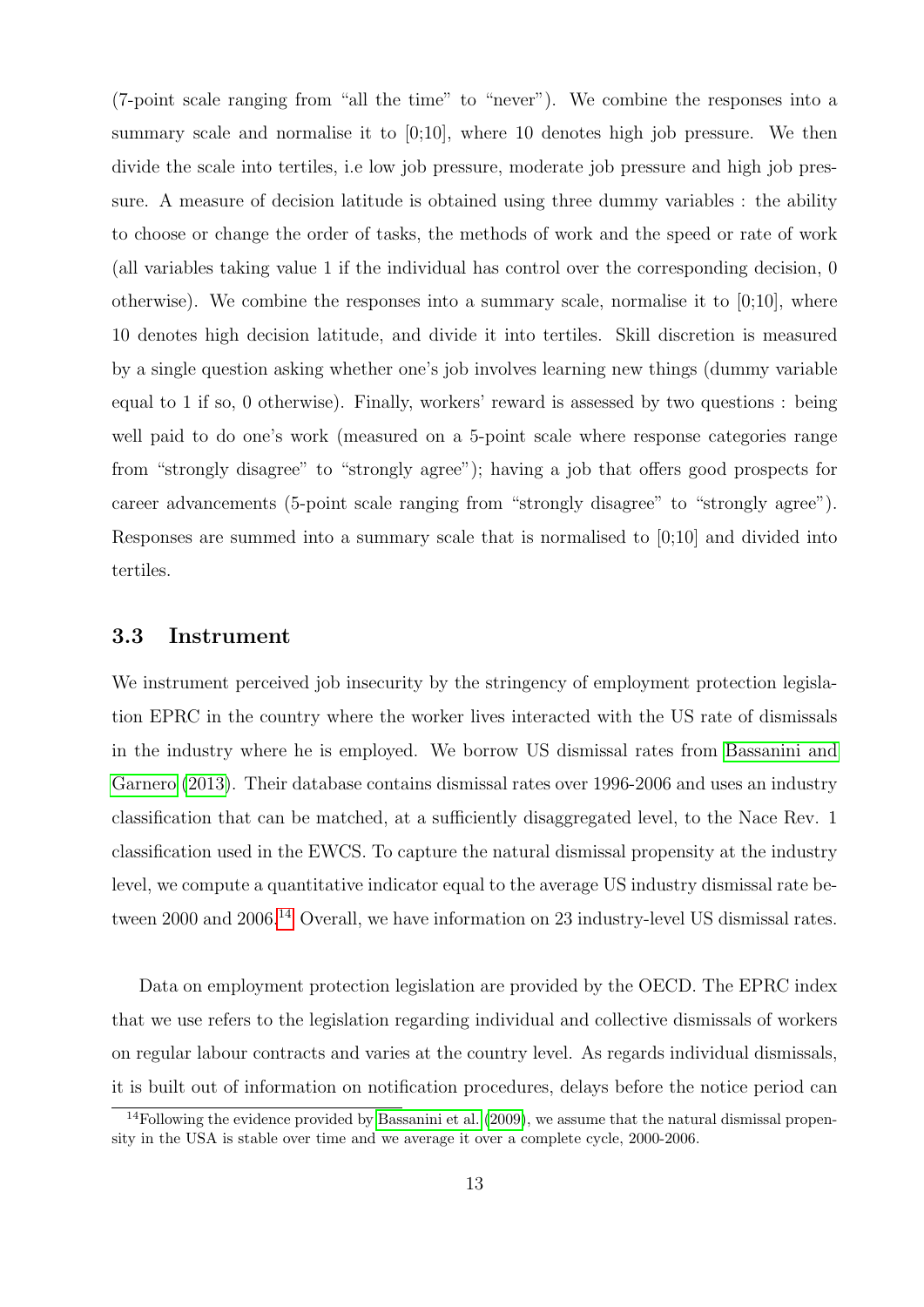start, the length of the notice period and size of severance payments, the circumstances under which a dismissal is considered unfair and compensation and extent of reinstatement following unfair dismissal. Regarding collective dismissals, the index takes into account the number of workers above which dismissals are considered as collective as well as additional notification and delay requirements and other special costs to employers.[15](#page--1-0) The theoretical value of the EPRC index varies from 0 to 6 (where 6 is the most stringent legislation).<sup>[16](#page--1-0)</sup> The list of industries and countries that we use, together with the US sectoral dismissal rates and the national EPRC indices can be found in Appendix Table [A.4.](#page-37-0)

#### 3.4 Descriptive statistics

Figure [A.1](#page-30-0) and Tables [A.1,](#page-34-0) [A.2](#page-35-0) and [A.3](#page-36-0) provide the descriptive statistics for our sample. As shown in Figure [A.1,](#page-30-0) 32% of the workers strongly disagree with the statement that they might lose their job in the next six months, while 34% simply disagree, 18% neither agree nor disagree, 12% agree and 4% strongly agree. In the sample, the average age is 41 years old, 71% of our individuals live with a spouse or partner, and 35% report having difficulties to make ends meet. 7% report having had a period of unemployment immediately before their current job, and 48% have an employee representative at their workplace. A majority of workers in our sample (61%) are employed in establishments with less than 50 employees, while only 9% are employed in large establishments (more than 500 employees). While  $78\%$ of individuals declare being in good health (good or very good self-rated health), we do see a number of health disorders – see Table [A.2.](#page-35-0) 47% of workers report suffering from backache, 43% from muscular pain in upper limbs, 30% from muscular pain in lower limbs, 34% from headache or eyestrain, 34% from overall fatigue and 18% from insomnia or sleep difficulties. However, fewer workers report suffering from skin problems (8%), stomach ache  $(12\%)$ , cardiovascular diseases  $(5\%)$ , or depression or anxiety  $(8\%)$ . 93% of the individuals in the sample experienced well-being the week preceding the interview. We also control for the industry where the worker is employed. The largest proportions of respondents are found in the construction sector  $(15\%)$ , in renting and business activities  $(10\%)$  and in retail trade

<sup>15</sup>Further details on the construction of the employment protection index can be found in [Venn](#page-29-3) [\(2009\)](#page-29-3).

<sup>&</sup>lt;sup>16</sup>The EPRC index that we use refers to year 2008. We pre-date it because, over the period under study, a number of EU countries implemented reforms of employment protection legislation. Given that it takes a while for employees to understand how the new rules really work, people tend to base their expectations on prior information.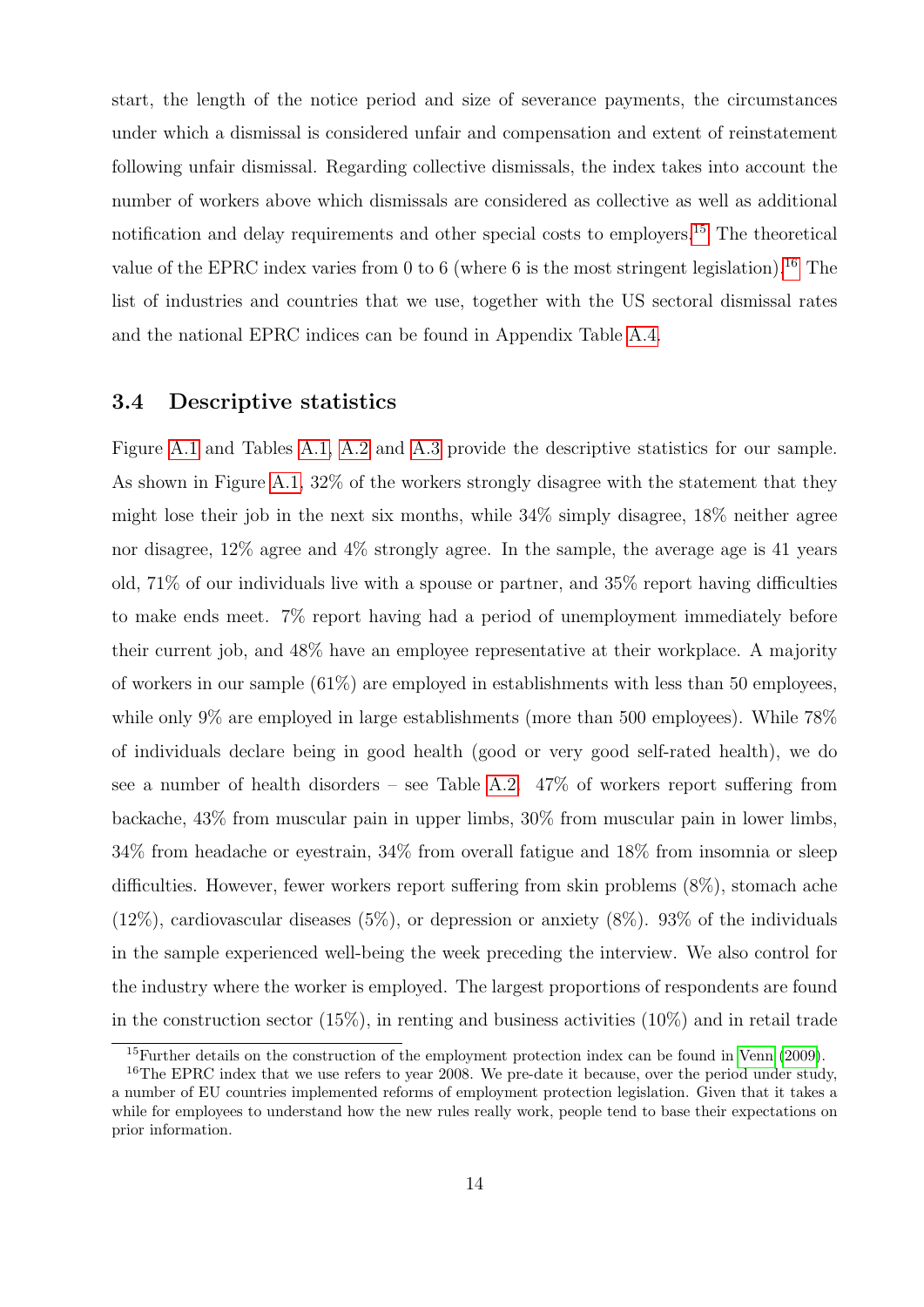$(10\%)$  – see Table [A.3.](#page-36-0) We also provide a country-by-country breakdown of our sample. Belgium, France and Germany are the most represented countries and Ireland is the country with fewest respondents.

# 4 Results

#### 4.1 Probit estimates

Probit estimates of equations [\(1\)](#page-7-1) and [\(3\)](#page-8-2) are reported in Table [1.](#page-31-0) Each line presents the point estimate (resp. standard error) of perceived job insecurity  $(\hat{\gamma})$  for a different health outcome.[17](#page--1-0) In column 1 we only control for individual and firm characteristics, i.e. age, education, occupation, marital status, difficulties to make ends meet, period of unemployment immediatly before current job, establishment size, presence of an employee representative in the establishment where the person is employed, industry and country dummies. Job insecurity appears to be positively correlated with all health disorders in our data except skin problems and cardiovascular diseases. In particular, it is associated with a long series of physical troubles (back problems, muscular pain, headaches or eyestrain, stomach ache) as well as with depression or anxiety, overall fatigue and insomnia, all of these at the 1% significance level. When computing average marginal effects<sup>[18](#page--1-0)</sup>, we find that the impact of a one-standard-deviation increase in job insecurity on the probability of reporting health disorders ranges from 1.9% for stomach ache to 4.2% for muscular pain in upper limbs. Unsurprisingly, job insecurity is also associated with poorer self-rated health. Coefficients in Table [1](#page-31-0) imply that when job insecurity increases by 1 standard deviation, the probability of reporting bad self-rated health increases by 3% on average in our sample. Beyond its healthdamaging effect, we also find that job insecurity decreases the probability of reporting at least one dimension of well-being over the past two weeks (either feeling cheerful or relaxed

<sup>&</sup>lt;sup>17</sup>The point estimates and standard errors on individual and firm controls are reported in Appendix Table [A.5](#page-38-0) for one particular health outcome, namely self-rated health. As could be expected, age is negatively correlated with self-rated health. When controlling for education, occupation does not appear to be significantly correlated with health. Living with a spouse or partner, establishment size and the presence of employee representatives in the establishment do not seem to significantly affect self-rated health either. In contrast, having problems to make ends meet is associated with poorer self-rated health which is unsurprising if this variable captures to some extent low income levels. Suprisingly enough, being unemployed immediately before the current job is associated with better health (at the 10% significance level).

<sup>&</sup>lt;sup>18</sup>Average marginal effects are computed by first calculating the marginal effect for each observation and then averaging over the entire sample.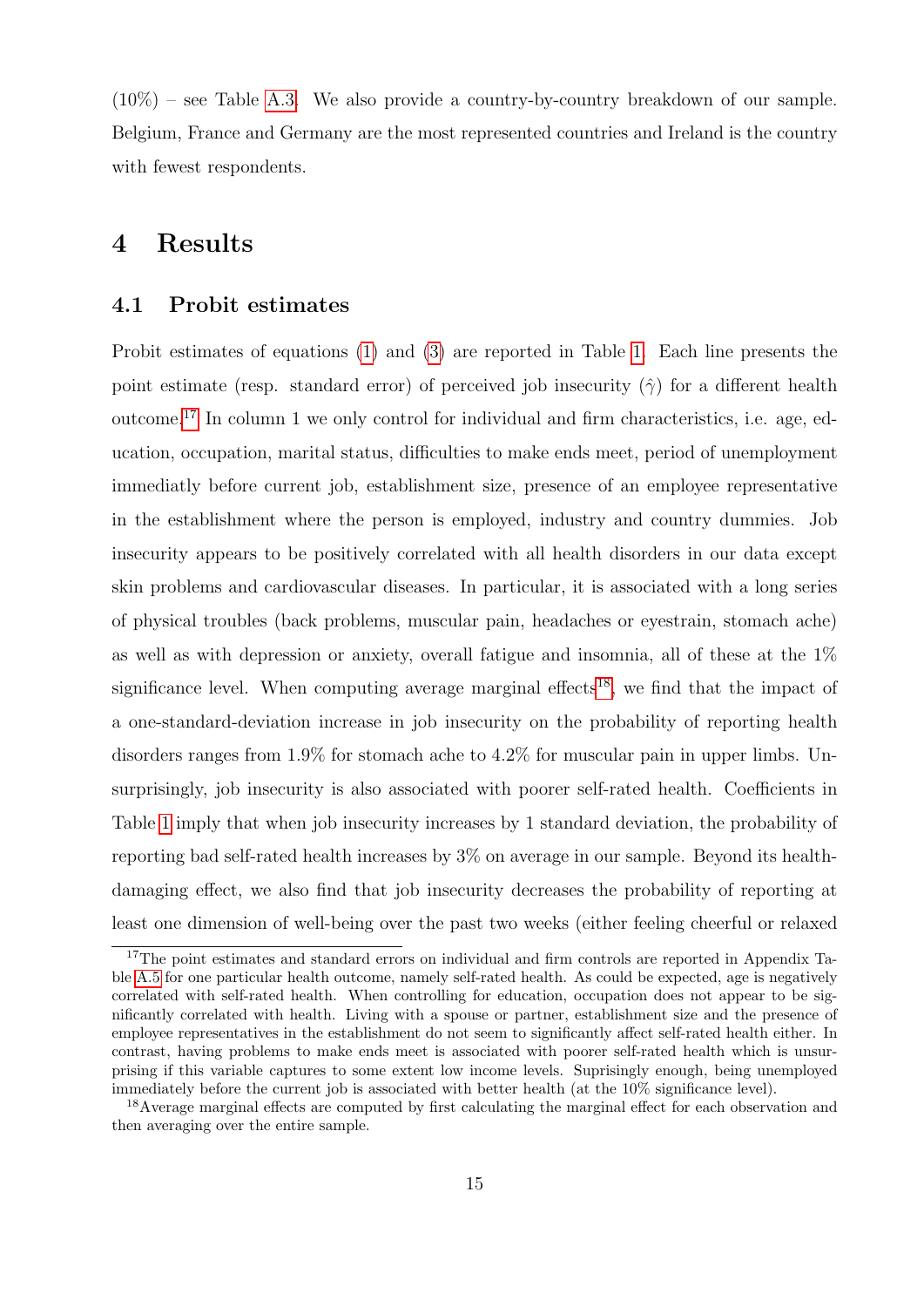or rested or having an interesting life). So, job insecurity appears to be uniformly harmful to health and to our measure of well-being.

Results are very similar when controlling for bad physical working conditions – see column (2). Whatever the health outcome or well-being variable we consider, the point estimate on job insecurity is slightly lower than when we do not include any indicator of working conditions. However, its magnitude remains in the same range as in column (1) and it is highly significant at conventional levels, except for skin problems and cardiovascular diseases. The same pattern of results is also found when adding psychosocial factors to our specification – see column (3). A one-standard-deviation increase in job insecurity increases the probability of reporting bad self-rated health by  $1.9\%$ <sup>[19](#page--1-0)</sup>

Overall, the results from these simple probit estimates are consistent with most findings in the literature suggesting that job insecurity is associated with ill physical and mental health and with lower well-being [\(Ferrie](#page-26-5) [\(2001\)](#page-26-5)).

#### 4.2 IV estimates

#### 4.2.1 Baseline estimates

However, as mentioned in section [2,](#page-7-2) job insecurity is likely to be endogenous both because of potential omitted variable bias and of reverse causality. In order to deal with this issue, we estimate an instrumental variable probit in which  $JobIns_{ijs}$  is instrumented by the stringency of employment protection legislation in the country where worker i lives interacted with the natural rate of dismissals in the industry where he is employed. Results obtained when estimating equation [\(5\)](#page-8-1) are reported in Table  $2^{20}$  $2^{20}$  $2^{20}$  As expected, we find that workers living in countries with more strigent EPL feel comparatively less insecure when employed

<sup>&</sup>lt;sup>19</sup>The point estimates and standard errors on working conditions and psychosocial work environment characteristics are reported in Appendix Table [A.5](#page-38-0) for one specific health outcome – i.e. self-rated health. Unsurprisingly, bad working conditions deteriorate self-rated health. Low job pressure is associated with better health than high job pressure. As suggested by [Siegrist](#page-28-7) [\(1996\)](#page-28-7), higher rewards for given effort levels are important to workers' well-being and they appear to be correlated with better self-rated health. The same holds for high decision latitude which appears to be positively correlated with self-reported health.

 $^{20}$ Equation [\(5\)](#page-8-1) is jointly estimated with equation [\(4\)](#page-8-0). The estimates shown in Table [2](#page-32-0) are obtained when the health outcome on the left-hand side of equation [\(4\)](#page-8-0) is self-rated health. The coefficients and standard errors on all control variables are reported in Appendix Table [A.6.](#page-39-0) All standard errors are clustered at the country\*industry level (466 clusters).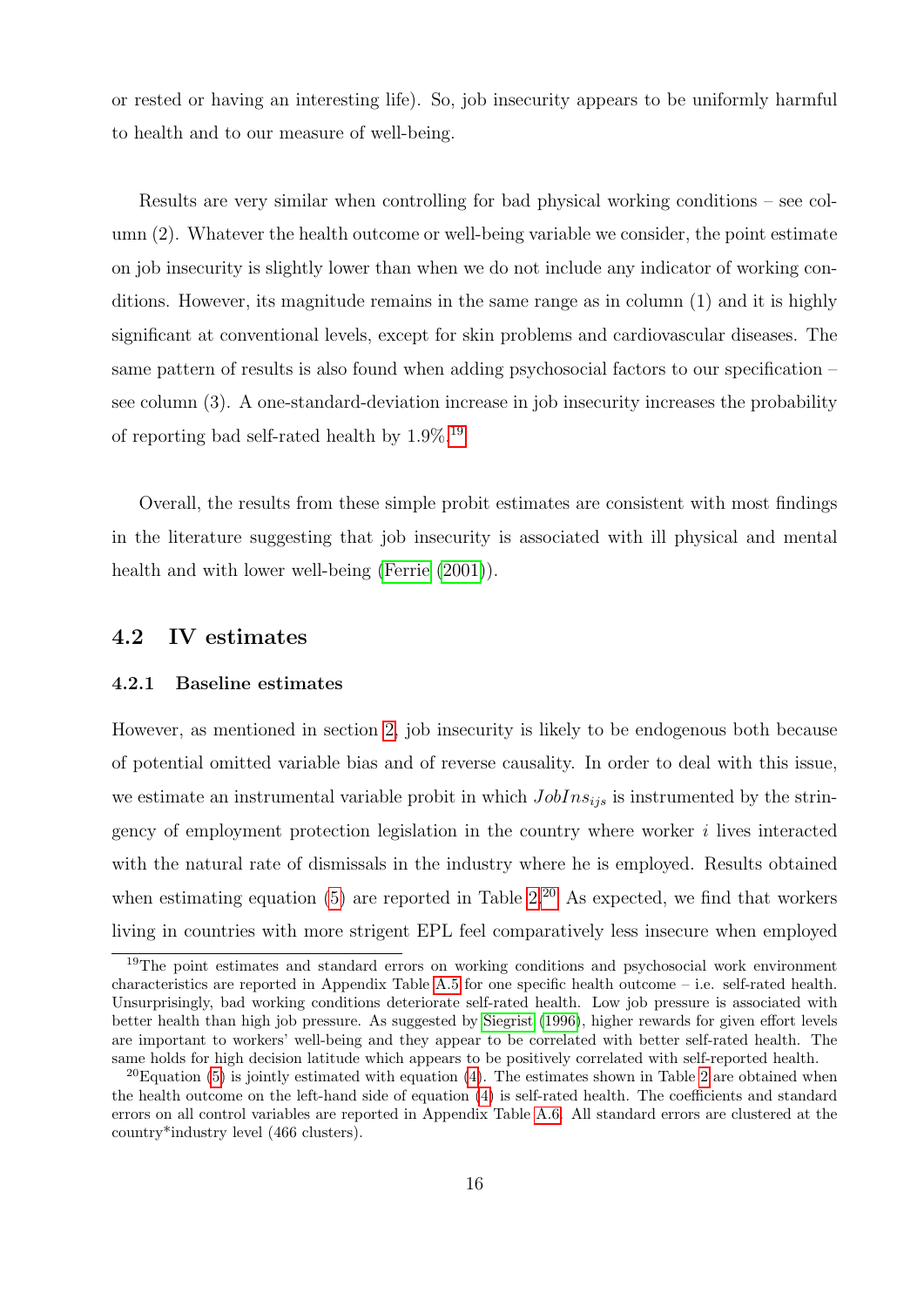in sectors characterised by a high natural rate of dismissals. When controlling for both bad working conditions and psychosocial work environment, the estimates yield very similar results.

When instrumenting job insecurity, our estimates<sup>[21](#page--1-0)</sup> of equation [\(4\)](#page-8-0) suggest that it does damage a limited number of health outcomes – see Table [3.](#page-33-0) Results in column (1) show that job insecurity increases the probability of reporting poor self-rated health and this effect is significant at the 5% level. It also raises the frequency of a couple of more specific health symptoms, namely skin problems and headaches and/or eyestrain – with both point estimates significant at the 1% level. Surprisingly, overall fatigue seems to decrease with job insecurity, although the effect is not highly significant in all specifications. As regards the other health outcomes, the coefficients of job insecurity are not statistically significant. As evidenced in columns (2) and (3), these findings are robust to controlling for working conditions and/or psychosocial work environment : the point estimates remain stable across specifications.

One concern with these results is that the point estimates reported in Table [3](#page-33-0) are much larger than those estimated by naive probit  $2^2$  and the corresponding standard errors are also quite large.<sup>[23](#page--1-0)</sup> This increase in the coefficients when estimating the IV model may, of course, be due to the combined outcome of many potential sources of endogeneity. Measurement error may be one of those [\(Card](#page-25-8) [\(2001\)](#page-25-8)). Another source of endogeneity may also arise from unhealthy individuals self-selecting into more secure jobs, in which case the naive probit coefficients would underestimate the true health effect of job insecurity.

However, one could also worry that our large IV estimates be due to a weak instrument

<sup>21</sup>All standard errors are clustered at the country\*industry level.

 $22$ This increase in the coefficients does not seem to be due to the estimation method that we use : when estimating our model by 2SLS the coefficients we obtain are in the same range of magnitude as the average marginal effects corresponding to the point estimates presented in Table [3.](#page-33-0) Results are available upon request.

<sup>&</sup>lt;sup>23</sup>Note that, using our complete specification, the coefficients estimated for self-rated health, skin problems and headaches/eyestrain are significantly different from those estimated by probit since the confidence intervals do not overlap. For self-rated health, the confidence interval of the IV estimate is [-1.227;-0.252] whereas it is [-0.122;-0.031] for the probit estimate. For skin problems the corresponding intervals are [0.512;1.213] and [-0.040;0.079]. For headache/eyestrain, they are [0.449;1.138] and [0.035;0.115]. In contrast, for overall fatigue, the IV and probit estimates are not statistically different.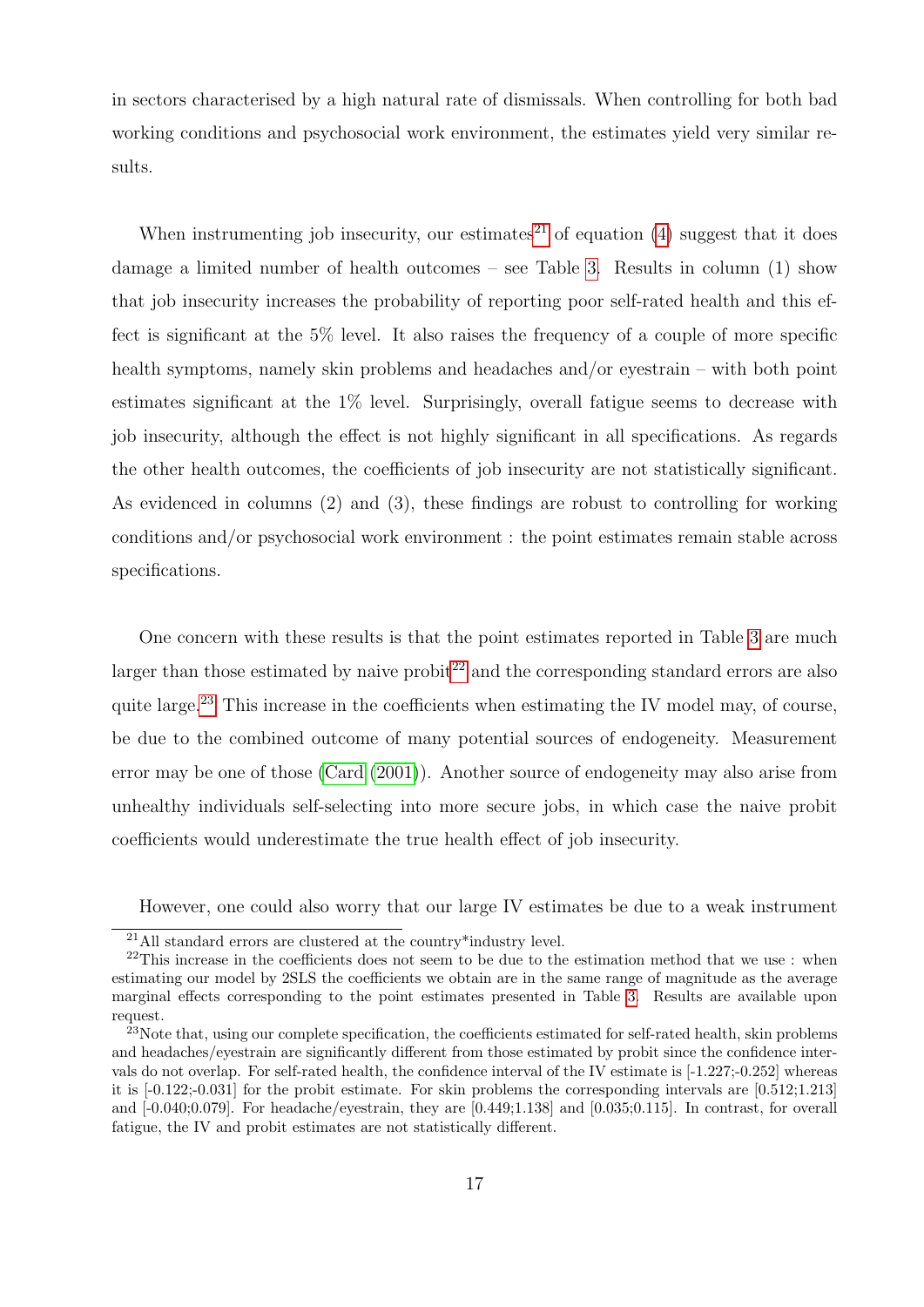problem since the F-test of the exluded instrument in equation  $(5)$  is slightly below 10.<sup>[24](#page--1-0)</sup> To tackle this issue, we derive weak-instrument-robust confidence intervals for the impact of job insecurity on each of our health outcomes. In doing this, we follow the method proposed by [Boeri et al.](#page-25-9) [\(2012\)](#page-25-9) who extend to non-linear models the reduced-form approach developed by [Angrist and Krueger](#page-25-10) [\(2001\)](#page-25-10) and [Chernozhukov and Hansen](#page-26-11) [\(2008\)](#page-26-11) for linear models. More specifically, as suggested by [Boeri et al.](#page-25-9)  $(2012)$ , we first define A as a wide enough

range of potential values for  $\gamma$  in equation [\(4\)](#page-8-0). For each  $a \in A$ , we rewrite equation (4) as follows :

<span id="page-19-0"></span>
$$
Health_{ijs}^{*} = \alpha + (\gamma - a)JobIns_{ijs} + aJobIns_{ijs} + X_{ijs}\beta + D_j + D_s + u_{ijs}
$$
(6)

We then replace the first instance of  $JobIns_{ijs}$  by its expression in equation [\(5\)](#page-8-1):

$$
Health_{ijs}^{*} = \alpha + \delta(\gamma - a) EPRC_{j} * DR_{s,USA} + aJobIns_{ijs} + X_{ijs}[\zeta(\gamma - a) + \beta]
$$

$$
+D_{j} + D_{s} + (\gamma - a)\eta_{ijs} + u_{ijs} \tag{7}
$$

We then estimate equation [\(7\)](#page-19-0) as a constrained probit, forcing the coefficient of the endogenous variable  $JobIns_{ijs}$  to equal a. By doing so, the endogeneity of  $JobIns_{ijs}$  becomes irrelevant for the consistent estimation of  $\delta(\gamma - a)$ . In such a modified reduced-form equation, the usual test statistics for the significance of  $\delta(\gamma - a)$  tests the null  $\gamma = a$  (conditional on  $\delta \neq 0$ ). Iterating over several values of a allows constructing a confidence interval for  $\gamma$ that is robust to weak instruments since it does not use information about the strength of the correlation between the instrument and the endogenous variable.

In practice, we proceed as follows :

- 1. We set A as the set of real numbers in  $[m_1; m_2]^{25}$  $[m_1; m_2]^{25}$  $[m_1; m_2]^{25}$ , spaced 0.01.
- 2. We estimate equation [\(7\)](#page-19-0) for each  $a \in A$  and retain the z-statistics for  $\delta(\gamma a)$ .<sup>[26](#page--1-0)</sup>
- 3. We construct the  $1 p$  confidence interval as the set of a's such that the z-statistics is

 $^{24}$ For all health outcomes, the F-test of the excluded instrument is about 9 in the baseline specification, 9 when controlling for working conditions and 11 when controlling both for working conditions and psychosocial factors.

<sup>&</sup>lt;sup>25</sup>For each health outcome, we choose  $[m_1; m_2]$  so that it contains a wide enough range of potential values for  $\gamma$ . For headaches and/or eyestrain it is set, for example, to [-1;2.5].

<sup>&</sup>lt;sup>26</sup>Note that under the null, the term  $(\gamma - a)\eta_{ijs}$  disappears from equation [\(7\)](#page-19-0), thus simplifying its estimation.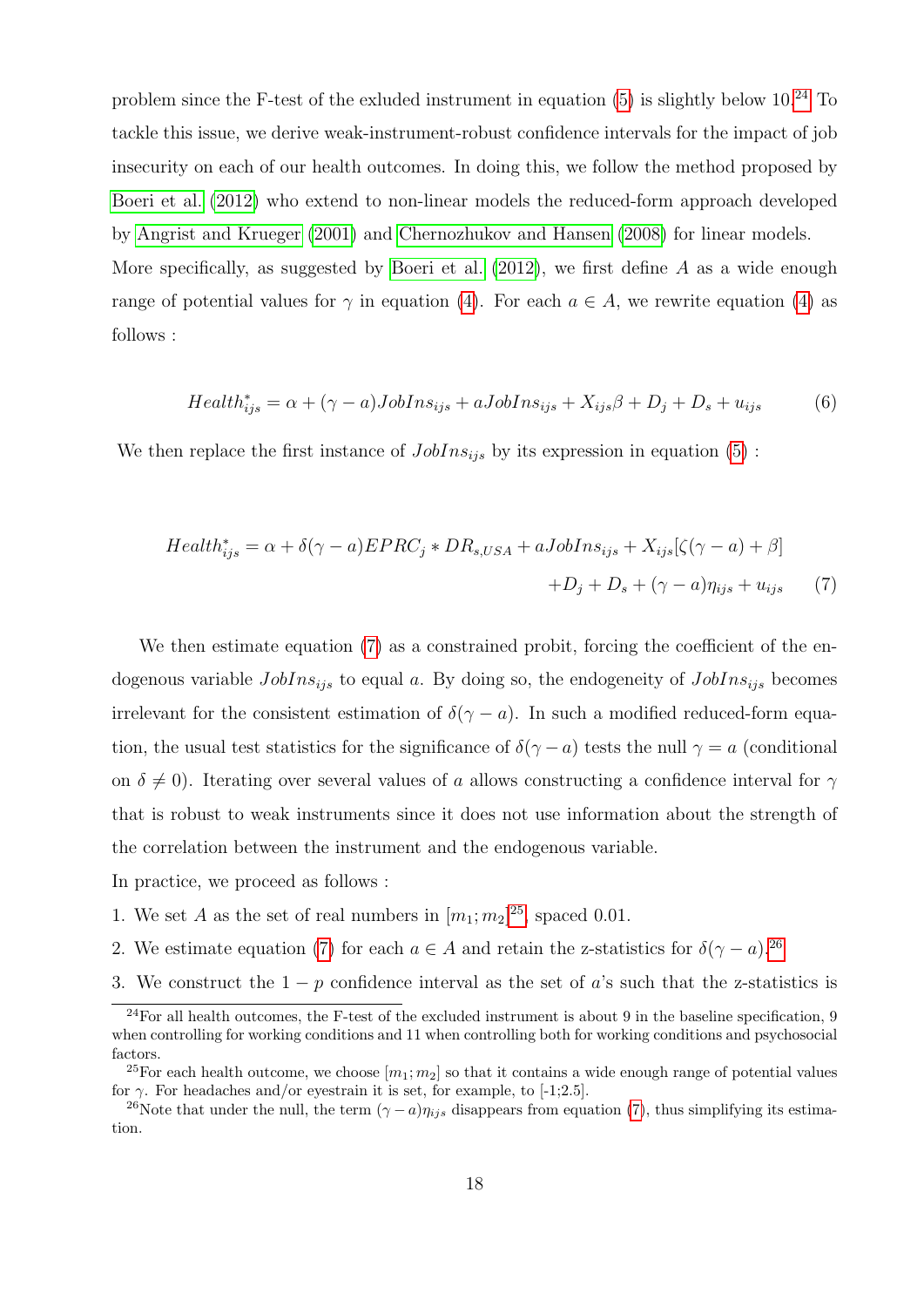smaller than  $c(1-p)$  where  $c(1-p)$  is the  $(1-p)^{th}$  percentile of a  $\chi^2$  distribution.

Applying this procedure yields a 95% confidence interval for  $\gamma$ . For headaches or eyestrain, this interval is [0.37;2.46] which has to be compared to the narrower interval [0.45;1.14] derived from the usual maximum likelihood asymptotics. As regards skin problems the corresponding intervals are  $[0.1;2.66]$  and  $[0.51;1.21]$ . What matters here is that, for both health outcomes, the intervals only contain strictly positive values, which confirms that the positive impact of job insecurity on headache and/or eyestrain and skin problems that we estimate is robust to potentially weak instruments. In contrast, for all other health outcomes – including self-rated health and overall fatigue – the weak-instrument-robust confidence intervals systematically contain 0 so that the impact of job insecurity is not significant at conventional levels when estimated in this conservative way.

Overall, this method allows us to derive weak-instrument-robust confidence intervals from reduced-form estimates. The price to pay for this is that we cannot derive precise point estimates for the impact of job insecurity on health outcomes since the corresponding confidence intervals are very large. In contrast, it allows us to claim with a high degree of confidence that job insecurity has a positive causal impact on the probability of reporting headaches and/or eyestrain and skin problems.

#### <span id="page-20-0"></span>4.3 Robustness checks

One may worry that unhealthy workers might self-select into low-dismissal industries and that this selection pattern may vary according to country-specific levels of EPL. If this were the case, our instrument would no longer be valid since the identifying assumption – according to which workers do not self-select into sectors-by-country on the basis of a characteristic correlated with health – would not hold anymore. In order to test for this, we estimate the following equation :

$$
HighDismiss_{ijs} = \lambda + \xi Health_{ijs} + \psi Health_{ijs} * EPRC_j + X_{ijs}\theta + D_j + v_{ijs} \tag{8}
$$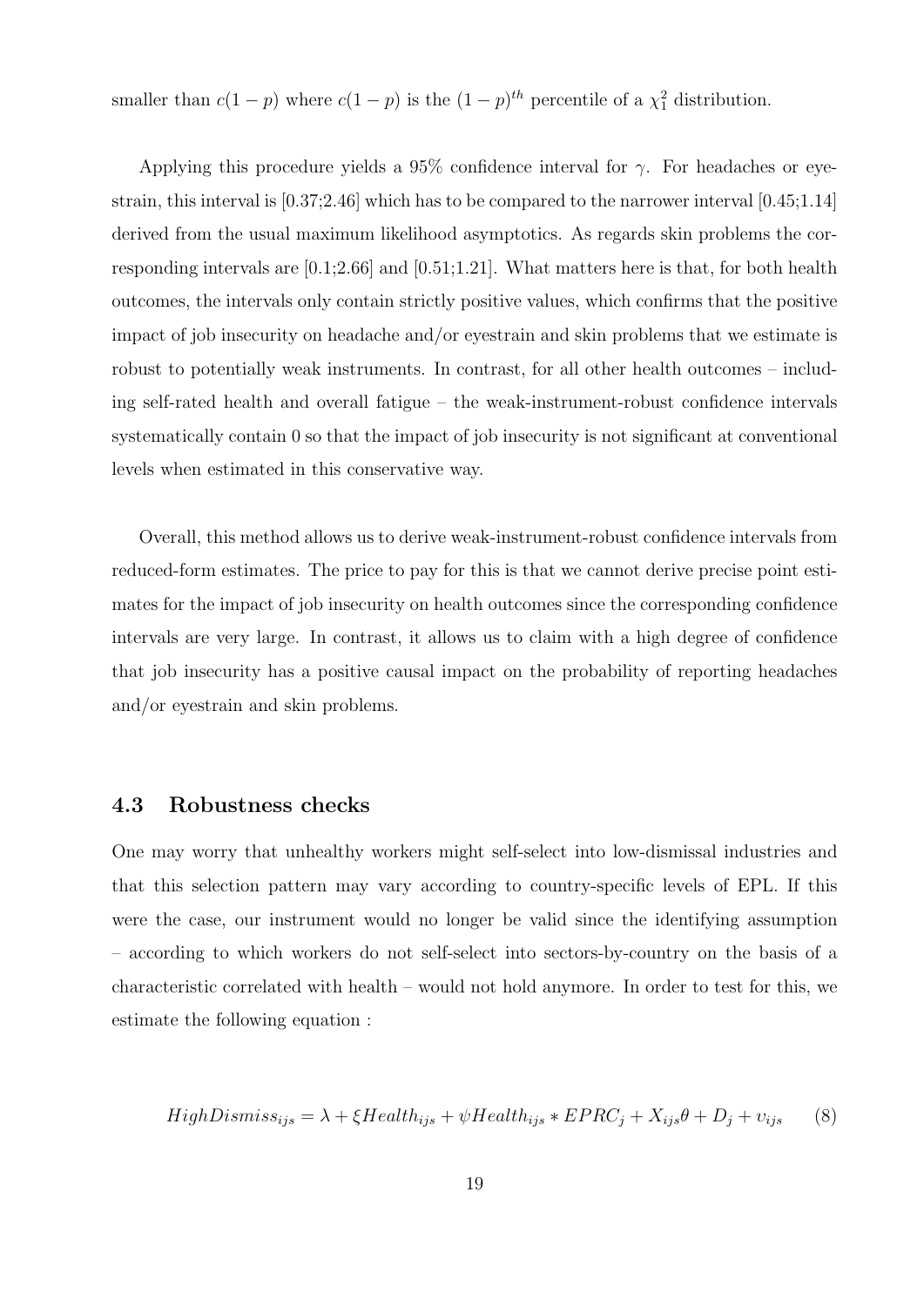where  $HighDismiss_{ijs}$  is a dummy variable equal to 1 if worker i is employed in a highdismissal industry and 0 otherwise. Other variables are defined as in Section [2.](#page-7-2) We use different definitions of high-dismissal industries : industries with dismissal rates higher than (i) the median, (ii) the third quartile and (iii) the upper decile. Whatever the threshold we use for defining high-dismissal industries and whether or not we control for job insecurity in the regression,  $\hat{\psi}$  is never significant at conventional levels.<sup>[27](#page--1-0)</sup> This suggests that workers do not self-select into industries on the basis of their health status in a different way according to the level of EPL in their home country. Hence, our IV is valid to uncover the causal impact of job insecurity on health.

Another concern has to do with potential sample selection bias. If high-dismissal industries tend to rely more on temporary contracts in high-EPL countries in order to meet their needs in terms of labour force turnover, a disproportionate part of their workforce will be left out of our sample to the extent that we exclude temporary workers. If unhealthy workers are more likely to be employed on temporary contracts than healthy ones, workers employed in high-dismissal/high-EPL sectors\*countries in our sample are likely to enjoy a better health status than those employed in high-dismissal/low-EPL sectors\*countries. To the extent that our instrument predicts a lower job insecurity for workers employed in highdismissal/high-EPL sectors\*countries, we may overestimate the negative health impact of job insecurity. We check that the probability of being employed on a temporary contract is not higher in high-dismissal/high-EPL sectors\*countries than in high-dismissal/low-EPL sectors\*countries. On the sample of permanent and temporary workers, we regress the probability of holding a temporary contract on the  $EPRC_i * DR_{s,USA}$  interaction.<sup>[28](#page--1-0)</sup> The coefficient on the interaction term is insignificant with a point estimate of 0.058 (standard error : 0.070), which suggests that our results are unlikely to be driven by selection bias due to the exclusion of temporary workers.

Our results derive from estimates run on a sample of workers aged 15 years old and above.

 $27$ When high-dismissal industries are defined as industries with dismissal rates higher than the median, the point estimate of  $\hat{\psi}$  is -0.071 – with standard error 0.061 – when controlling for firm and individual characteristics along with working conditions and psychosocial factors. When adding job insecurity as an additional control, the point estimate of  $\hat{\psi}$  is -0.074 with standard error 0.061.

<sup>28</sup>This specification includes controls for individual and firm characteristics together with working conditions and psychosocial factors, as well as country and industry dummies.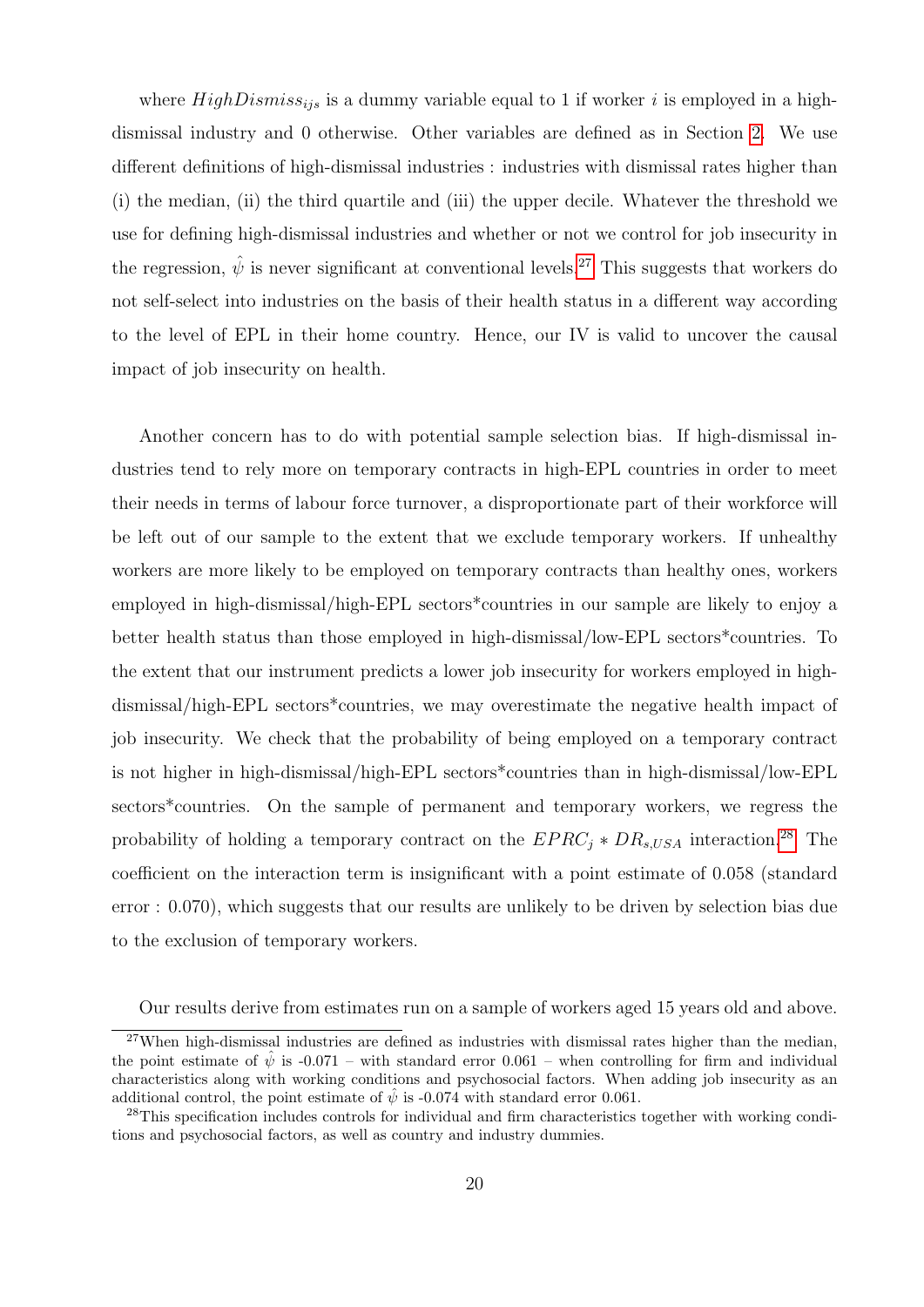However, senior workers may overreact to job insecurity since in most countries, their probability to get back to employment if dismissed is lower than for younger workers [\(OECD](#page-28-10) [\(2011\)](#page-28-10)). In this case, one could be afraid that our results be driven by a particularly strong effect of job insecurity on health for this specific age group. We check that our findings are ro-bust to the exclusion of older workers by re-running our complete IV estimates<sup>[29](#page--1-0)</sup> on the group of prime-age workers (aged 25 to 59). The results are virtually unchanged.<sup>[30](#page--1-0)</sup> Unfortunately, we cannot run similar estimates on the younger and older age groups since the number of observations is too low (294 and 215 respectively) to allow us to properly estimate our model.

Controlling for a measure of income when explaining individual health differences is standard in the literature [\(Lundborg](#page-28-11) [\(2013\)](#page-28-11)). Given the scarce quality of income data in the European Working Conditions Survey, we use information on "problems to make ends meet" as an alternative in our baseline specification. However, one could be concerned that this variable might be endogenous if unhealthy workers have got problems making a living. In order to make sure that this does not generate a bias in our estimates, we re-estimate our complete IV specification dropping this covariate. The results are essentially unaffected.<sup>[31](#page--1-0)</sup>

# 5 Conclusion

In this paper, we provide evidence of the causal effect of perceived job insecurity on various health outcomes in a sample of men from 22 European countries. We instrument perceived job insecurity by the stringency of employment protection legislation in the country where the individual lives interacted with the natural rate of dismissals in the industry where he is employed. Using cross-country data from the 2010 European Working Conditions Survey, we show that when the potential endogeneity of job insecurity is not accounted for, the latter appears to deteriorate almost all health outcomes (self-rated health, suffering from back problems, muscular pain, headaches or eyestrain, stomach ache, depression or anxiety, overall fatigue and insomnia). When tackling the endogeneity issue by estimating an IV

<sup>&</sup>lt;sup>29</sup>This specification includes controls for individual and firm characteristics together with working conditions and psychosocial factors, as well as country and industry dummies.

 $30$ The point estimates (resp. standard errors) are  $-0.869$  (0.173) for self-rated health, 0.839 (0.219) for skin problems and 0.800 (0.190) for headaches and eyestrain.

<sup>&</sup>lt;sup>31</sup>The point estimates (resp. standard errors) of the job insecurity variable are  $-0.735$  (0.250) for self-rated health, 0.855 (0.179) for skin problems and 0.788 (0.176) for headaches and evestrain.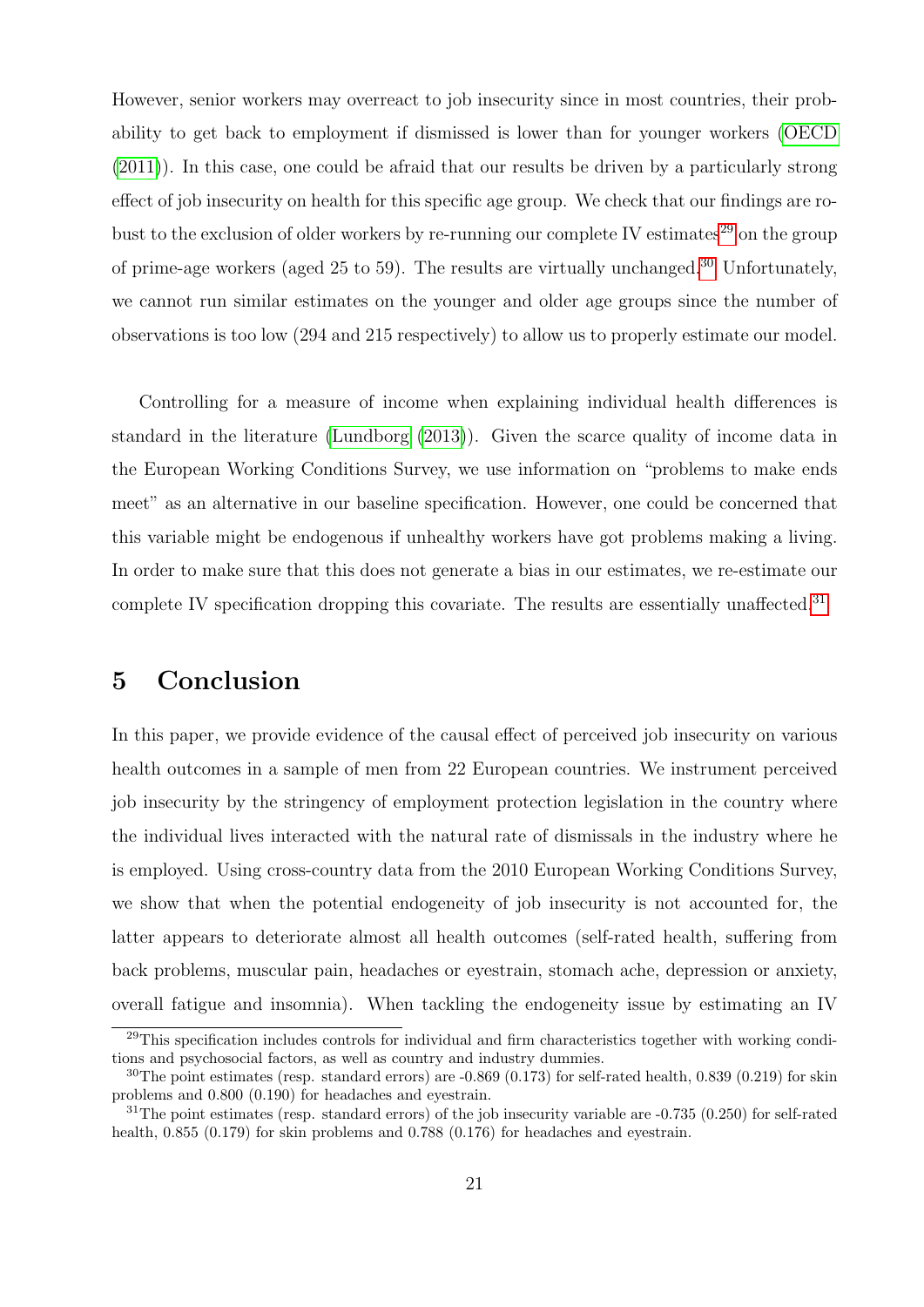model and deriving weak-instrument-robust confidence intervals, findings are more mixed. The health-damaging effect of job insecurity is confirmed for a limited subgroup of health outcomes, namely the probability of suffering from headaches or eyestrain and skin problems. In contrast, the impact of job insecurity on other health variables comes out as insignificant. Our results are robust to controlling for individual and firm characteristics but also for adverse working conditions and psychosocial environment characteristics.

The method that we use does not allow us to derive precise point estimates. However, we show that the fear of involuntary job loss has clear worsening effects on two specific health disorders, i.e. headaches and/or eyestrain and skin problems. As regards other health outcomes, job insecurity does not seem to have any significant impact. However, let us underline that the method that we use to derive weak-instrument-robust confidence intervals is extremely conservative, so that our results cannot be interpreted as ruling out any damaging impact of job insecurity on those outcomes.

The health-damaging effects that we find for a couple of health outcomes raises the issue of the mechanisms through which perceived job insecurity affects both mental and physical health. The psychology literature has long emphasised the role of stress. Another (complementary) explanation might be that workers who are afraid of losing their job tend to increase precautionary savings and hence reduce investments, in particular in health. The lack of information about health consumption in our data does not allow us to test such a hypothesis. Moreover, it is unclear how relevant this mechanism may be since time is one of the most important inputs in health investments. In any case, investigating the consequences of job insecurity for health investments would be extremely valuable and improve our understanding of the mechanisms through which the fear of job loss deteriorates health.

Whatever the mechanism through which perceived job insecurity affects health, this effect is likely to be stronger for workers with low employability, i.e with a low probability of finding a new job if losing the current one. According to [Green](#page-27-3) [\(2011\)](#page-27-3) employability is indeed a key determinant of the impact of job insecurity upon job satisfaction. Unfortunately, the information available in the EWCS database does not allow us to tackle this issue properly.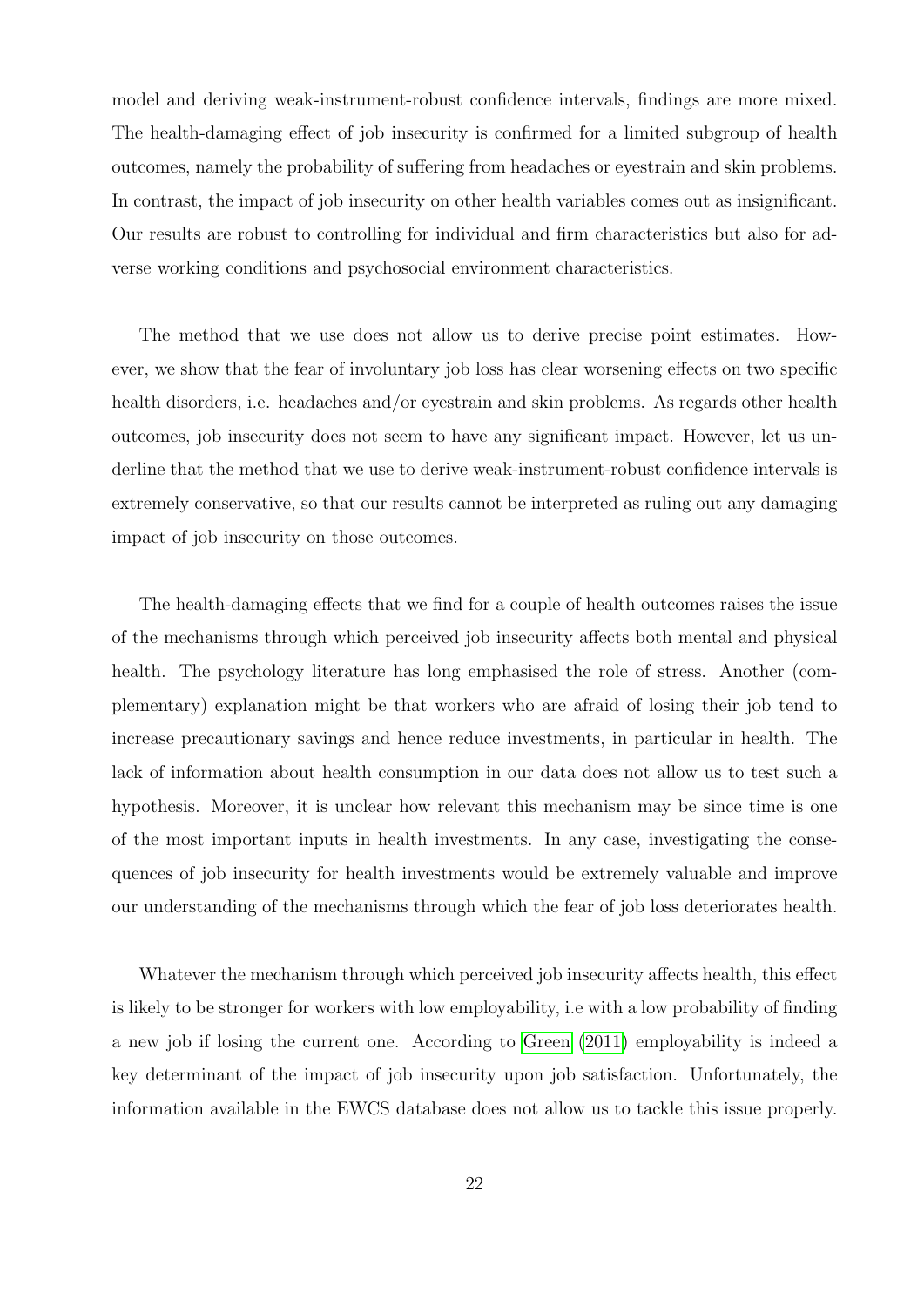A promising avenue for future research would consist in investigating the potential role of employability on the health-damaging effects of perceived job insecurity using reliable measures of employability.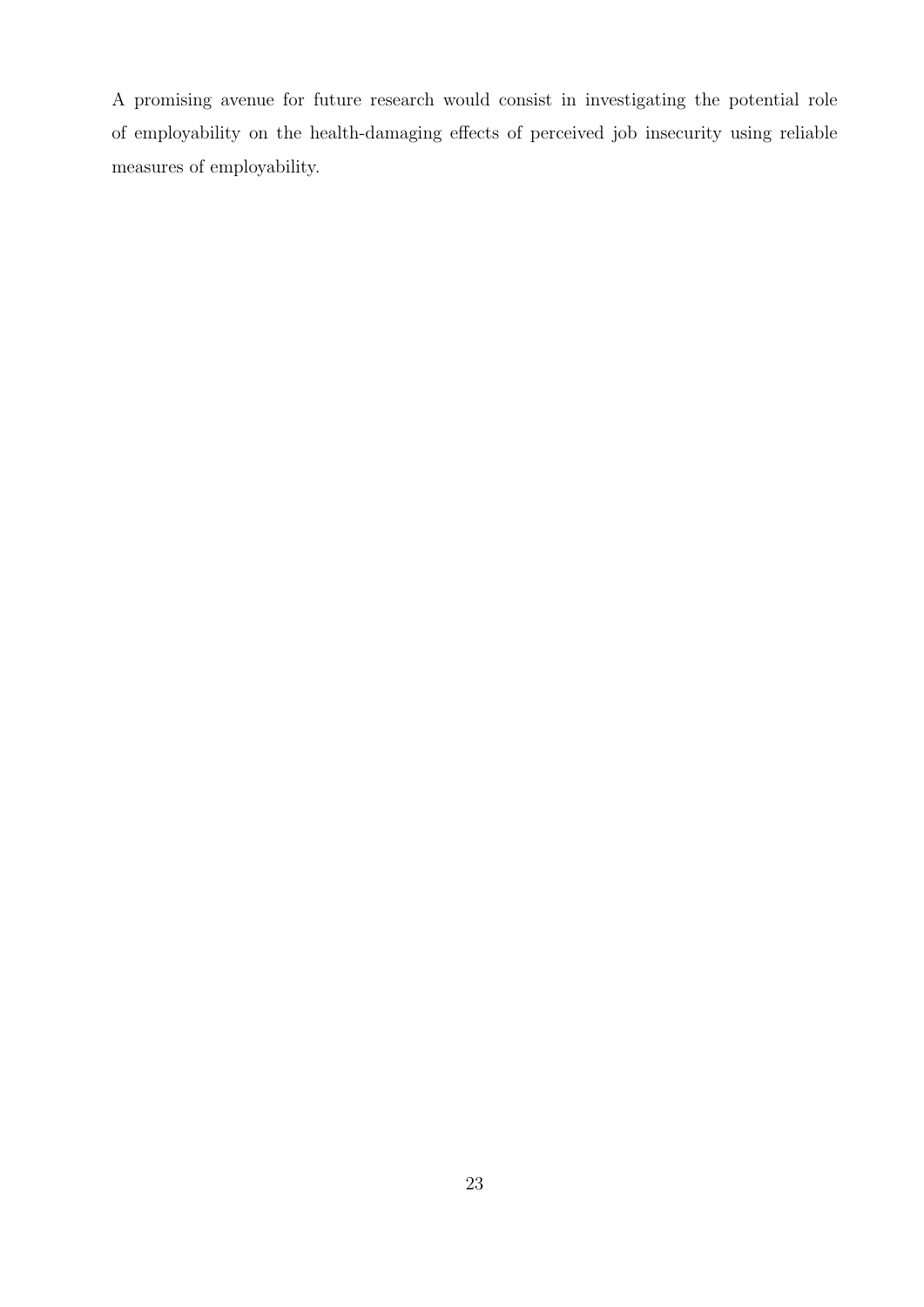## Bibliography

- <span id="page-25-10"></span>ANGRIST, J. AND A. KRUEGER (2001): "Instrumental Variables and the Search for Identification: From Supply and Demand to Natural Experiments," Journal of Economic Perspectives, 15, 69–85.
- <span id="page-25-1"></span>ATKINSON, A. (2001): "A critique of the transatlantic consensus on rising income inequality," The World Economy, 24, 433–452.
- <span id="page-25-3"></span>BARDASI, E. AND M. FRANCESCONI (2004): "The impact of atypical employment on individual wellbeing: Evidence from a panel of British workers," Social Science  $\mathcal{C}$  Medicine, 58, 1671–1688.
- <span id="page-25-7"></span>Bassanini, A. and A. Garnero (2013): "Dismissal protection and worker flows in OECD countries: Evidence from cross-country/cross-industry data," Labour Economics, 21, 25– 41.
- <span id="page-25-5"></span>Bassanini, A., L. Nunziata, and D. Venn (2009): "Job protection legislation and productivity growth in OECD countries," Economic Policy, 24, 349–402.
- <span id="page-25-6"></span>Bath, P. (2003): "Differences between older men and women in the self-rated health– mortality relationship," The Gerontologist, 43, 387–395.
- <span id="page-25-2"></span>BÖCKERMAN, P., P. ILMAKUNNAS, AND E. JOHANSSON  $(2011)$ : "Job security and employee well-being: Evidence from matched survey and register data," Labour Economics, 18, 547–554.
- <span id="page-25-9"></span>Boeri, T., M. De Philippis, E. Patacchini, and M. Pellizzari (2012): "Moving to segregation : Evidence from 8 Italian cities," IZA Working paper No. 68/34, forthcoming Economic Journal.
- <span id="page-25-4"></span>Browning, M. and E. Heinesen (2012): "Effect of job loss due to plant closure on mortality and hospitalization," *Journal of Health Economics*, 31, 599–616.
- <span id="page-25-0"></span>Cappelli, P. (1999): "Career jobs are dead," California Management Review, 42, 146–167.
- <span id="page-25-8"></span>CARD, D.  $(2001)$ : "Estimating the return to schooling: Progress on some persistent econometric problems," Econometrica, 69, 1127–1160.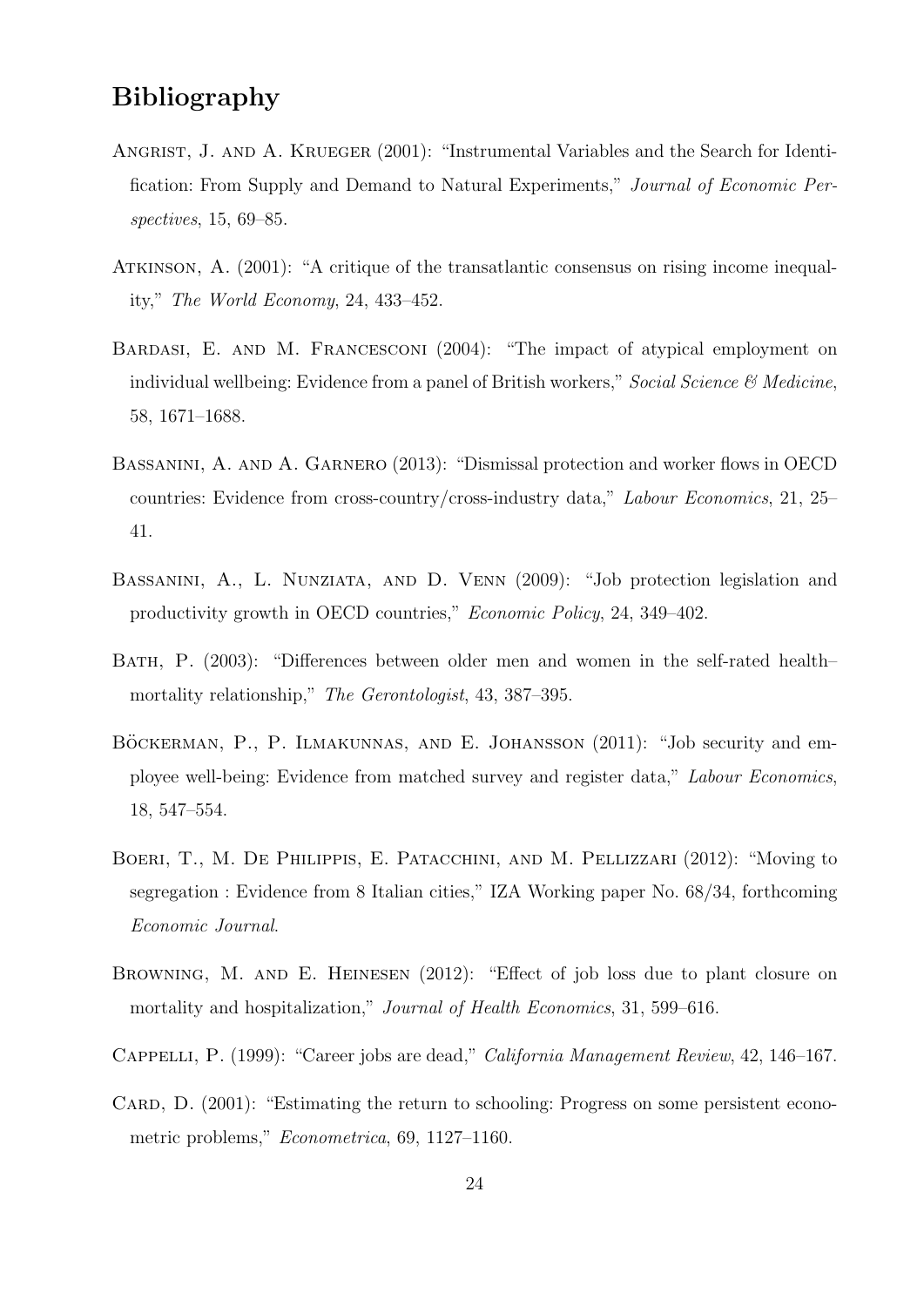- <span id="page-26-1"></span>CHADI, A. AND C. HETSCHKO (2013): "Flexibilisation without hesitation? Temporary contracts and workers' satisfaction," IAAEU Discussion Papers from Institute of Labour Law and Industrial Relations in the European Union (IAAEU), No. 201304.
- <span id="page-26-6"></span>Cheng, Y., C. Chen, C. Chen, and T. Chiang (2005): "Job insecurity and its association with health among employees in the Taiwanese general population," Social Science & Medicine, 61, 41–52.
- <span id="page-26-11"></span>Chernozhukov, V. and C. Hansen (2008): "The reduced form: A simple approach to inference with weak instruments," Economics Letters, 100, 68–71.
- <span id="page-26-9"></span>CLARK, A. AND F. POSTEL-VINAY (2009): "Job security and job protection,"  $Oxford$ Economic Papers, 61, 207–239.
- <span id="page-26-4"></span>DEB, P., W. GALLO, P. AYYAGARI, J. FLETCHER, AND J. SINDELAR (2011): "The effect of job loss on overweight and drinking," Journal of Health Economics, 30, 317–327.
- <span id="page-26-0"></span>DOERINGER, P. AND M. PIORE (1971): *Internal Labor Markets and Manpower Analysis*, D.C. Heath.
- <span id="page-26-3"></span>ELIASON, M. AND D. STORRIE (2009a): "Does job loss shorten life?" Journal of Human Resources, 44, 277–302.
- <span id="page-26-2"></span> $-$  (2009b): "Job loss is bad for your health–Swedish evidence on cause-specific hospitalization following involuntary job loss," Social Science  $\mathcal{B}$  Medicine, 68, 1396–1406.
- <span id="page-26-10"></span>ETILÉ, F. AND C. MILCENT  $(2006)$ : "Income-related reporting heterogeneity in selfassessed health: Evidence from France," Health Economics, 15, 965–981.
- <span id="page-26-7"></span>European Foundation for the Improvement of Living and Working Condi-TIONS (2012):  $5^{th}$  European Working Conditions Survey, 2010, UK Data Archive.
- <span id="page-26-5"></span>FERRIE, J. (2001): "Is job insecurity harmful to health?" *Journal of the Royal Society of* Medicine, 94, 71–76.
- <span id="page-26-8"></span>FERRIE, J., M. SHIPLEY, M. MARMOT, S. STANSFELD, AND G. SMITH (1995): "Health effects of anticipation of job change and non-employment: Longitudinal data from the Whitehall II study," British Medical Journal, 311, 1264–1269.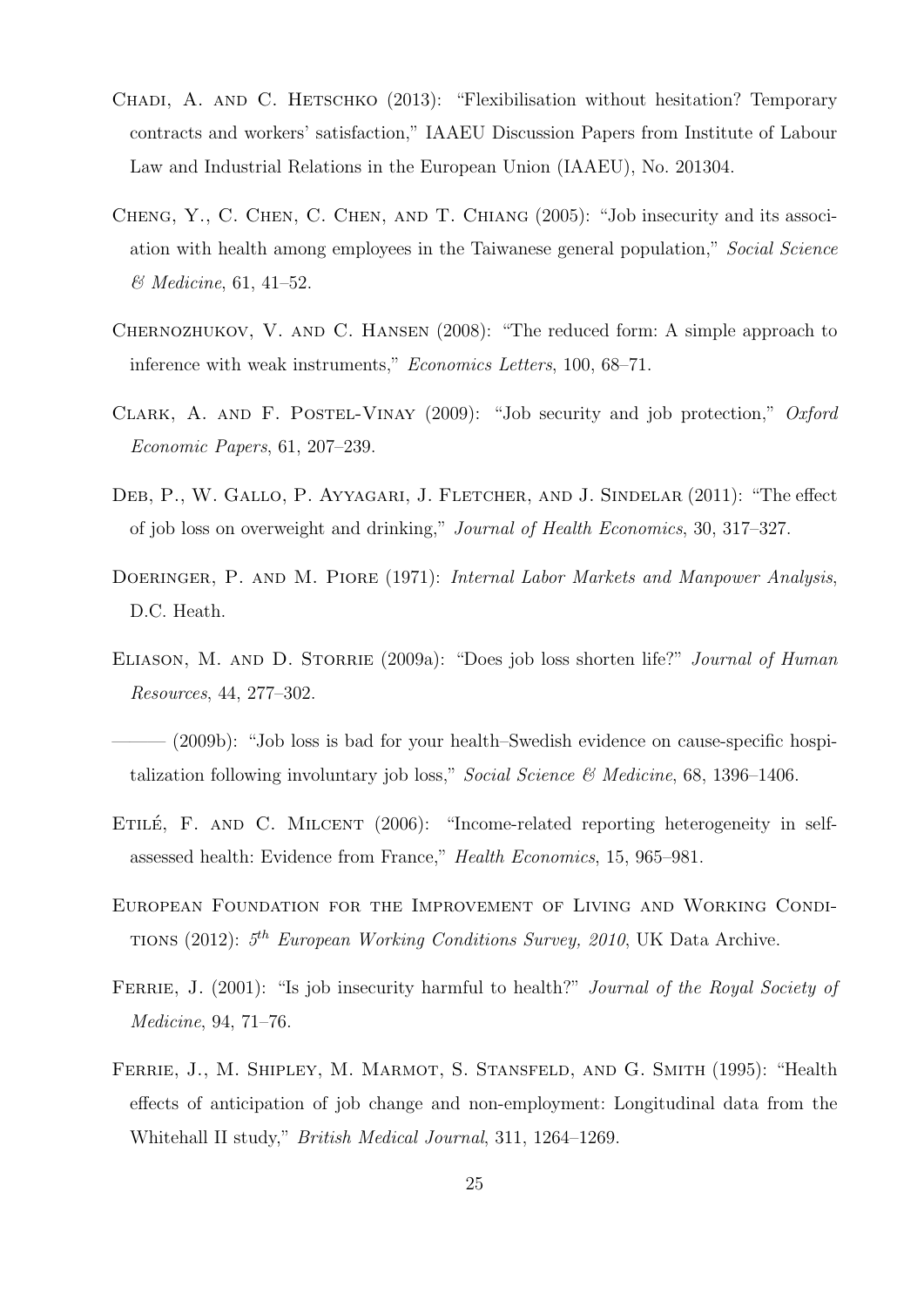- <span id="page-27-2"></span>Ferrie, J., M. Shipley, K. Newman, S. Stansfeld, M. Marmot, et al. (2005): "Self-reported job insecurity and health in the Whitehall II study: Potential explanations of the relationship," Social Science  $\mathcal{B}$  Medicine, 60, 1593–1602.
- <span id="page-27-4"></span>FERRIE, J. E., M. J. SHIPLEY, M. G. MARMOT, S. STANSFELD, AND G. D. SMITH (1998): "The health effects of major organisational change and job insecurity," Social Science & Medicine, 46, 243–254.
- <span id="page-27-1"></span>Fischer, J. and A. Sousa-Poza (2009): "Does job satisfaction improve the health of workers? New evidence using panel data and objective measures of health," *Health Eco*nomics, 18, 71–89.
- <span id="page-27-0"></span>GIVORD, P. AND E. MAURIN (2004): "Changes in job security and their causes: An empirical analysis for France, 1982–2002," European Economic Review, 48, 595–615.
- <span id="page-27-3"></span>GREEN, F. (2011): "Unpacking the misery multiplier: How employability modifies the impacts of unemployment and job insecurity on life satisfaction and mental health," Journal of Health Economics, 30, 265–276.
- <span id="page-27-6"></span>HALTIWANGER, J., S. SCARPETTA, AND H. SCHWEIGER (2014): "Cross country differences in job reallocation: the role of industry, firm size and regulations," Labour Economics, 26, 11–25.
- <span id="page-27-8"></span>IDLER, E. AND Y. BENYAMINI (1997): "Self-rated health and mortality: A review of twentyseven community studies," Journal of Health and Social Behavior, 38, 21–37.
- <span id="page-27-7"></span>IDLER, E. AND S. KASL (1991): "Health perceptions and survival: Do global evaluations of health status really predict mortality?" Journal of Gerontology, 46, 55–65.
- <span id="page-27-5"></span>Karasek, R. (1979): "Job demands, job decision latitude, and mental strain: Implications for job redesign," Administrative Science Quarterly, 24, 285–308.
- <span id="page-27-9"></span>Karasek, R., C. Brisson, N. Kawakami, I. Houtman, P. Bongers, and B. Amick (1998): "The Job Content Questionnaire (JCQ): An instrument for internationally comparative assessments of psychosocial job characteristics." Journal of Occupational Health Psychology, 3, 322–355.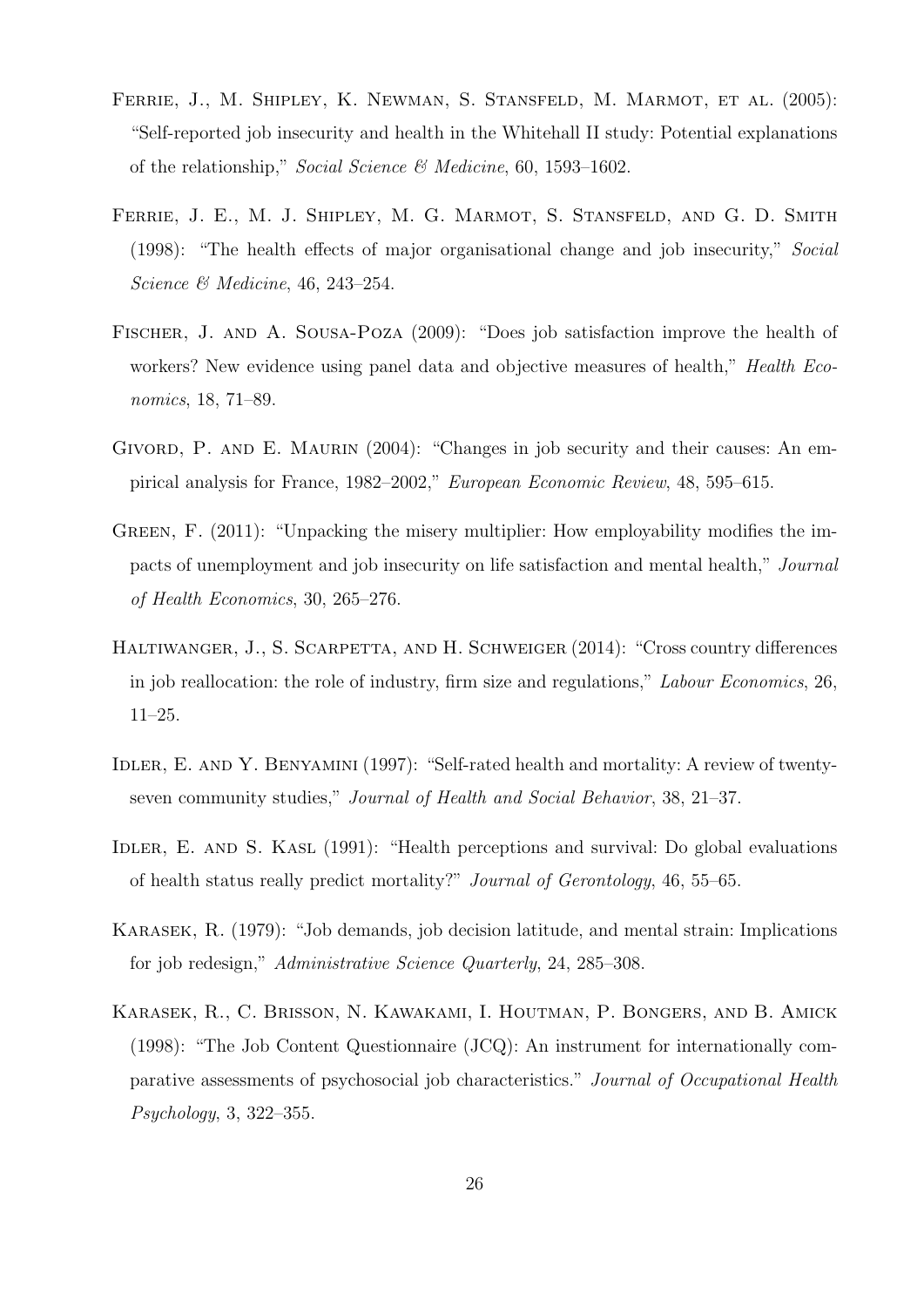- <span id="page-28-3"></span>László, K., H. Pikhart, M. Kopp, M. Bobak, A. Pajak, S. Malyutina, G. Salavecz, and M. Marmot (2010): "Job insecurity and health: A study of 16 European countries," Social Science & Medicine, 70, 867–874.
- <span id="page-28-2"></span>LAZARUS, R. AND S. FOLKMAN (1984): *Stress, appraisal, and coping*, Springer Publishing Company.
- <span id="page-28-11"></span>LUNDBORG, P. (2013): "The health returns to schooling-what can we learn from twins?" Journal of Population Economics, 26, 673–701.
- <span id="page-28-4"></span>Mandal, B., P. Ayyagari, and W. T. Gallo (2011): "Job loss and depression: The role of subjective expectations," Social Science & Medicine, 72, 576–583.
- <span id="page-28-0"></span>OECD (2004): "More and Better Jobs? Aggregate Performance during the Past Decade," Employment Outlook, Paris, OECD.
- <span id="page-28-9"></span> $-$  (2010): "Institutional and Policy Determinants of Labour Market Flows," *Employ*ment Outlook, Paris, OECD.
- <span id="page-28-10"></span> $-(2011)$ : Pensions at a Glance 2011 : Retirement-Income Systems in OECD and G20 Countries, Paris, OECD, available at <www.oecd.org/els/social/pensions/PAG>.
- <span id="page-28-8"></span> $-$  (2014): "Non-regular employment, job security and the labour market divide,"  $Em$ ployment Outlook, Paris, OECD, forthcoming.
- <span id="page-28-1"></span>Origo, F. and L. Pagani (2009): "Flexicurity and job satisfaction in Europe: The importance of perceived and actual job stability for well-being at work," Labour Economics, 16, 547–555.
- <span id="page-28-6"></span>RATHELOT, R. AND L. ROMANELLO (2012): "Organizational Change and Employee Health," mimeo.
- <span id="page-28-5"></span>REICHERT, A. AND H. TAUCHMANN (2012): "The causal impact of fear of unemployment on psychological health," Ruhr Economic Papers, No. 266.
- <span id="page-28-7"></span>SIEGRIST, J. (1996): "Adverse health effects of high-effort/low-reward conditions." Journal of Occupational Health Psychology, 1, 27–41.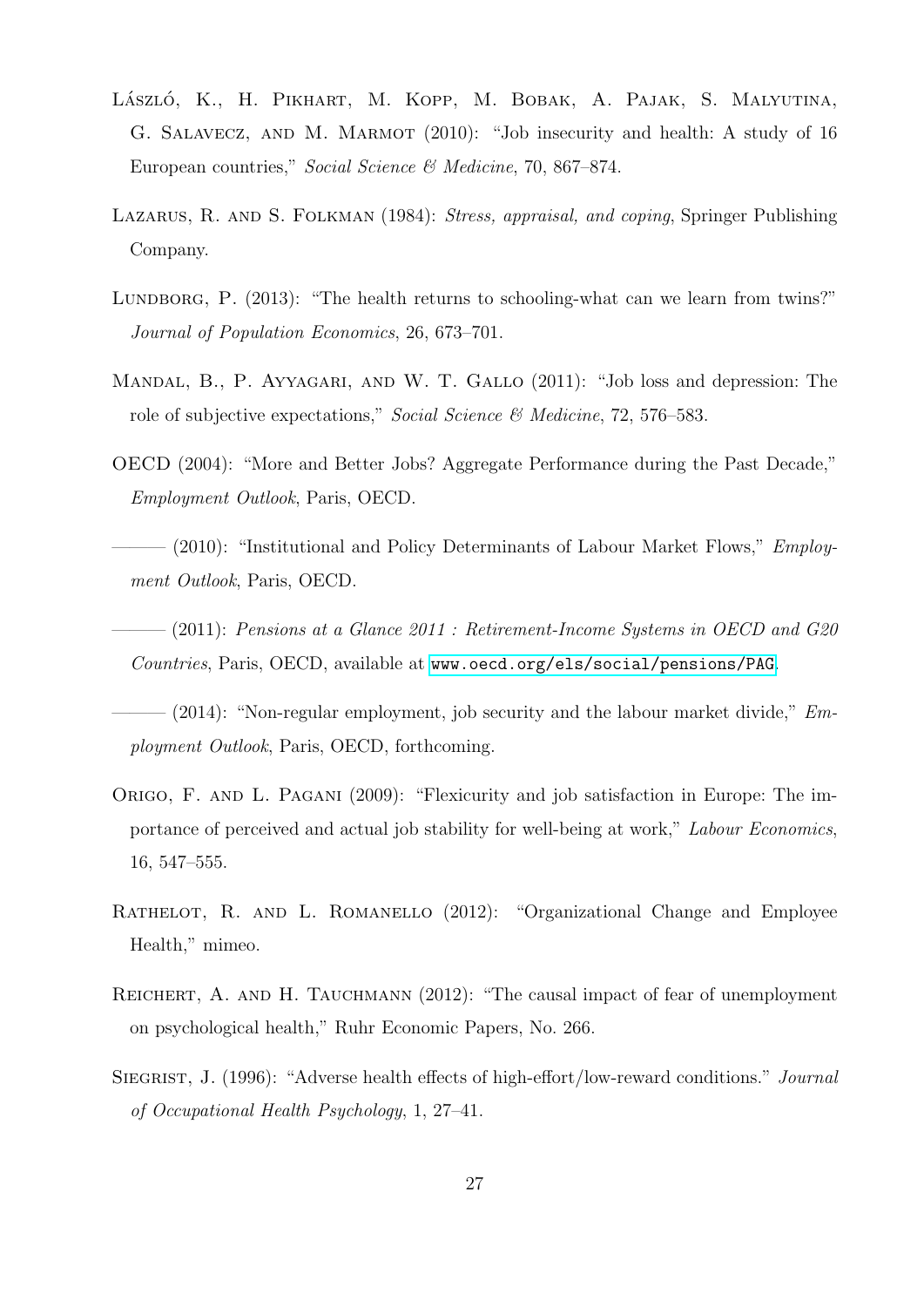- <span id="page-29-0"></span>SULLIVAN, D. AND T. VON WACHTER (2009): "Job displacement and mortality: An analysis using administrative data," The Quarterly Journal of Economics, 124, 1265–1306.
- <span id="page-29-1"></span>SVERKE, M. AND J. HELLGREN (2002): "The nature of job insecurity: Understanding employment uncertainty on the brink of a new millennium," Applied Psychology, 51, 23– 42.
- <span id="page-29-2"></span>SVERKE, M., J. HELLGREN, AND K. NÄSWALL (2002): "No security: A meta-analysis and review of job insecurity and its consequences," Journal of Occupational Health Psychology, 7, 242–264.
- <span id="page-29-4"></span>TUBEUF, S., F. JUSOT, M. DEVAUX, AND C. SERMET (2008): "Social heterogeneity in self-reported health status and measurement of inequalities in health," IRDES Working Papers No. DT12, IRDES (Institut for Research and Information in Health Economics).
- <span id="page-29-3"></span>Venn, D. (2009): "Legislation, collective bargaining and enforcement: Updating the OECD employment protection indicators," OECD Social, Employment and Migration Working Papers, DT89, available at <www.oecd.org/els/workingpapers>.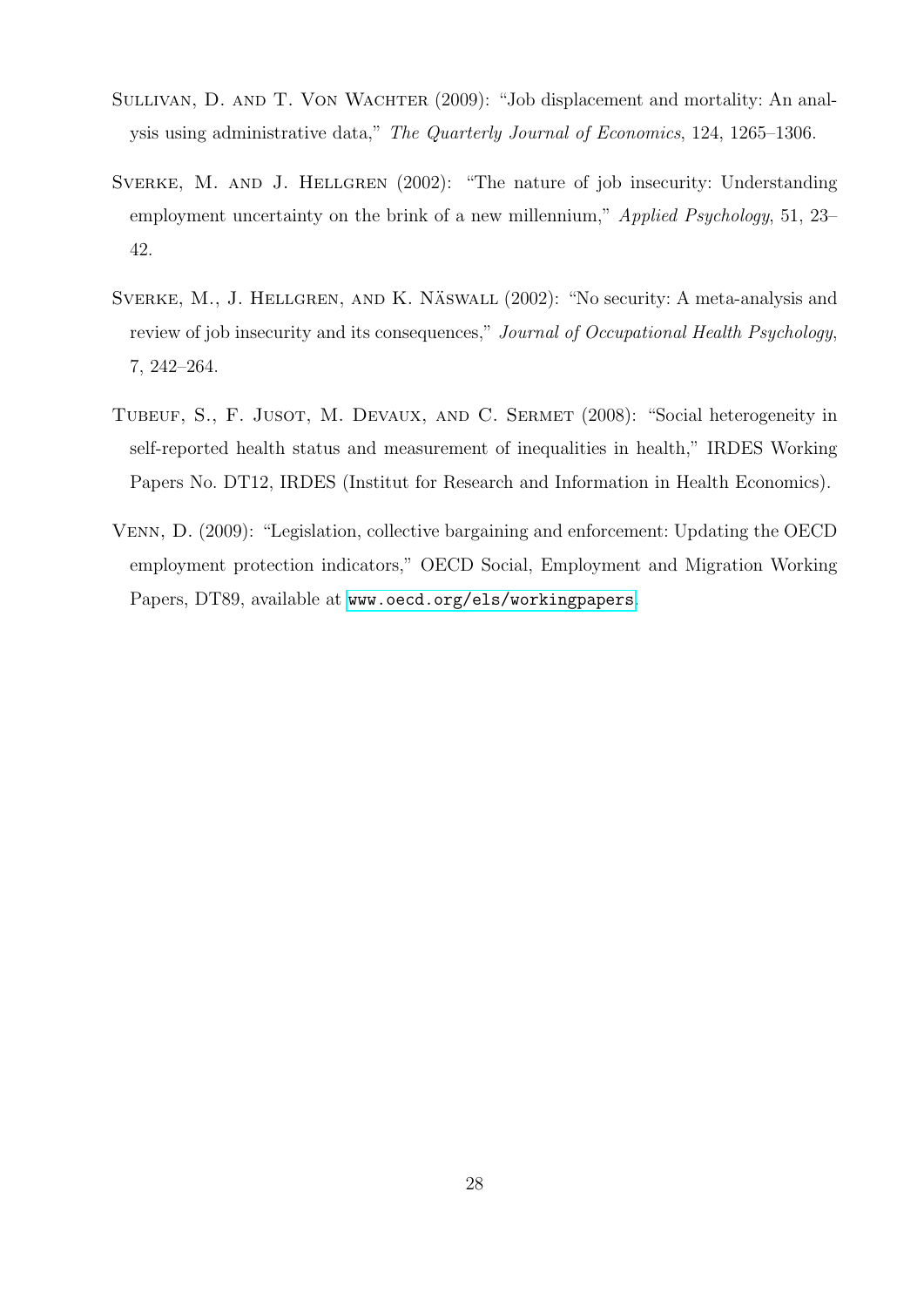<span id="page-30-0"></span>

Figure A.1: Descriptive statistics : Job insecurity distribution.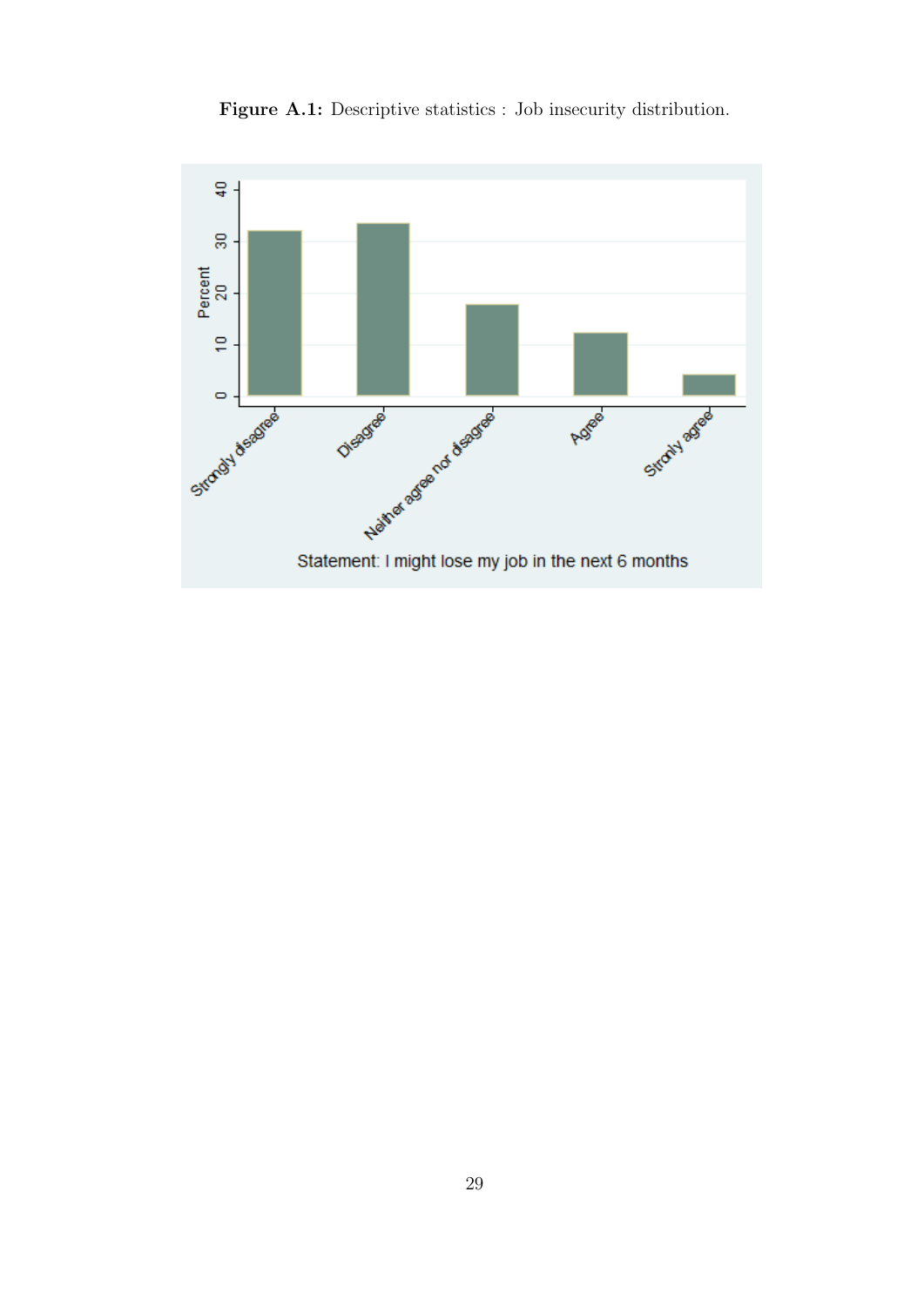<span id="page-31-0"></span>

| Health outcome               | <b>Baseline</b> | <b>Baseline</b>        | <b>Baseline</b>          |
|------------------------------|-----------------|------------------------|--------------------------|
|                              |                 | $+$ Working conditions | $+$ Working conditions   |
|                              |                 |                        | $+$ Psychosocial factors |
|                              | (1)             | (2)                    | (3)                      |
|                              |                 |                        |                          |
| Self-rated health            | $-.116***$      | $-.110***$             | $-.077***$               |
|                              | (.023)          | (.023)                 | (.023)                   |
| Backache                     | $.095***$       | $.084***$              | $.068***$                |
|                              | (.020)          | (.020)                 | (.021)                   |
| Skin problems                | .042            | .033                   | .019                     |
|                              | (.029)          | (.029)                 | (.030)                   |
| Muscular pain in upper limbs | $.114***$       | $.105***$              | $.084***$                |
|                              | (.020)          | (.020)                 | (.021)                   |
| Muscular pain in lower limbs | $.073***$       | $.061***$              | $.047**$                 |
|                              | (.021)          | (.021)                 | (.022)                   |
| Headaches, eyestrain         | $.096***$       | $.091***$              | $.075***$                |
|                              | (.020)          | (.020)                 | (.020)                   |
| Stomach ache                 | $.098***$       | $.096***$              | $.081***$                |
|                              | (.025)          | (.025)                 | (.025)                   |
| Cardiovascular diseases      | $-.009$         | $-.014$                | $-.026$                  |
|                              | (.039)          | (.039)                 | (.040)                   |
| Depression, anxiety          | $.181***$       | $.173***$              | $.147***$                |
|                              | (.029)          | (.029)                 | (.029)                   |
| Overall fatigue              | $.095***$       | $.087***$              | $.062***$                |
|                              | (.021)          | (.021)                 | (.021)                   |
| Insomnia, sleep difficulties | $.133***$       | $.127***$              | $.104***$                |
|                              | (.023)          | (.023)                 | (.023)                   |
| Well-being                   | $-.156***$      | $-.153***$             | $-.128***$               |
|                              | (.030)          | (.030)                 | (.031)                   |
| Observations                 | 4,749           | 4,749                  | 4,749                    |

Table 1: Probit model : Coefficients of job insecurity

Notes : (1) \*\*\* : significant at the 1% level, \*\* : significant at the 5% level, \* : significant at the 10% level. (2) Robust standard errors in parentheses. (3) Baseline specifications include controls for individual and firm characteristics : age, education, occupation, marital status, difficulties to make ends meet, period of unemployment immediately before this job, establishment size, presence of an employee representative in the establishment where the person is employed, industry and country dummies. (4) Working conditions is a summary indicator of 15 adverse working conditions. (5) Psychosocial factors include job pressure, decision latitude, skill discretion and reward.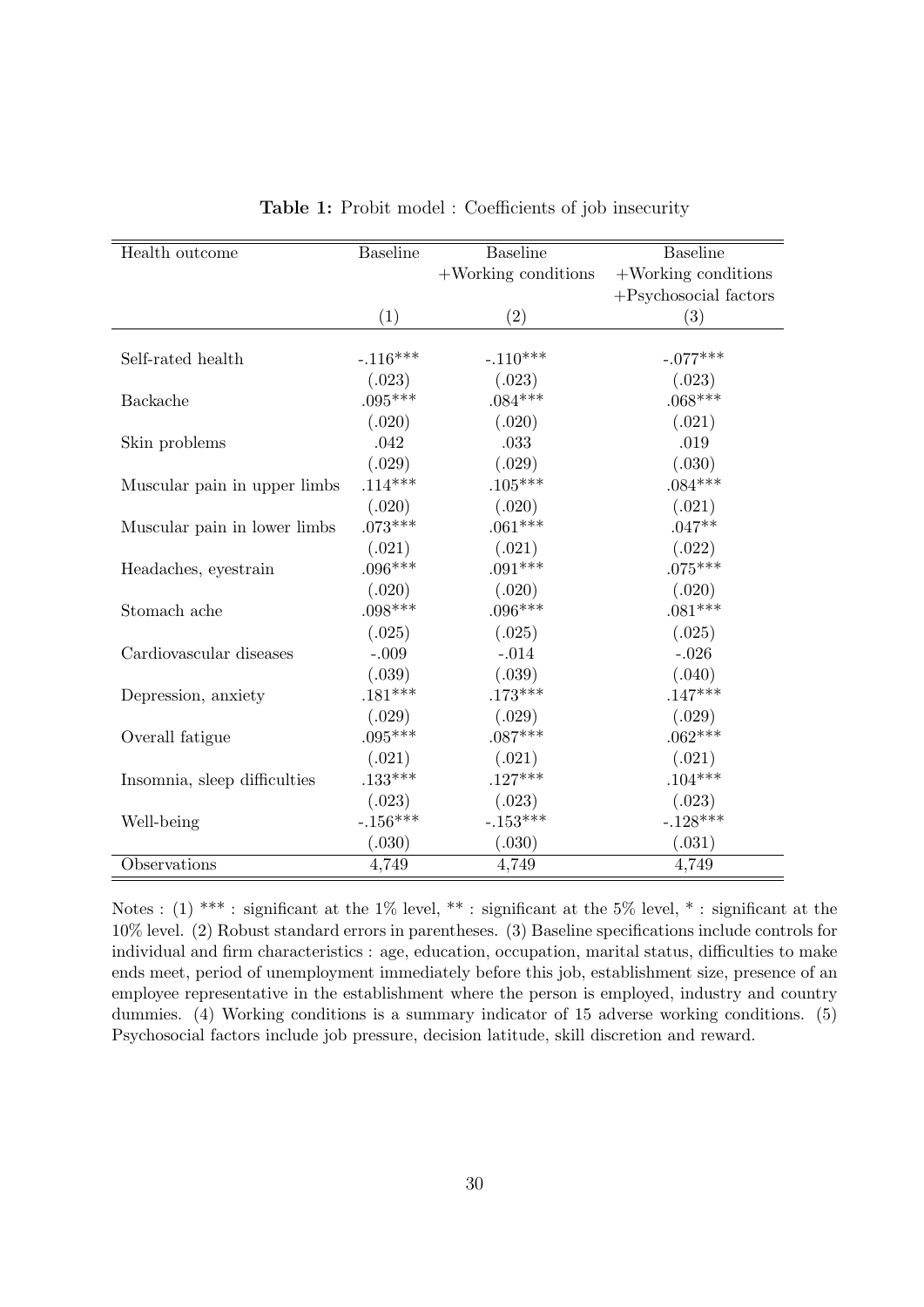<span id="page-32-0"></span>

| Dependent variable : Job insecurity                  | <b>Baseline</b>        | Baseline               | <b>Baseline</b>      |
|------------------------------------------------------|------------------------|------------------------|----------------------|
|                                                      |                        | $+$ Work. cond.        | $+$ Work. cond.      |
|                                                      |                        |                        | $+$ Psychosoc. fact. |
|                                                      | $\left( 1\right)$      | $\left( 2\right)$      | $\left( 3\right)$    |
| Country-specific EPRC*<br>Sectoral US dismissal rate | $-.087***$<br>(.029)   | $-.088***$<br>(.029)   | $-.096***$<br>(.028) |
| Controls for individual & firm characteristics       | yes                    | yes                    | yes                  |
| Controls for working conditions                      | $\mathbf{n}\mathbf{o}$ | yes                    | yes                  |
| Controls for psychosocial factors                    | $\mathbf{n}\mathbf{o}$ | $\mathbf{n}\mathbf{o}$ | yes                  |
| Observations                                         | 4.749                  | 4,749                  | 4,749                |

#### Table 2: Instrumenting perceived job insecurity

Notes : (1) The results shown here are obtained when estimating equation  $(5)$  – jointly with equation  $(4)$  – by conditional maximum-likelihood. The estimates are obtained when the health outcome on the left-hand side of equation [\(4\)](#page-8-0) is self-rated heath. (2) \*\*\* : significant at the 1% level, \*\* : significant at the 5% level, \* : significant at the 10% level. (3) Standard errors in parentheses clustered at the country\*industry level. (4) EPRC denotes employment protection legislation (5) Individual and firm characteristics include age, education, occupation, marital status, difficulties to make ends meet, period of unemployment immediately before this job, establishment size, presence of an employee representative in the establishment where the person is employed, industry and country dummies. (6) Working conditions is a summary indicator of 15 adverse working conditions. (7) Psychosocial factors include job pressure, decision latitude, skill discretion and reward.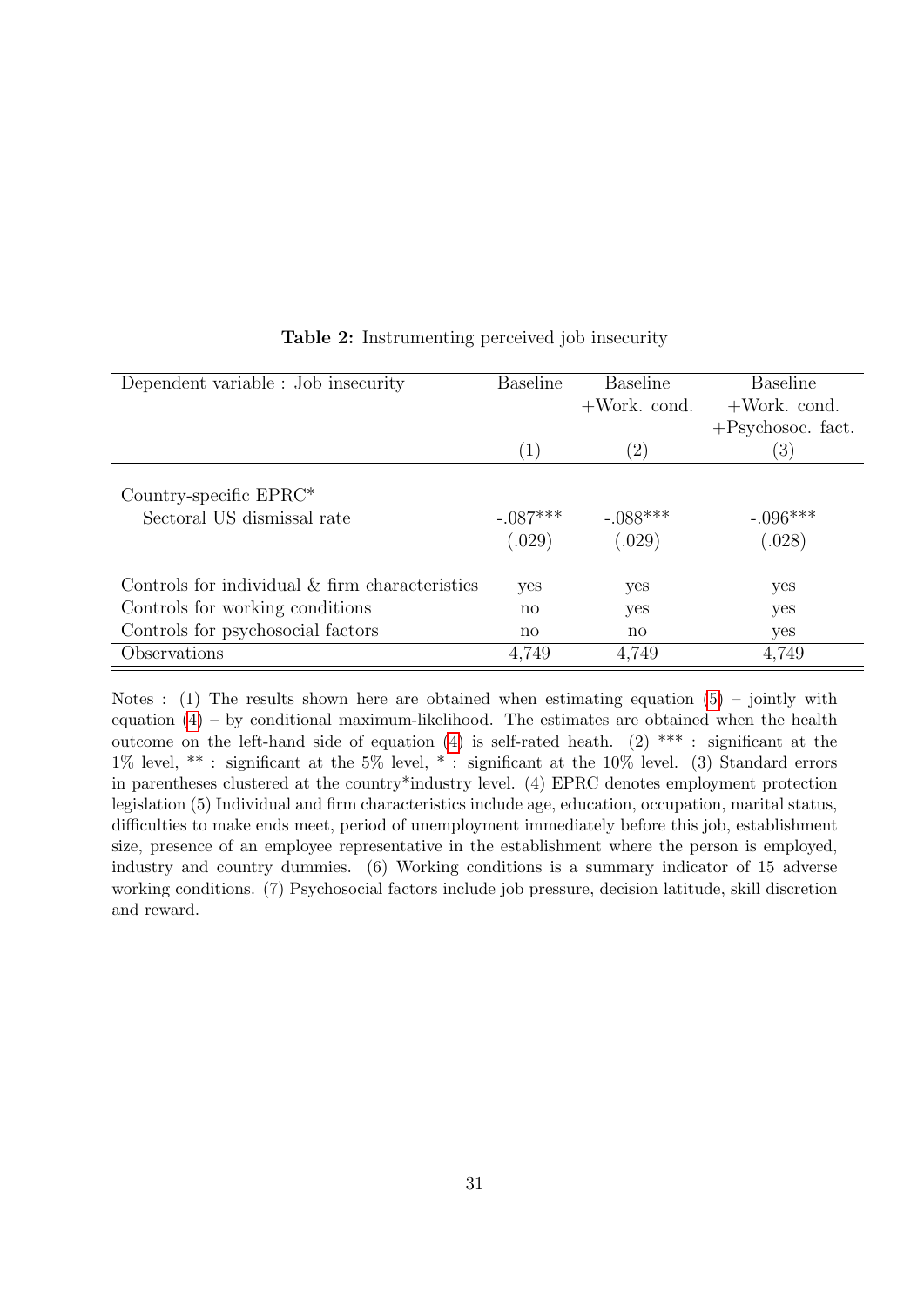<span id="page-33-0"></span>

| Health outcome               | <b>Baseline</b> | <b>Baseline</b>        | <b>Baseline</b>          |
|------------------------------|-----------------|------------------------|--------------------------|
|                              |                 | $+$ Working conditions | $+$ Working conditions   |
|                              |                 |                        | $+$ Psychosocial factors |
|                              | (1)             | (2)                    | (3)                      |
|                              |                 |                        |                          |
| Self-rated health            | $-.689**$       | $-.734***$             | $-.740***$               |
|                              | (.311)          | (.278)                 | (.249)                   |
| Backache                     | .178            | .224                   | .207                     |
|                              | (.488)          | (.465)                 | (.426)                   |
| Skin problems                | $.888***$       | $.899***$              | $.862***$                |
|                              | (.165)          | (.152)                 | (.179)                   |
| Muscular pain in upper limbs | $-.201$         | $-.141$                | $-.123$                  |
|                              | (.516)          | (.499)                 | (.453)                   |
| Muscular pain in lower limbs | .263            | .311                   | .224                     |
|                              | (.523)          | (.505)                 | (.476)                   |
| Headaches, eyestrain         | $.821***$       | $.831***$              | $.794***$                |
|                              | (.177)          | (.167)                 | (.176)                   |
| Stomach ache                 | .614            | $.627*$                | .580                     |
|                              | (.394)          | (.382)                 | (.382)                   |
| Cardiovascular diseases      | $-.667$         | $-.623$                | $-.699$                  |
|                              | (.526)          | (.581)                 | (.465)                   |
| Depression, anxiety          | $-.409$         | $-.393$                | $-.377$                  |
|                              | (.542)          | (.564)                 | (.548)                   |
| Overall fatigue              | $-.613**$       | $-.589*$               | $-.558*$                 |
|                              | (.308)          | (.318)                 | (.310)                   |
| Insomnia, sleep difficulties | $-.071$         | $-.042$                | $-.041$                  |
|                              | (.551)          | (.552)                 | (.498)                   |
| Well-being                   | .077            | .012                   | .011                     |
|                              | (.880)          | (.885)                 | (.854)                   |
| Observations                 | 4,749           | 4,749                  | 4,749                    |

Notes : (1) The results shown here are obtained when estimating equation  $(4)$  – jointly with equation [\(5\)](#page-8-1) – by conditional maximum-likelihood. (2) \*\*\* : significant at the 1% level, \*\* : significant at the 5% level, \* : significant at the 10% level. (3) Standard errors in parentheses are clustered at the country\*industry level. (4) Baseline specifications include controls for individual and firm characteristics : age, education, occupation, marital status, difficulties to make ends meet, period of unemployment immediately before this job, establishment size, presence of an employee representative in the establishment where the person is employed, industry and country dummies. (5) Working conditions is a summary indicator of 15 adverse working conditions. (6) Psychosocial factors include job pressure, decision latitude, skill discretion and reward.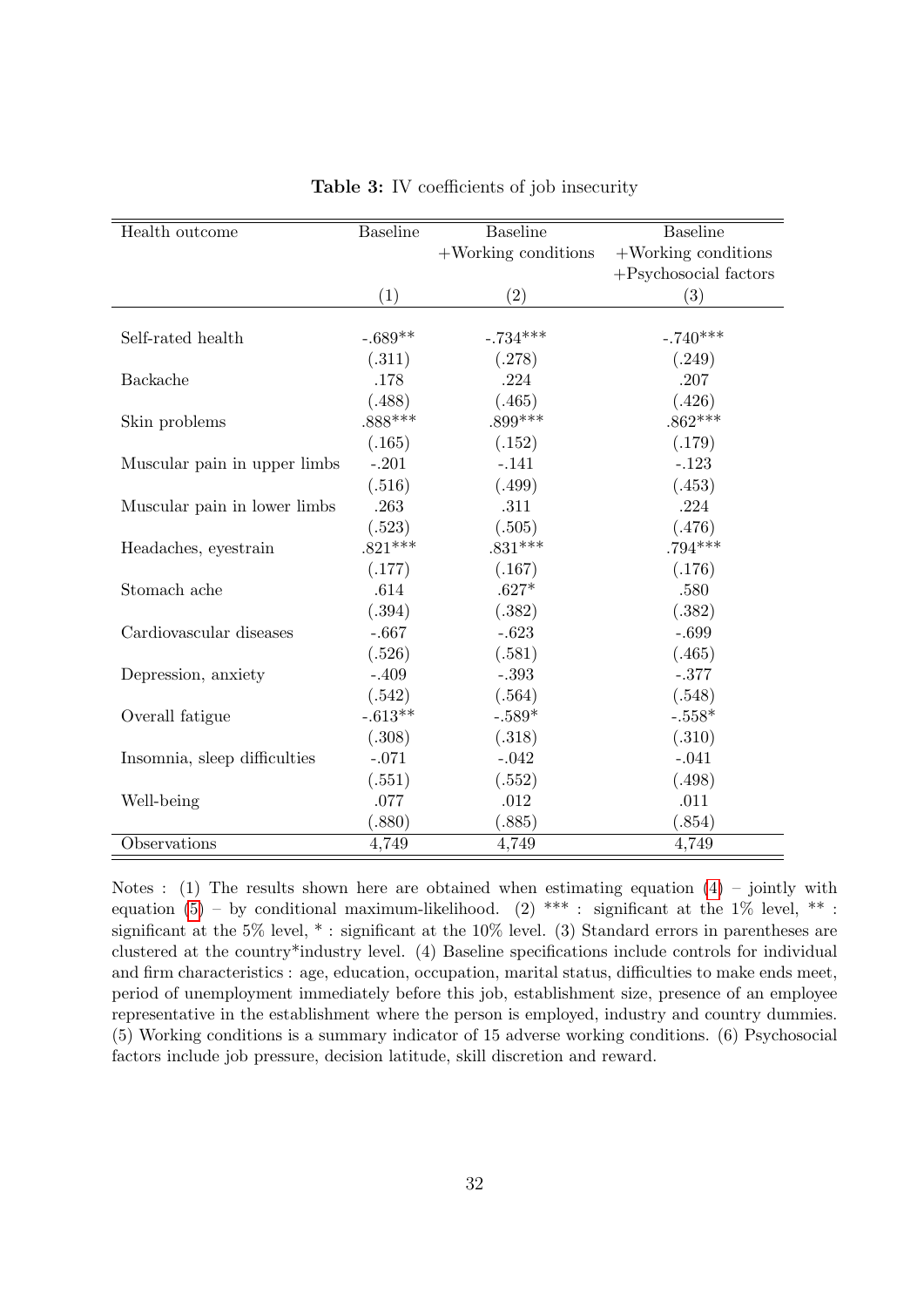|                                                   | Mean     | Standard deviation |
|---------------------------------------------------|----------|--------------------|
|                                                   | (1)      | $\left( 2\right)$  |
|                                                   |          |                    |
| Job insecurity (standardised)                     | $\Omega$ | (1)                |
| Age                                               | 40.93    | (11.09)            |
| Education                                         |          |                    |
| Higher education                                  | .29      | (.45)              |
| Secondary education                               | .66      | (.47)              |
| Below secondary                                   | .05      | (.22)              |
| Occupation                                        |          |                    |
| Managers and professionals                        | .17      | (.38)              |
| Technicians and supervisors                       | .14      | (.35)              |
| White collars                                     | .18      | (.38)              |
| Blue collars                                      | .51      | (.50)              |
| Marital status                                    |          |                    |
| Lives with a spouse or partner                    | .71      | (.45)              |
| Difficulties to make ends meet                    | .35      | (.48)              |
| Establishment size                                |          |                    |
| Less than 10 employees                            | .28      | (.45)              |
| Between 10 and 49 employees                       | .33      | (.47)              |
| Between 50 and 99 employees                       | .12      | (.32)              |
| Between 100 and 499 employees                     | .17      | (.38)              |
| More than 500 employees                           | .09      | (.29)              |
| Period of unemployment immediatly before this job | .07      | (.26)              |
| Presence of an employee representative            | .48      | (.50)              |
| Bad working condition index $(0 \text{ to } 10)$  | 3.24     | (2.90)             |
| Job pressure index $(0 \text{ to } 10)$           | 4.45     | (2.42)             |
| Decision latitude index $(0 \text{ to } 10)$      | 6.48     | (3.94)             |
| Reward index $(0 \text{ to } 10)$                 | 5.05     | (2.32)             |
| Skill discretion                                  | .71      | (.45)              |
| Observations                                      | 4,749    | 4,749              |

<span id="page-34-0"></span>Table A.1: Descriptive statistics : Individual and firm characteristics, working conditions and psychosocial factors.

Notes : (1) Standard deviations in parentheses.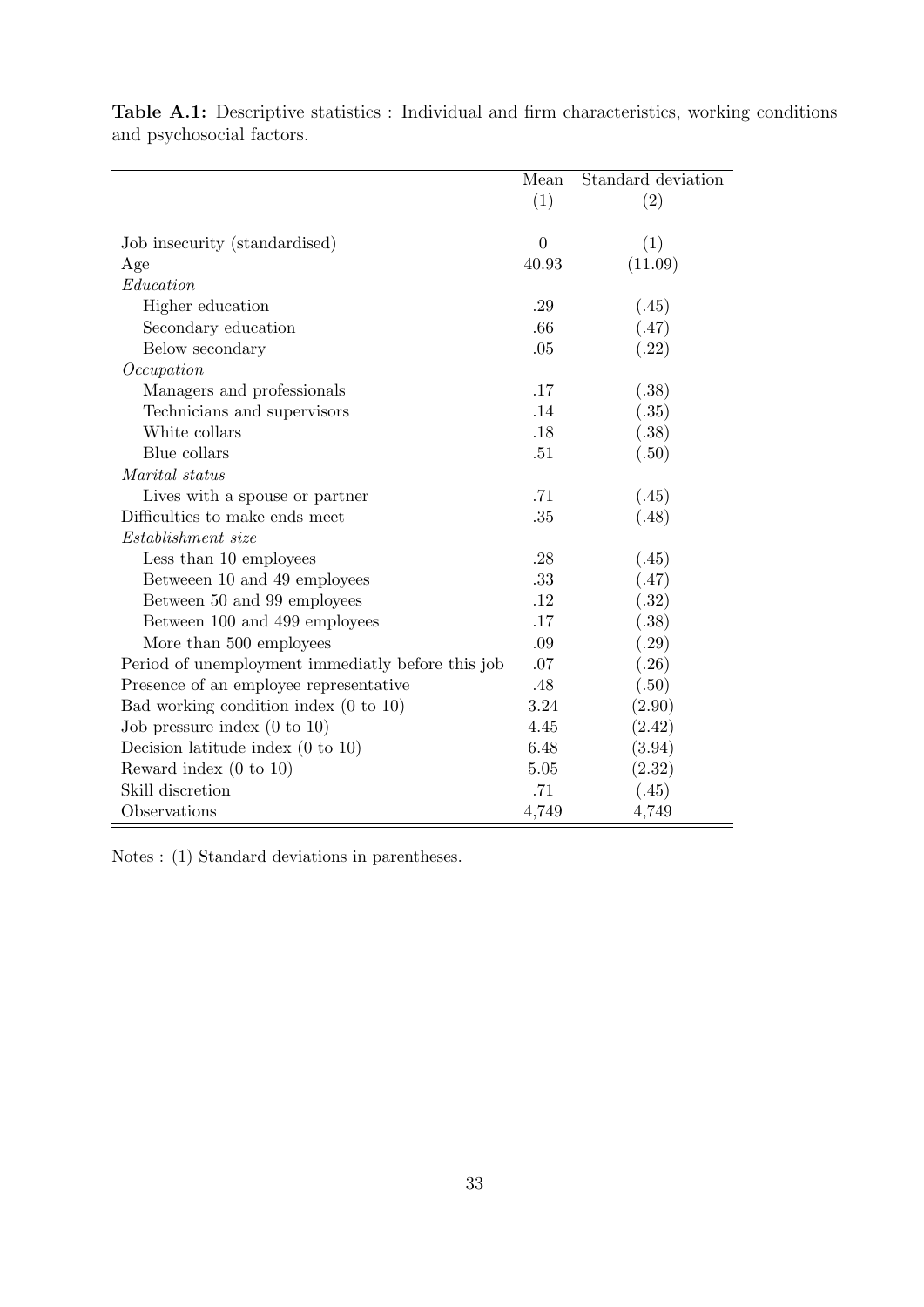<span id="page-35-0"></span>

|                              | Mean  | Standard deviation |
|------------------------------|-------|--------------------|
|                              | (1)   | $\left( 2\right)$  |
|                              |       |                    |
| Good self-rated health       | .78   | (.41)              |
| Backache                     | .47   | (.50)              |
| Skin problems                | .08   | (.27)              |
| Muscular pain in upper limbs | .43   | (.50)              |
| Muscular pain in lower limbs | .30   | (.46)              |
| Headache, eyestrain          | .34   | (.47)              |
| Stomach ache                 | .12   | (.32)              |
| Cardiovascular diseases      | .05   | (.21)              |
| Depression, anxiety          | .08   | (.27)              |
| Overall fatigue              | .34   | (.47)              |
| Insomnia, sleep difficulties | .18   | (.39)              |
| Well-being                   | .93   | (.25)              |
| Observations                 | 4,749 | 4,749              |

Table A.2: Descriptive statistics : Health variables.

Notes : (1) Standard deviations in parentheses. (2) All variables are binary so that the mean can be interpreted as the average frequency in the sample.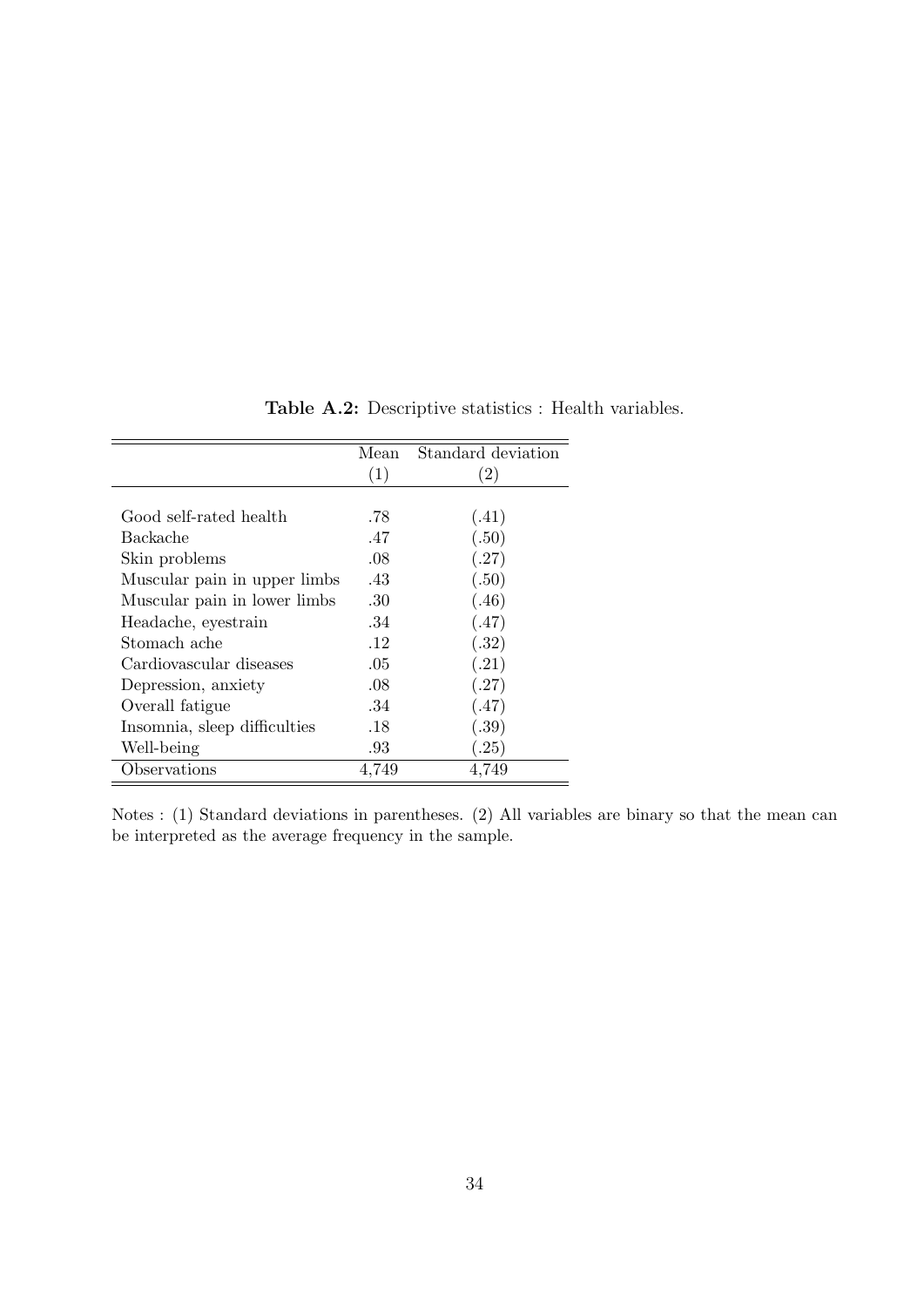<span id="page-36-0"></span>

| Country         | Frequency(%) | Industry                           | Frequency $(\%)$ |
|-----------------|--------------|------------------------------------|------------------|
|                 |              |                                    |                  |
| Austria         | 3.35         | Food and beverages                 | 3.92             |
| Belgium         | 13.86        | Textiles, wearing app. and leather | 1.45             |
| Czech Republic  | 2.80         | Wood and wood products             | 1.20             |
| Denmark         | 4.63         | Paper, printing and publishing     | 2.13             |
| Estonia         | 2.48         | Chemicals and chemical products    | 2.27             |
| Finland         | 3.81         | Rubber and plastics                | 1.47             |
| France          | 10.80        | Non-metallic mineral products      | 1.24             |
| Germany         | 10.44        | Basic metals and fabricated metal  | 5.26             |
| Greece          | 2.46         | Machinery                          | 3.20             |
| Hungary         | 3.87         | Electrical and optical equipment   | 2.55             |
| Ireland         | 2.17         | Transport equipment                | 3.26             |
| Italy           | 4.25         | Manufacturing, recycling           | 2.82             |
| Netherlands     | 3.05         | Electricity, gas and water supply  | 2.23             |
| Norway          | 3.94         | Construction                       | 15.46            |
| Poland          | 3.58         | Motor trade and repair             | 5.41             |
| Portugal        | 3.50         | Wholesale trade                    | 5.05             |
| Slovak Republic | 2.88         | Retail trade                       | 10.17            |
| Slovenia        | 3.92         | Hotels and restaurants             | 4.61             |
| Spain           | 3.33         | Transport and storage              | 8.82             |
| Sweden          | 3.24         | Post and telecommunications        | 1.79             |
| Turkey          | 3.26         | Financial intermediation           | 4.38             |
| United Kingdom  | 4.36         | Real estate activities             | 1.03             |
|                 |              | Renting and business activities    | 10.25            |
| Observations    | 4,749        |                                    | 4,749            |

Table A.3: Descriptive statistics : Countries and industries.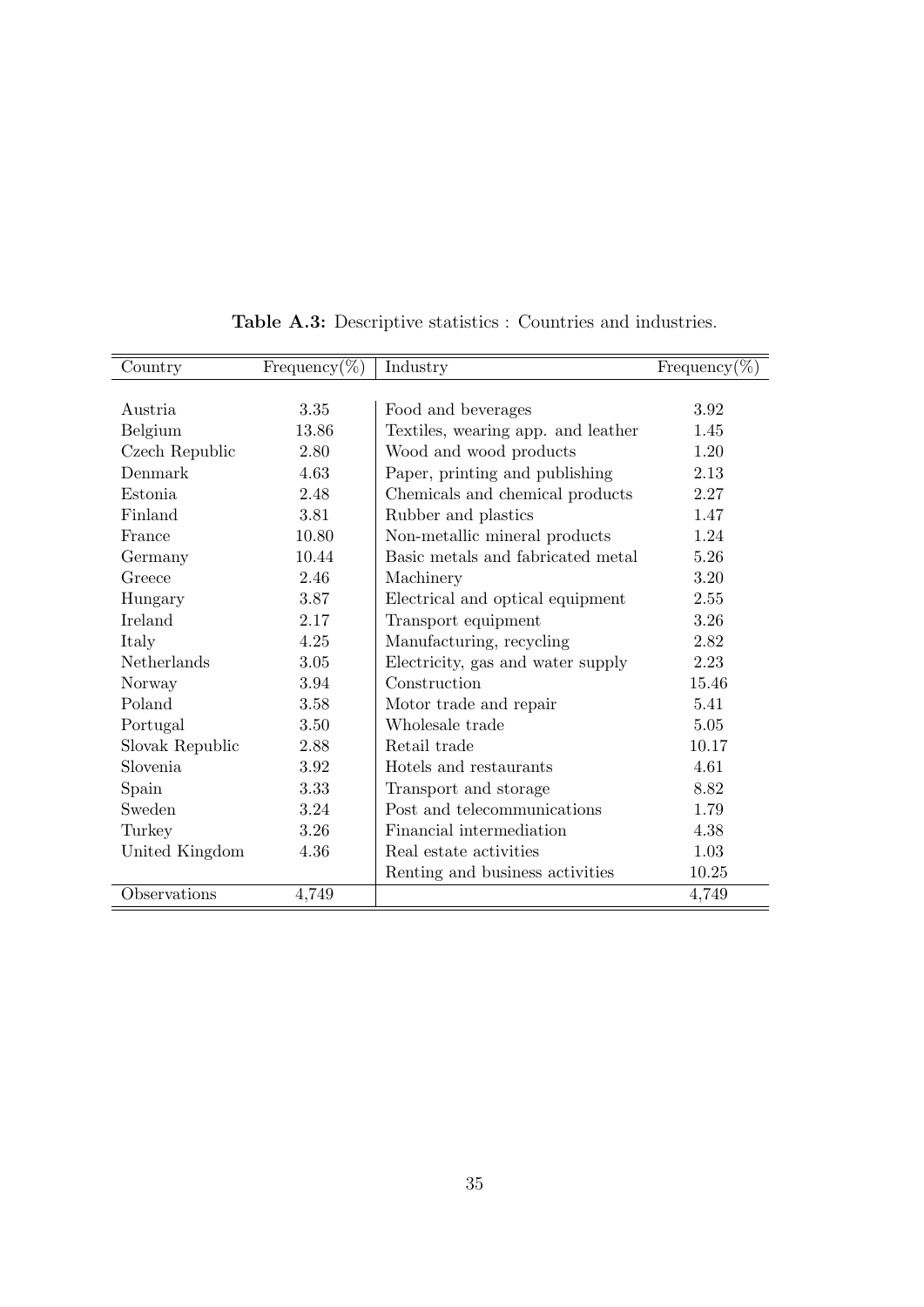| Country         | EPRC index | Industry                           | US dismissal rate |
|-----------------|------------|------------------------------------|-------------------|
|                 |            |                                    |                   |
| Austria         | 2.62       | Food and beverages                 | 2.83              |
| Belgium         | 2.42       | Textiles, wearing app. and leather | 6.06              |
| Czech Republic  | 2.79       | Wood and wood products             | 5.16              |
| Denmark         | 2.06       | Paper, printing and publishing     | 3.61              |
| Estonia         | 2.69       | Chemicals and chemical products    | 3.22              |
| Finland         | 2.23       | Rubber and plastics                | 3.28              |
| France          | 2.37       | Non-metallic mineral products      | 3.47              |
| Germany         | 3.21       | Basic metals and fabricated metal  | 4.08              |
| Greece          | 2.59       | Machinery                          | 4.76              |
| Hungary         | 2.19       | Electrical and optical equipment   | 5.93              |
| Ireland         | 1.82       | Transport equipment                | 3.08              |
| Italy           | 2.66       | Manufacturing, recycling           | 4.58              |
| Netherlands     | 2.80       | Electricity, gas and water supply  | 1.78              |
| Norway          | 2.43       | Construction                       | 5.09              |
| Poland          | 2.51       | Motor trade and repair             | 2.67              |
| Portugal        | 3.52       | Wholesale trade                    | 3.80              |
| Slovak Republic | 2.86       | Retail trade                       | 2.98              |
| Slovenia        | 3.07       | Hotels and restaurants             | 2.99              |
| Spain           | 2.65       | Transport and storage              | 3.35              |
| Sweden          | 3.11       | Post and telecommunications        | 4.16              |
| Turkey          | 2.51       | Financial intermediation           | 2.56              |
| United Kingdom  | 1.62       | Real estate activities             | 2.06              |
|                 |            | Renting and business activities    | 4.19              |

<span id="page-37-0"></span>Table A.4: Employment Protection Legislation Index (EPRC) in Europe (2008) and industry-level US dismissal rates (mean value for 2000-2006).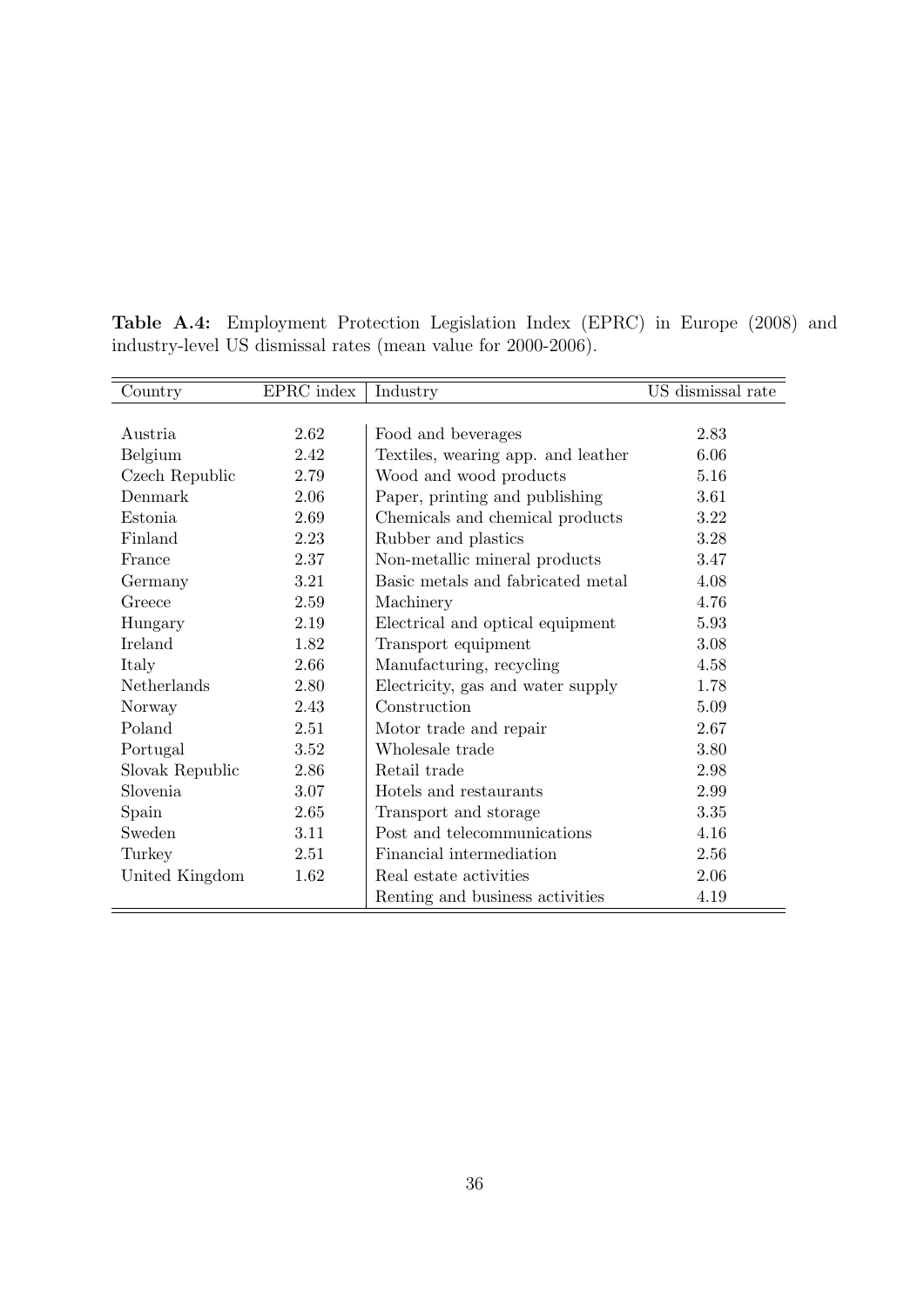|                                                                  | Dependent variable :           |        |
|------------------------------------------------------------------|--------------------------------|--------|
|                                                                  | Dichotomised Self-Rated Health |        |
|                                                                  | Coeff                          | S.e    |
|                                                                  | (1)                            | (2)    |
|                                                                  |                                |        |
| Job insecurity                                                   | $-.077***$                     | (.023) |
| Age                                                              | $-.027***$                     | (.002) |
| Education (Ref : Below secondary)                                |                                |        |
| Higher education                                                 | $.443***$                      | (.122) |
| Secondary education                                              | $.509***$                      | (.109) |
| Occupation (Ref : Blue collars)                                  |                                |        |
| Managers and professionals                                       | .074                           | (.084) |
| Technicians and supervisors                                      | $-.013$                        | (.083) |
| White collars                                                    | .045                           | (.075) |
| Marital status (Ref : Does not live with a spouse nor a partner) |                                |        |
| Lives with a spouse or partner                                   | $-.036$                        | (.052) |
| Difficulties to make ends meet                                   | $-.289***$                     | (.052) |
| Period of unemployment immediately before this job               | $.167*$                        | (.090) |
| $Estabilishment\ size\ (Ref: Less\ than\ 10\ employees$          |                                |        |
| Between 10 and 49 employees                                      | $-.078$                        | (.059) |
| Between 50 and 99 employees                                      | $-.050$                        | (.081) |
| Between 100 and 499 employees                                    | .031                           | (.077) |
| More than 500 employees                                          | $-.167*$                       | (.095) |
| Presence of an employee representative                           | $-.021$                        | (.053) |
| Bad working condition index                                      | $-.067***$                     | (.009) |
| Job pressure (Ref : High job pressure)                           |                                |        |
| Low job pressure                                                 | $.217***$                      | (.059) |
| Moderate job pressure                                            | .051                           | (.056) |
| Decision latitude $(Ref: Low decision latitude)$                 |                                |        |
| High decision latitude                                           | $.156***$                      | (.056) |
| Moderate decision latitude                                       | $-.013$                        | (.064) |
| Reward (Ref : Low reward)                                        |                                |        |
| High reward                                                      | $.473***$                      | (.070) |
| Moderate reward                                                  | $.293***$                      | (.051) |
| Skill discretion                                                 | .002                           | (.053) |
| Controls for country dummies                                     | yes                            | yes    |
| Controls for industry dummies                                    | yes                            | yes    |
| Pseudo R-squared                                                 |                                | 0.16   |
| Observations                                                     |                                | 4,749  |

<span id="page-38-0"></span>Table A.5: Probit model : Self-rated health and job insecurity – Coefficients on control variables.

Notes : (1) \*\*\* : significant at the 1% level, \*\* : significant at the 5% level, \* : significant at the 10% level. (2) Robust standard errors in parentheses.